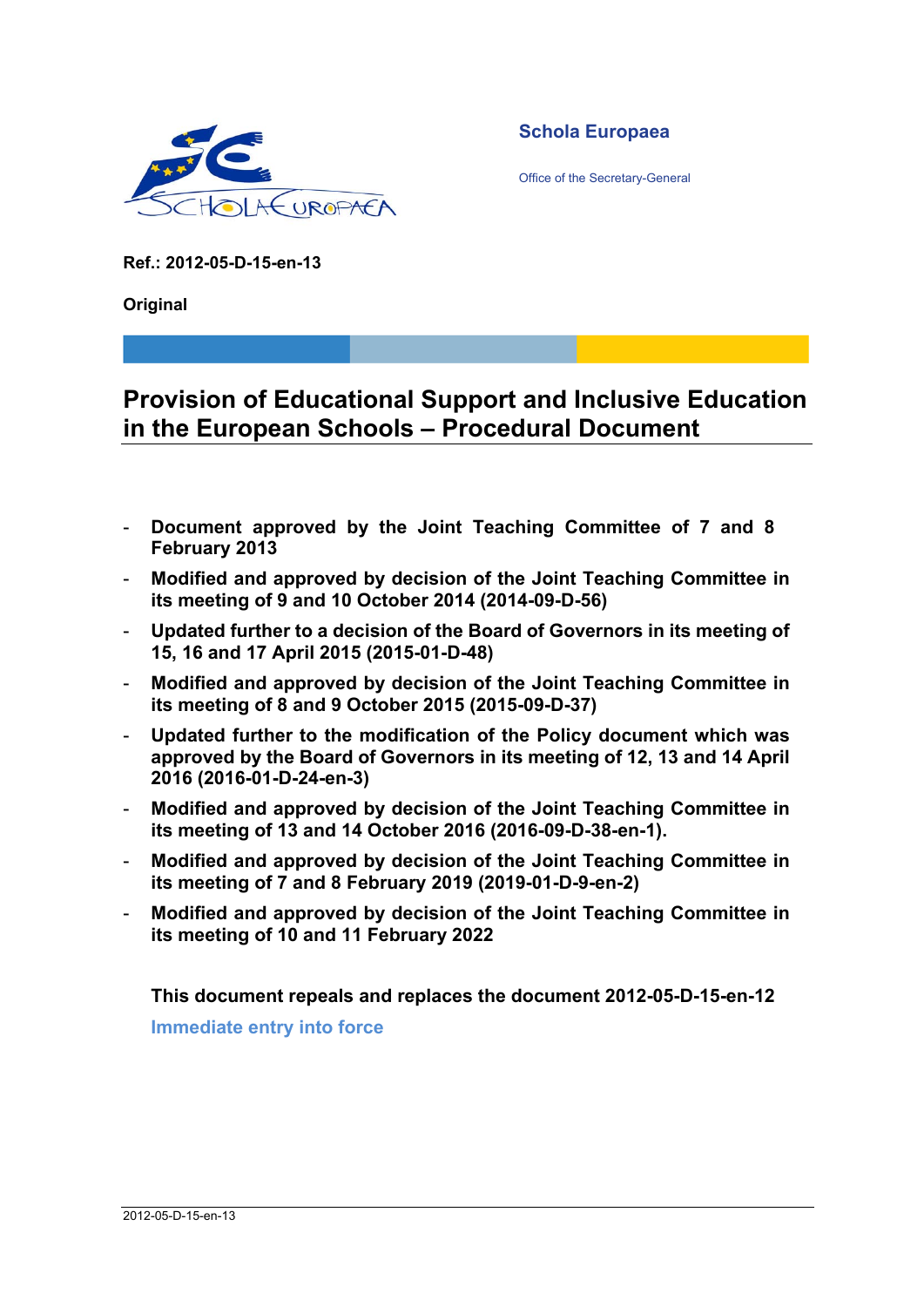|      |        |  | Provision of Educational Support and Inclusive Education in the European Schools - |  |  |
|------|--------|--|------------------------------------------------------------------------------------|--|--|
| 1.   |        |  |                                                                                    |  |  |
| 1.1. |        |  | Communication and collaboration with parents/ legal representatives 5              |  |  |
| 1.2. |        |  |                                                                                    |  |  |
| 1.3. |        |  |                                                                                    |  |  |
|      | 1.3.1. |  |                                                                                    |  |  |
| 1.4. |        |  |                                                                                    |  |  |
| 2.   |        |  |                                                                                    |  |  |
| 2.1. |        |  |                                                                                    |  |  |
| 2.2. |        |  | Boards of Inspectors, Joint Teaching Committee, Budgetary Committee and Board      |  |  |
| 2.3. |        |  | Pedagogical Development Unit, in conjunction with the ICT and Statistics Unit 17   |  |  |
| 2.4. |        |  | Central Coordinator for Educational Support and Inclusive Education  17            |  |  |
| 2.5. |        |  |                                                                                    |  |  |
| 2.6. |        |  |                                                                                    |  |  |
| 2.7. |        |  |                                                                                    |  |  |
|      | 2.7.1. |  |                                                                                    |  |  |
| 2.8. |        |  |                                                                                    |  |  |
| 2.9. |        |  |                                                                                    |  |  |
| 3.   |        |  |                                                                                    |  |  |
| 3.1. |        |  |                                                                                    |  |  |
|      | 3.1.1. |  |                                                                                    |  |  |
|      | 3.1.2. |  |                                                                                    |  |  |
|      | 3.1.3. |  |                                                                                    |  |  |
|      | 3.1.4. |  |                                                                                    |  |  |
|      | 3.1.5. |  |                                                                                    |  |  |
| 3.2. |        |  |                                                                                    |  |  |
|      | 3.2.1. |  |                                                                                    |  |  |
|      | 3.2.2. |  |                                                                                    |  |  |
| 4.   |        |  | Administration (enrolment/admission/procedures/documentation)  25                  |  |  |
| 4.1. |        |  |                                                                                    |  |  |
| 4.2. |        |  |                                                                                    |  |  |
|      | 4.2.1. |  |                                                                                    |  |  |
|      | 4.2.2. |  |                                                                                    |  |  |
|      | 4.2.3. |  |                                                                                    |  |  |
| 4.3. |        |  |                                                                                    |  |  |
|      | 4.3.1. |  |                                                                                    |  |  |
|      | 4.3.2. |  |                                                                                    |  |  |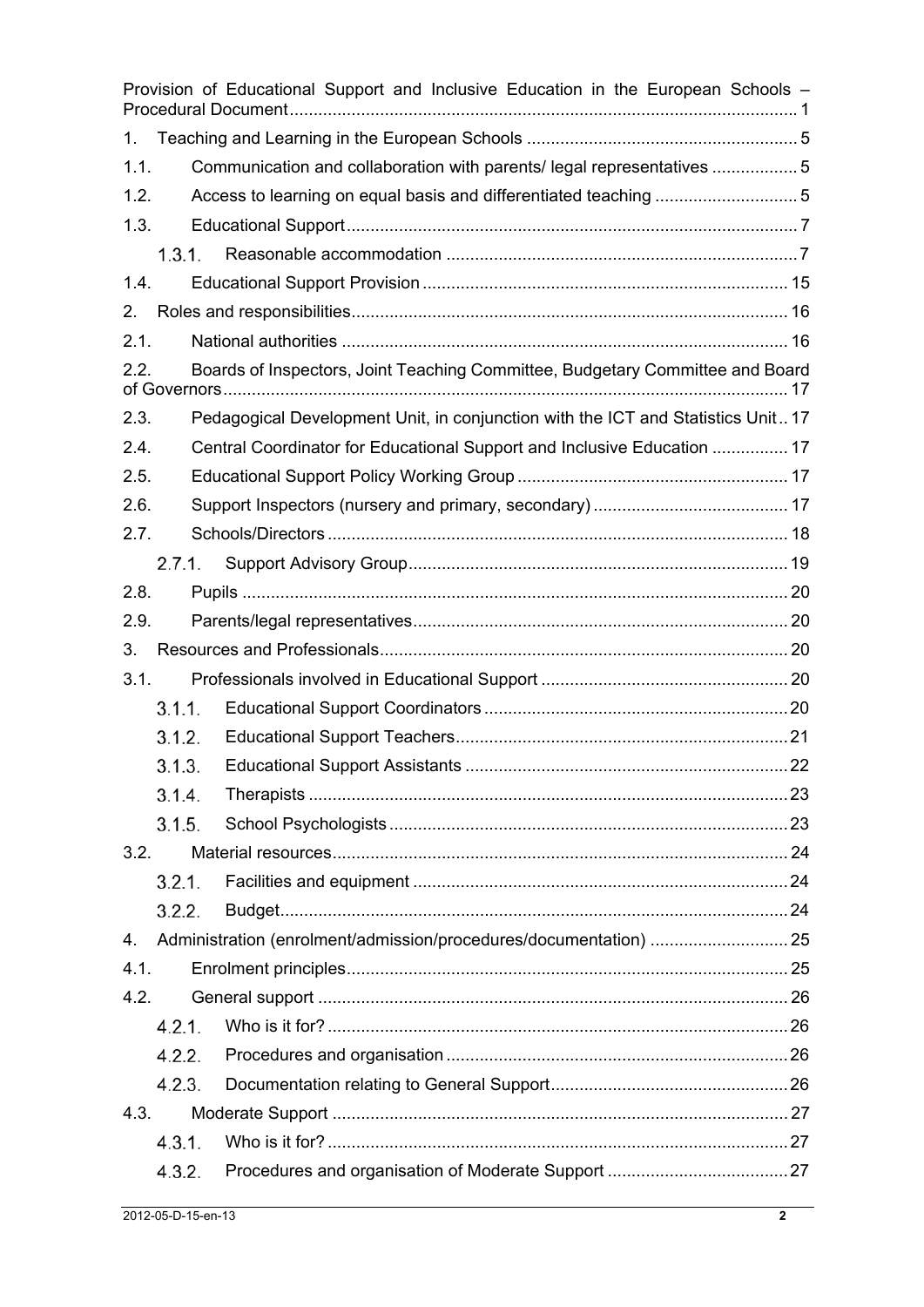|      | 4.3.3. |  |  |  |  |
|------|--------|--|--|--|--|
| 4.4. |        |  |  |  |  |
|      | 4.4.1. |  |  |  |  |
|      | 4.4.2. |  |  |  |  |
|      | 4.4.3. |  |  |  |  |
|      |        |  |  |  |  |
| 4.5. |        |  |  |  |  |
| 5.   |        |  |  |  |  |
| 5.1. |        |  |  |  |  |
| 5.2. |        |  |  |  |  |
| 6.   |        |  |  |  |  |
| 7.   |        |  |  |  |  |
| 8.   |        |  |  |  |  |
| 9.   |        |  |  |  |  |
| 9.1. |        |  |  |  |  |
| 9.2. |        |  |  |  |  |
|      |        |  |  |  |  |
|      |        |  |  |  |  |
|      |        |  |  |  |  |
|      |        |  |  |  |  |
|      |        |  |  |  |  |
|      |        |  |  |  |  |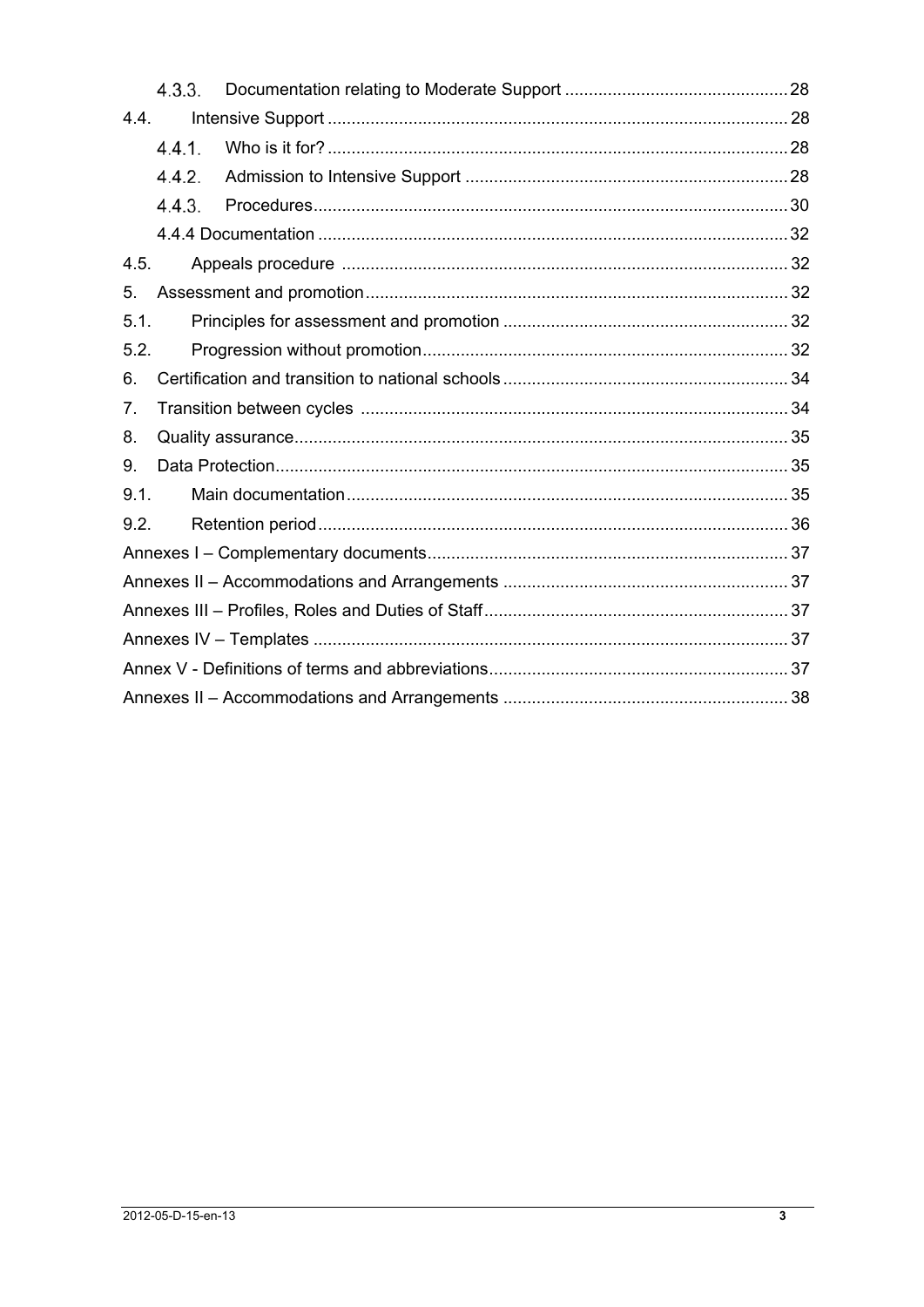In April 2021, the Board of Governors approved the revised version of the 'Policy on the Provision of Educational Support and Inclusive Education' (hereinafter, the Policy).

The revised version of the Policy establishes inclusive education as the guiding principle in the European Schools, which serve a diverse and mobile pupil population and offers diverse/flexible teaching and learning approaches adapted to children with different learning profiles.

The revision of the Policy entails the revision of the 'Provision of Educational Support in the European Schools – Procedural Document' (hereinafter the Procedural Document), which follows and reflects the principles stated in the Policy.

The European schools are in the process of implementing the 2019 Action Plan on Educational Support and Inclusive Education. Several actions have already led to new guidance for schools which is reflected in the revised Procedural Document.

Additionally, new pedagogical approaches and the evolution of the technology has brought new challenges to the Schools and opened new possibilities and roads to increase the school's capacity to respond to the student diversity and remove barriers to the learning process.

Finally, the lessons learned from distance teaching and learning in the context of the COVID 19 pandemic, including the provision of Educational Support, have highlighted some aspects in the provision of Educational Support and Inclusive Education that need to be improved, as well as successful pedagogical activities that may be continued in an in-situ learning environment.

This document clarifies and elaborates the principles contained in the Policy on the Provision of Educational Support and Inclusive Education document (2012-05-D-14) (the Policy). It also incorporates and reflects the actions established in the Action Plan on Educational Support and Inclusive Education. The aim is to harmonise the implementation of Educational Support and Inclusive Education in the European Schools (ES).

This document is complemented with the school-specific guidelines (annex I.1) that translate to the school level the implementation of the Policy and this Procedural Document based on the reality and needs of the specific school.

The school guidelines must be fully in line school with the policy and procedural document and should be clearly communicated to the different stakeholders of the school community. In case of disagreement, the current document overrules the local rules and practices put in place by the Schools. The main principles set out in the Policy and the Procedural document must be respected in planning and providing Educational Support for pupils in the European Schools.

Although circumstances in different schools vary, the interests of the pupil are always of the utmost importance and paramount concern.

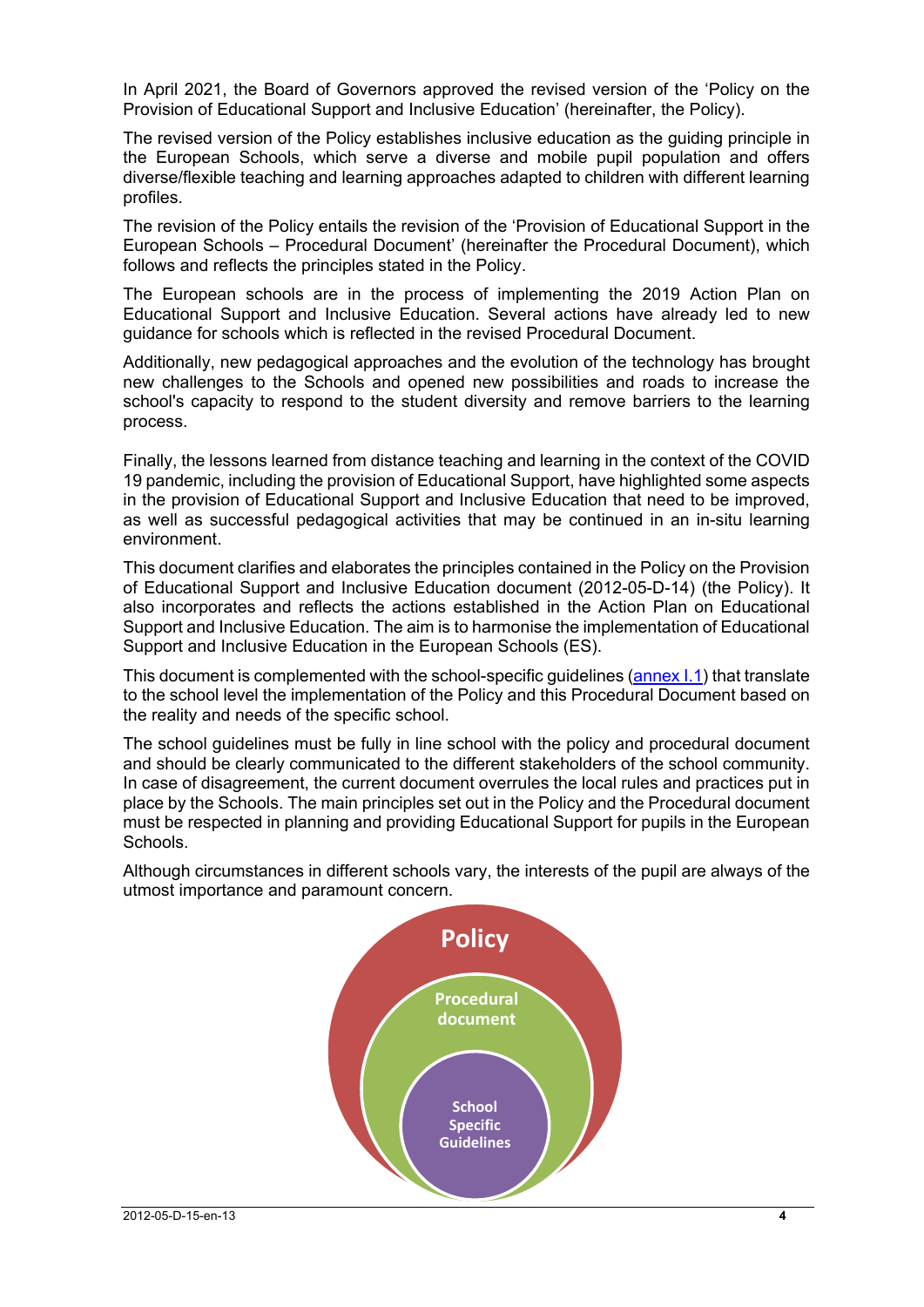## 1. **Teaching and Learning in the European Schools**

Good quality teaching includes different kinds of teaching and learning forms and methods. However, even the provision of accessible learning environments, differentiated teaching and a wide variety of methods are not always enough to cater for the pupils' specific needs. Therefore, reasonable accommodation in learning and assessment situations and different types of Educational Support will be made available to remove barriers to learning.

| <b>Teaching and Learning</b>                                  |                 |                |                 |                  |   |
|---------------------------------------------------------------|-----------------|----------------|-----------------|------------------|---|
| Access to Learning on Equal Basis and Differentiated Teaching |                 |                |                 |                  |   |
| <b>Educational Support Structures</b>                         |                 |                |                 |                  |   |
|                                                               |                 | <b>General</b> | <b>Moderate</b> | <b>Intensive</b> |   |
| <b>Universal and</b>                                          |                 |                |                 | A                | B |
| <b>Special</b><br><b>Arrangements</b>                         | Short-term      | X              | X               |                  | X |
| + accommodations                                              | Medium-<br>term |                | X               | X                |   |
|                                                               | Long-term       |                | X               | X                |   |

## **1.1. Communication and collaboration with parents/ legal representatives**

The principles related to communication and collaboration with pupil's legal representatives are set out in Article 1.1 of the Policy on the Provision of Educational Support.

The school-specific guidelines shall clarify how the schools implement fluid, transparent and effective communication channels and procedures with parents/legal representatives and staff.

The school-specific guidelines shall give clear, structured information about how the school organises support and the different roles of the key stakeholders. The school-specific guidelines must be in line with the policy and this procedural document but not a complete copy of them.

The nature of reasonable accommodation and/or educational support shall be determined in close collaboration with legal representatives/parents. Schools shall communicate in a timely, regular, and transparent manner with legal representatives/parents.

## **1.2. Access to learning on equal basis and differentiated teaching**

In order to meet the needs and abilities of individual pupils, the European Schools apply the *Framework and Procedure for Early Identification of Pupils' Abilities and Needs* (hereinafter the Framework) to identify the pupils' functional needs, strengths, abilities and learning profile (annex I.2). The European Schools collect, develop, and make available comprehensive tools for early identification and pedagogical diagnostics which the Schools should use to identify a pupil who may have difficulties/disabilities.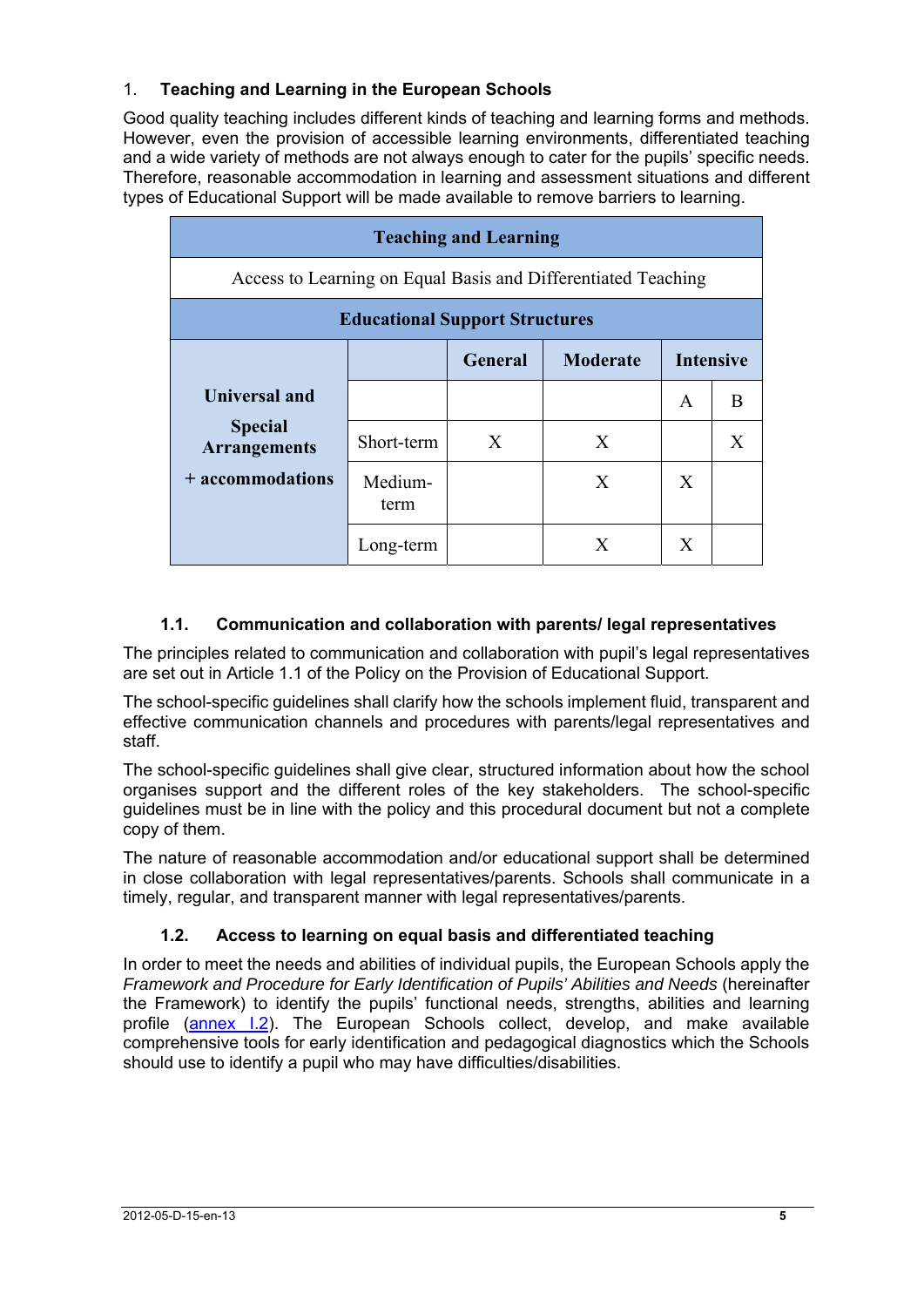All teachers are responsible to apply observation tools, methods and develop activities according to the Framework and school's guidelines and to cooperate with other professionals, namely Educational Support team (Educational Support Coordinators, Educational Support Teachers, Educational Support Assistants, Psychologists, Management team and other school staff members specified in the school-specific guidelines) in the different steps of early identification established in the Framework.

The planning and delivery of teaching and learning activities should take into account the diversity of learners in the classroom through the creation/development of accessible, flexible and varied learning environments, namely applying the Universal Design for Learning (UDL) principles and framework.<sup>1</sup>

Teachers promote access to learning using a variety of teaching methods, learning activities and materials in their classrooms to allow all pupils to access information, develop competences, and demonstrate what they know.

Differentiation is the planning and execution of teaching and learning for all children in all classes, which takes account of individual differences and the diversity of learning profiles, interest, motivation, and aptitude, and reflects these differences in the classroom.

Differentiation forms the basis of effective teaching. It is essential for all pupils, including those requiring support or challenge. Differentiated teaching aims at meeting all the pupils' needs is the responsibility of every teacher working in the ES and must be common classroom practice.

Differentiated teaching ensures that in planning and delivery of lessons, teachers are aware of and take into consideration the different learning profiles, styles, individual needs and abilities of all pupils.

This includes meeting the needs of:

- pupils with different learning styles/profiles
- pupils studying in a language section that does not correspond to their dominant language and with varied linguistic repertoires/multilingual pupils.
- pupils arriving later into the system who have followed a different curriculum and/or whose knowledge and skills show possible gaps.
- pupils with a mild learning difficulty
- pupils with a diagnosed learning difficulty/disability/disorder and/or special educational needs and/or physical or developmental disability)
- pupils with a disability (motor, sensory, intellectual, or psycho-social)
- gifted and talented pupils

When taking into account the planning and implementation of differentiated teaching, in order to ensure inclusion and participation, it is vital that the whole class is engaged so that the pupils' sense of belonging to a community is adhered to as a priority. Professionals promote positive experiences for all pupils, ensuring a learning environment that embraces and values diversity and difference in the classroom.

 $\overline{a}$ 

<sup>1</sup> UDL is a set of principles, providing teachers and other staff with a structure to create adaptable learning environments and develop instruction to meet the diverse needs of all learners. The UN CRPD encourages to apply the UDL.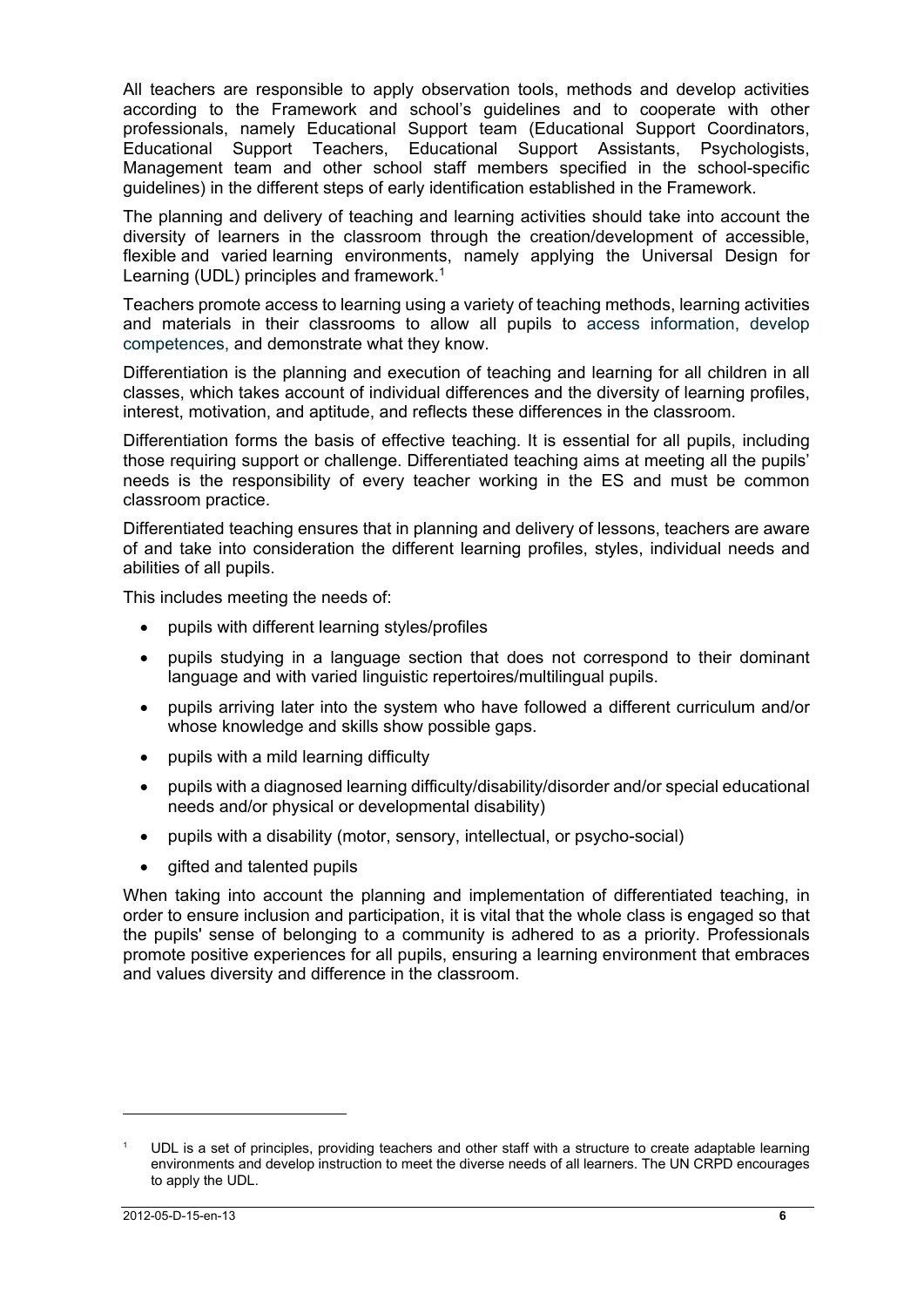## **1.3. Educational Support**

The European Schools strive to ensure that all pupils are able to fulfil their potential to the maximum extent possible and to encourage them to become self-confident, autonomous learners. To that purpose, the European Schools promote accessible learning environments and provide personalised support in the form of reasonable accommodations and support measures that cater for the pupils' needs and foster a successful, increasingly autonomous learning path.

## **1.3.1. Reasonable accommodation**

Depending on their needs, pupils may require different accommodations.

The European Schools offer accommodations in learning and assessment situations.

The European Schools will promote the use of assistive/compensatory technology (devices, applications, and software) and other accommodations to those pupils with disabilities who may require them to enable them to access education on an equal basis with others.

The European Schools are aware of the rapid development of innovations and new technologies designed to facilitate early identification of eventual learning needs and abilities, remove barriers to access the curriculum and enhance learning. Therefore, the European Schools aim to keep pace with the development of these technologies, making them accessible to the teaching and learning process, including as special arrangements to all types of assessment.

## **1.3.1.1. Accommodations in learning situations/in the classroom**

Pupils with a learning difficulty/disorder and/or a disability face many challenges in learning situations. However, many of these difficulties can be addressed by providing accommodations.

An accommodation is a change to the regular way a pupil is expected to learn or participate in the classroom. Accommodations include special teaching and learning strategies, equipment or other supports that remove, or at least lessen, the impact of a pupil's special education needs.

The goal of accommodations is to give pupils with special educational needs the same opportunity to succeed as other pupils. Accommodations in the classroom are intended to remove barriers and ensure equal opportunities in the learning process for all the pupils and allow the pupil to fulfil his or her potential in the fairest conditions possible.

If the regular learning conditions in the classroom present a risk to disadvantage the pupil's learning and performance – especially if he/she shows special educational needs – classroom accommodations may be requested and authorised for the classroom.

Classroom accommodations can also be granted to pupils who are not receiving any type of educational support.

Accommodations in the classroom may include a variety of arrangements such as changing the location of a class, providing different forms of in-class communication, enlarging print, materials and/or subjects in sign, or providing all handouts in an alternative format, providing pupils with a note-taker, or a language interpreter or allowing pupils to use assistive technology in learning and assessment situations.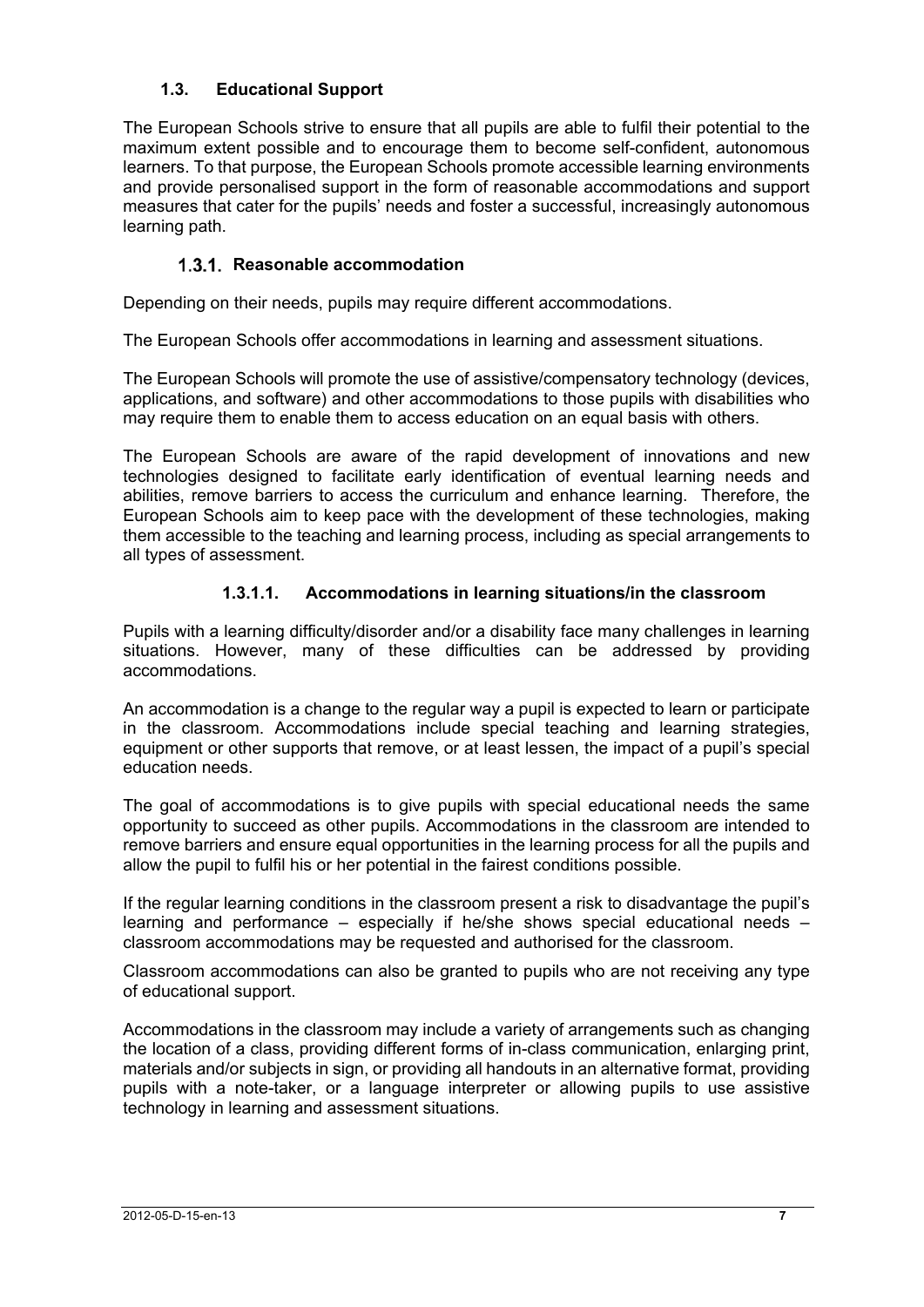When a pupil requires a reasonable accommodation in the classroom in order to compensate for a physical or learning difficulty/disability/disorder, teachers or parents, through the class/subject teacher, can request this from the school management. Pupils may also discuss their needs for reasonable accommodation with their teachers.

The procedure to request accommodations is specified in the school-specific guidelines.

The granting of accommodations is decided on a case-by-case basis following discussion with parents/legal representatives and teachers and, where applicable, with the Support Advisory Group (SAG).

Parents/Legal representatives are asked to provide a medical/psychological/psychoeducational and/or multidisciplinary report (see  $4.4.2$  for details) justifying the need for accommodations in learning situations. Parents/Legal representatives provide documentation to the school if they initiate a request.

The SAG2 will be informed on the classroom accommodations recommended in the medical/ psychological/psycho-pedagogical and/or multidisciplinary reports for pupils receiving intensive support A.

The school management takes the final decision to allow reasonable accommodation, where applicable, following the advice of the SAG and on the basis of the recommendations in the medical/psychological/psycho-educational and/or multidisciplinary report, and to define for which purposes and to which subjects these accommodations can be applied.

Reasonable accommodation arrangements approved by the management are communicated to the pupil's teachers and to parents/legal representatives. They are included in the pupils' ILP(s) (when applicable) and recorded in the pupil's file.

In case the school does not grant the classroom accommodation requested, it informs the parents/legal representatives in due time – approximately two weeks after the decision is taken- duly justifying the refusal of each measure requested. For specific, urgent cases, the management of the School might take interim decisions and reasonable accommodation arrangements may be granted before/until the medical/psychological/psycho-educational and/or multidisciplinary report is made available.

The Educational Support Coordinator (hereinafter the EdSup Coordinator) communicates any reasonable accommodation arrangements approved by the management to the pupil's teachers and to parents/legal representatives. The EdSup Coordinator includes them in the pupils' ILP/Intensive Support Agreement (when applicable) and records them in the pupils' file.

## **Annex I.4 presents examples/possibilities of classroom accommodations**

## **1.3.1.2. Universal and Special Arrangements in assessment situations**

The ES are committed to an educational philosophy based on common European School syllabuses with common assessment criteria. This means that the Educational Support Policy may not reflect the standard practice of one country.

<sup>&</sup>lt;sup>2</sup> For the composition and roles of the Support Advisory Group see point 2.7.1 and annex 4.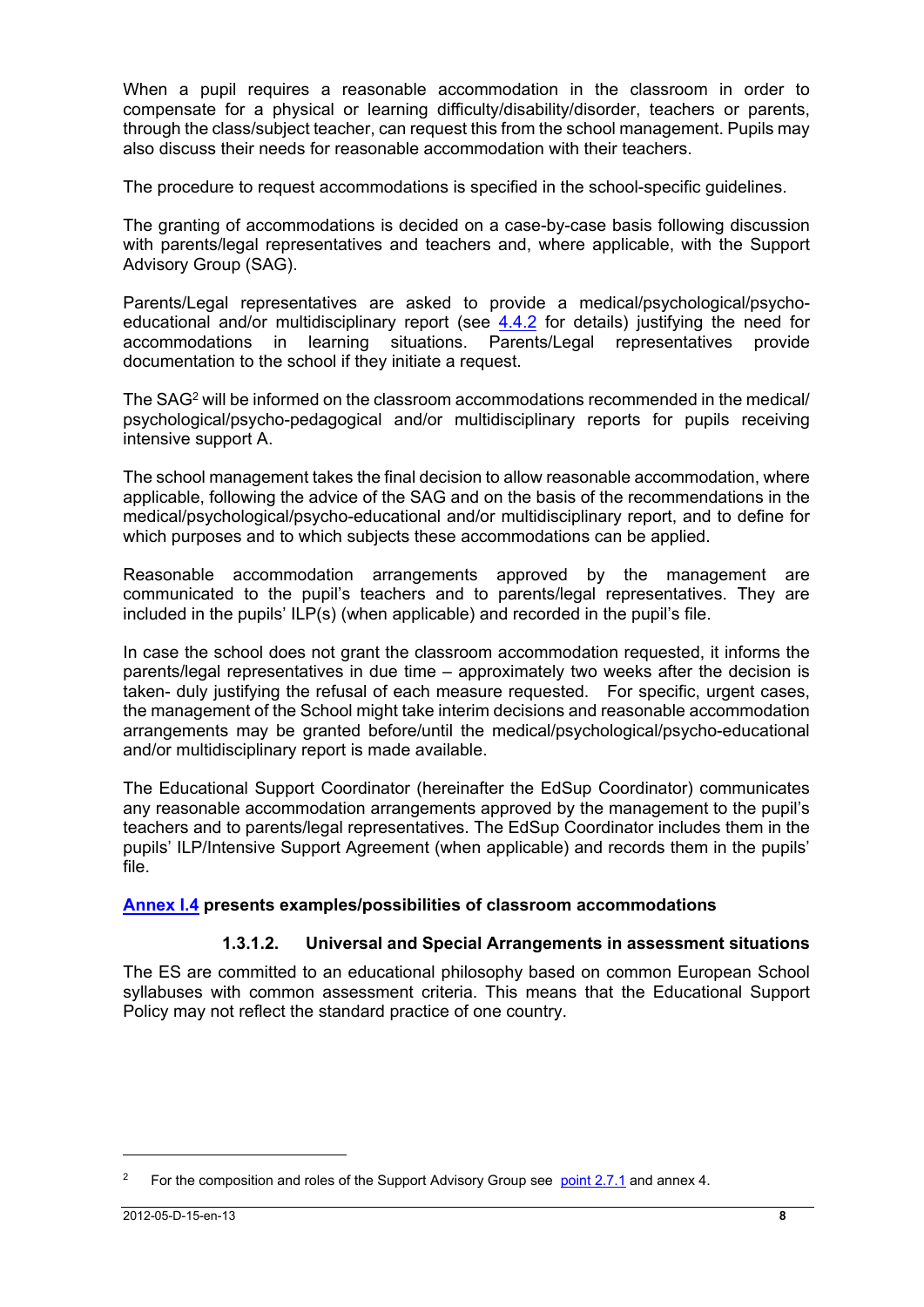### **1.3.1.2.1. Universal arrangements**

Universal arrangements include arrangements available to all the pupils in assessment activities. They may encompass booklets with formulas in scientific subjects, simplification of language in the assignments and examinations, electronic version of tests, adaptations to make assignments accessible or the use of further arrangements to be put in place.

These arrangements are listed and put at the disposal of the pupils during examinations, tests and other forms of assessment to allow the pupil to fulfil his or her potential in the fairest possible way.

### **1.3.1.2.2. Special Arrangements**

If the evaluation conditions, including during the Pre-Baccalaureate and Baccalaureate examinations, present a risk to disadvantage the candidate's performance – especially if he/she shows special educational needs – by preventing him/her showing the level at which he/she has acquired the required competences, Special Arrangements may be requested and authorised for the written and oral examinations.

Special Arrangements are intended to remove barriers and ensure that individual pupils with special educational needs have equal opportunities in the assessment and can demonstrate the knowledge and skills they have learned and fulfil their potential in the fairest possible conditions. Special Arrangements are authorised when they are clearly related to the pupil's diagnosed special needs and/or disability and justified by means of a medical/psychological/psycho-educational and/or multidisciplinary report.

## **1.3.1.2.2.1. Special Arrangements up to and including S5**

The school management decides on the granting of Special Arrangements on a case-bycase basis following discussion with parents/legal representatives and teachers and with the SAG (where applicable).

Teachers or parents/legal representatives can request special arrangements from the management in order to benefit a pupil. Special arrangements compensate for a disadvantage resulting from a physical/motor, sensory, intellectual, psychosocial, or learning difficulty/disability/disorder.

Pupils may also discuss their needs for Special Arrangements with either their teachers or their parents/legal representatives.

Special arrangements can also be granted to pupils who are not receiving any type of educational support.

Parents/legal representatives are requested to provide a medical/psychological/psychoeducational and/or multidisciplinary report justifying the need for Special Arrangements.

For pupils receiving intensive support A, the SAG will be informed on the special arrangements recommended in the medical/psychological/psycho-educational and/or multidisciplinary reports. (see 4.4.2 for details).

The school management takes the final decision to allow Special Arrangements, where applicable, on the basis of the recommendations in the multidisciplinary report justifying any request and following the advice of the SAG. The special arrangements, including the subjects and the conditions they can be applied, are included in the Intensive Support Agreements and the pupil's Individual Learning Plan (hereinafter the ILP), whenever applicable.

For specific, urgent cases, the School management might take interim decisions, and Special Arrangements may be granted before/until the medical/psychological/psychoeducational and/or multidisciplinary report is made available.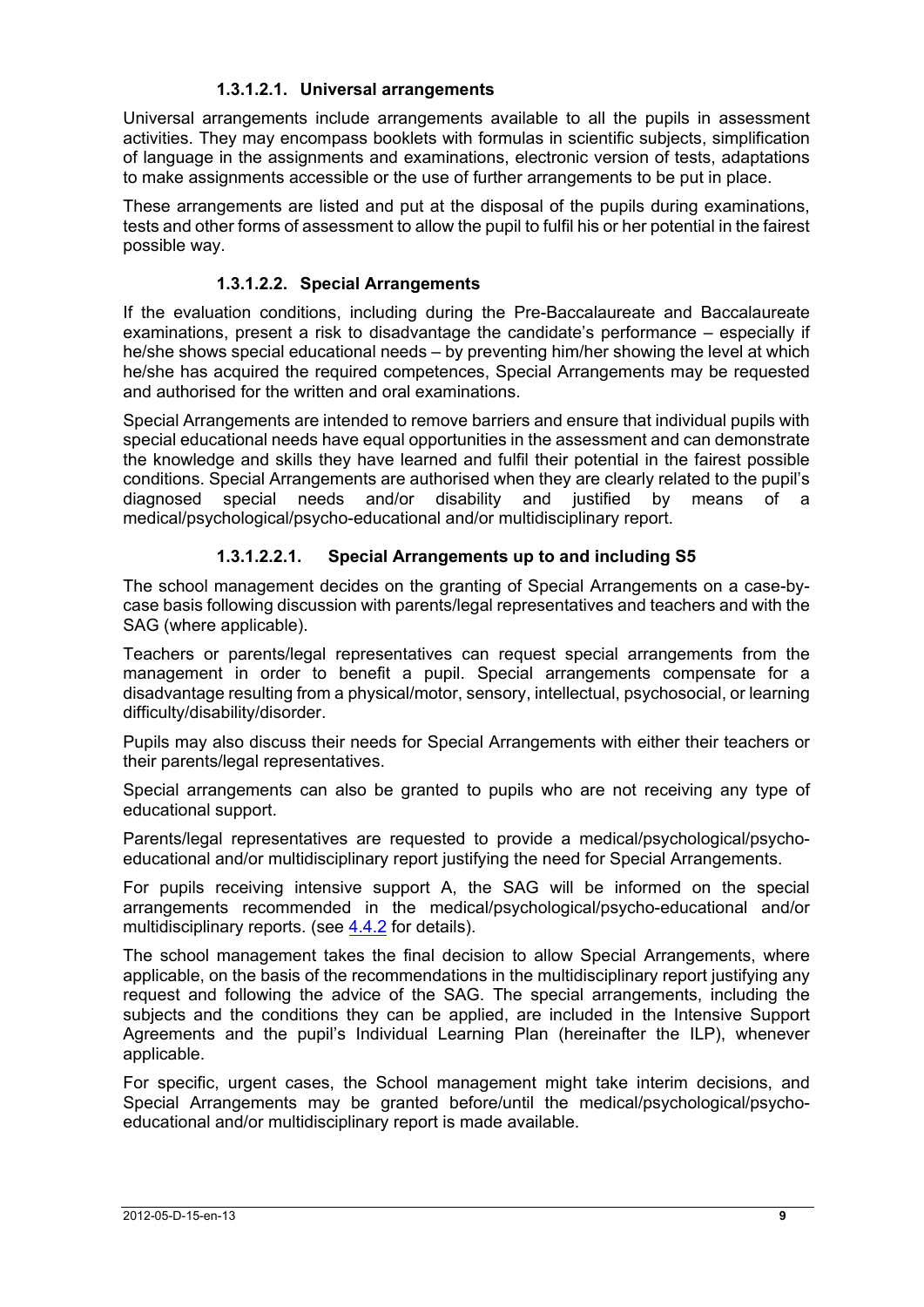Any Special Arrangements approved by the management are communicated to the pupil's teachers and parents/legal representatives, included in the pupils' ILP (when applicable) and recorded in the pupil's file.

In case the school does not grant the Special Arrangements requested, it informs the parents/legal representatives in due time – approximately two weeks after the decision is taken- duly justifying the refusal of each measure requested.

### **Procedure**

| <b>Steps</b>                        | Procedure                                                                                                                                                                                                                                              |  |
|-------------------------------------|--------------------------------------------------------------------------------------------------------------------------------------------------------------------------------------------------------------------------------------------------------|--|
| Request                             | Parents/Legal representatves or teachers. Pupils may also discuss with their parents or teachers their needs for Special<br>Arrangements.                                                                                                              |  |
| <b>Provision of relevant report</b> | Parents/legal representatives must provide the relevant report to support the request and allow an informed decision by the<br>management                                                                                                              |  |
| Discussion/justification            | Parents/legal representatives, teachers, and Educational Support team discuss the pupil's needs and the different possibilities of<br><b>Special Arrangements to address those needs</b>                                                               |  |
| <b>Decision</b>                     | The management decides based on the information provided, including the relevant report. In urgent, justified cases, the<br>management may decide to grant Special Arrangements before and until the parents/legal representatives present the report. |  |
| Notice of the decision              | The decision is communicated to the pupil's teachers and the parents/legal representatives in due time (app two weeks after the<br>decision is taken). The school motivates the refusal of each measure requested.                                     |  |

#### **The below list of arrangements may be authorised by the school, up to and including S5:**

- a) Separate room for the test/examination/assessment;
- b) Change of seating arrangements;
- c) Taking of medication and/or refreshment in the case of a medical condition, for example, diabetes;
- d) An assistant to provide physical care for a pupil to ensure his or her well-being and safety. This assistant may not be a relative of the pupil or the teacher of the subject that is being examined;
- e) The use of a specific learning aid which is normally used in class, for example, a magnifying glass;
- f) a hearing aid; use of FM hearing system coloured overlay; a low vision aid; coloured lenses;
- g) For colour-blind pupils, colours can be substituted with words on the test/examination paper or a reader can name the colours for the pupil;
- h) List of approved devices/software/applications to be used in assessment;
- i) Modifications to the format of the assessment paper: size of paper and font, contrast, alignment, line spacing and printed pages. A paper and digital Braille version of the exams may also be made available;
- j) Additional time can be granted to pupils whose working pace is affected by their condition. A maximum of 25% extra-time time can be granted for examinations. This measure applies to all harmonised tests. For examinations taking place in the classroom (A-tests) other measures may be considered/envisaged, such as shortened assignments for the class and extra time for pupils with special arrangements or shortened assignments for pupils with special arrangements but ensuring the assessment of the same/all competences,
- k) Use of approved applications/software for spell checker because of dyslexia. This request has to be confirmed by the school;
- l) Disregard of spelling mistakes in language subjects in case of dyslexia, when a spellchecker is not granted;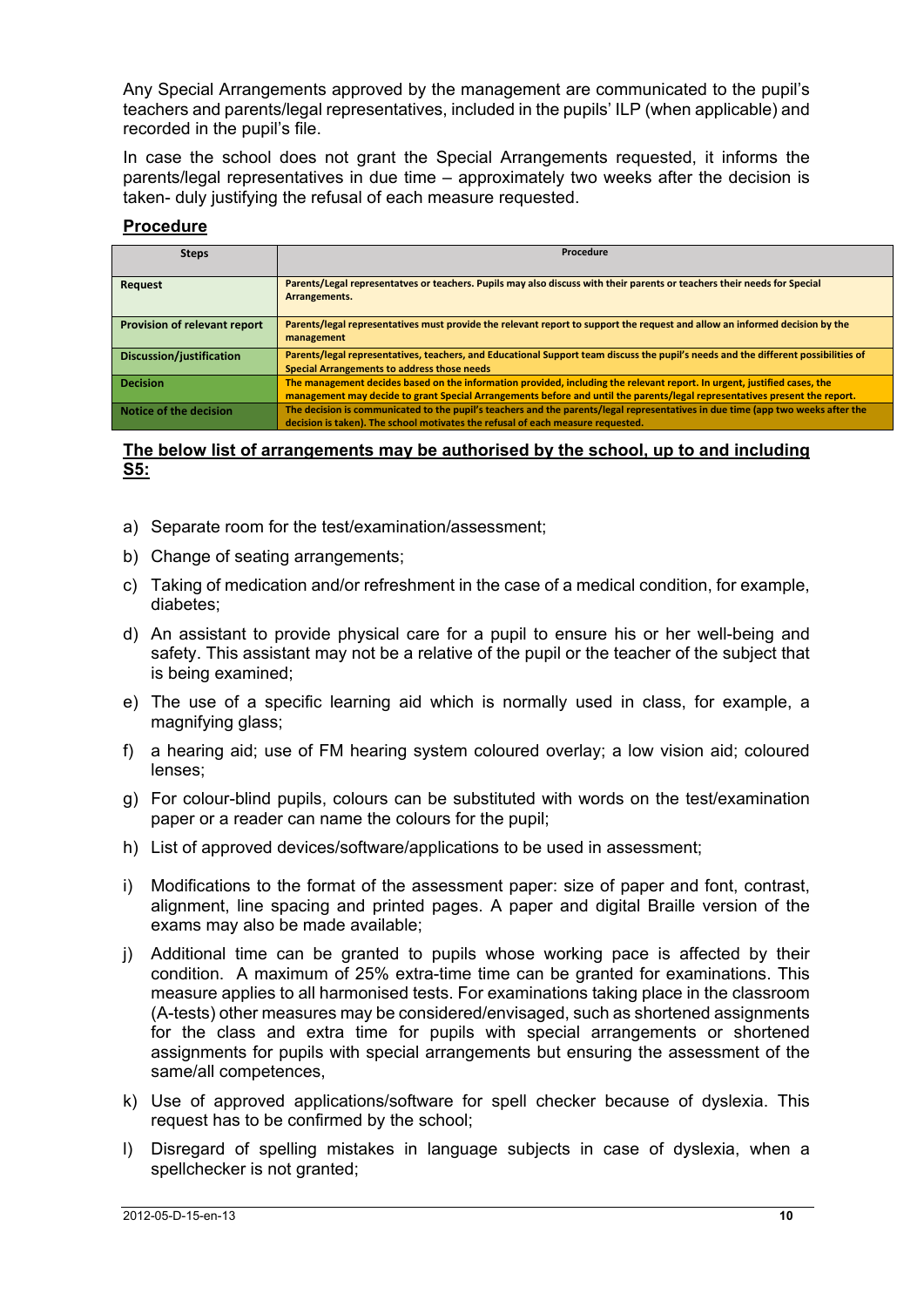- m) For deaf or hard of hearing pupils, questions and instructions during oral exams are given in writing, exercises using audio files or videos are replaced by written exercises, or pupils receive a script of audio file or video;
- n) Written answers for oral examinations by a candidate who has severe difficulties in oral expression;
- o) Use of a computer, laptop, tablet or any approved device and the correspondent approved software to replace handwriting for pupils diagnosed with dyslexia, dysgraphia, dyspraxia or any other disorder affecting written expression. The school ensures that any computer/ laptop/device being used is cleared of stored information and the spell check function or other software and is not connected to the Internet. It should be noted that content/skills, not language errors, are assessed in examinations other than language examinations. Pupils may use their own devices, providing that the school has the means to verify the abovementioned conditions;
- p) A communicator to assist a deaf or hard of hearing pupil through sign language or lip speaking.

#### **Arrangements that may be replaced by technology. The pupil must be familiar with the technology before using it in assessment situations.**

- q) Approved speech-to-text and text-to-speech software/device or a scribe to transcribe word for word the pupil's dictated answers and to read back the pupil's answers where necessary;
- r) An audio recording of answers where a scribe is not available;
- s) Approved text-to-speech software/device or a reader to read both the assessment paper and to read back the answers. In this case, the additional time 25% may be granted;
- t) Approved software or a prompter to assist a pupil with severe concentration difficulties or neurological disability in paying attention to the assessment tasks;
- u) The schools may propose the inclusion of specific software and devices that aim to allow equal access and opportunities;
- v) A list of devices and software approved at the system level is made available to the Schools and families.

Annex II.1 of this document lists the approved devices and software at the system level that may be used in the assessment context.

The role description for reader, scribe, and prompter and correspondent invigilators is in available in Annex II.2.

#### **Extraordinary** Arrangements

**The list above is not exhaustive**. Where any of these arrangements cannot meet a pupil's needs, teachers and parents/legal representatives may request further appropriate arrangements. The same procedure applies as for the arrangements listed above.

In exceptional cases, requested by the pupil's legal representatives and supported by the teachers, by a medical/psychological/psycho-pedagogical or multidisciplinary report and by the pupil  $3$ , a pupil can be moved up to one year above (e.g. P2 to P3). This must be in the

 $\overline{a}$ 

 $3\overline{)}$  The Convention on the right of the child establishes in its article 12 that :

<sup>1.</sup> States Parties shall assure to the child who is capable of forming his or her own views the right to express those views freely in all matters affecting the child, the views of the child being given due weight in accordance with the age and maturity of the child.

<sup>2.</sup> For this purpose, the child shall in particular be provided the opportunity to be heard in any judicial and administrative proceedings affecting the child (…).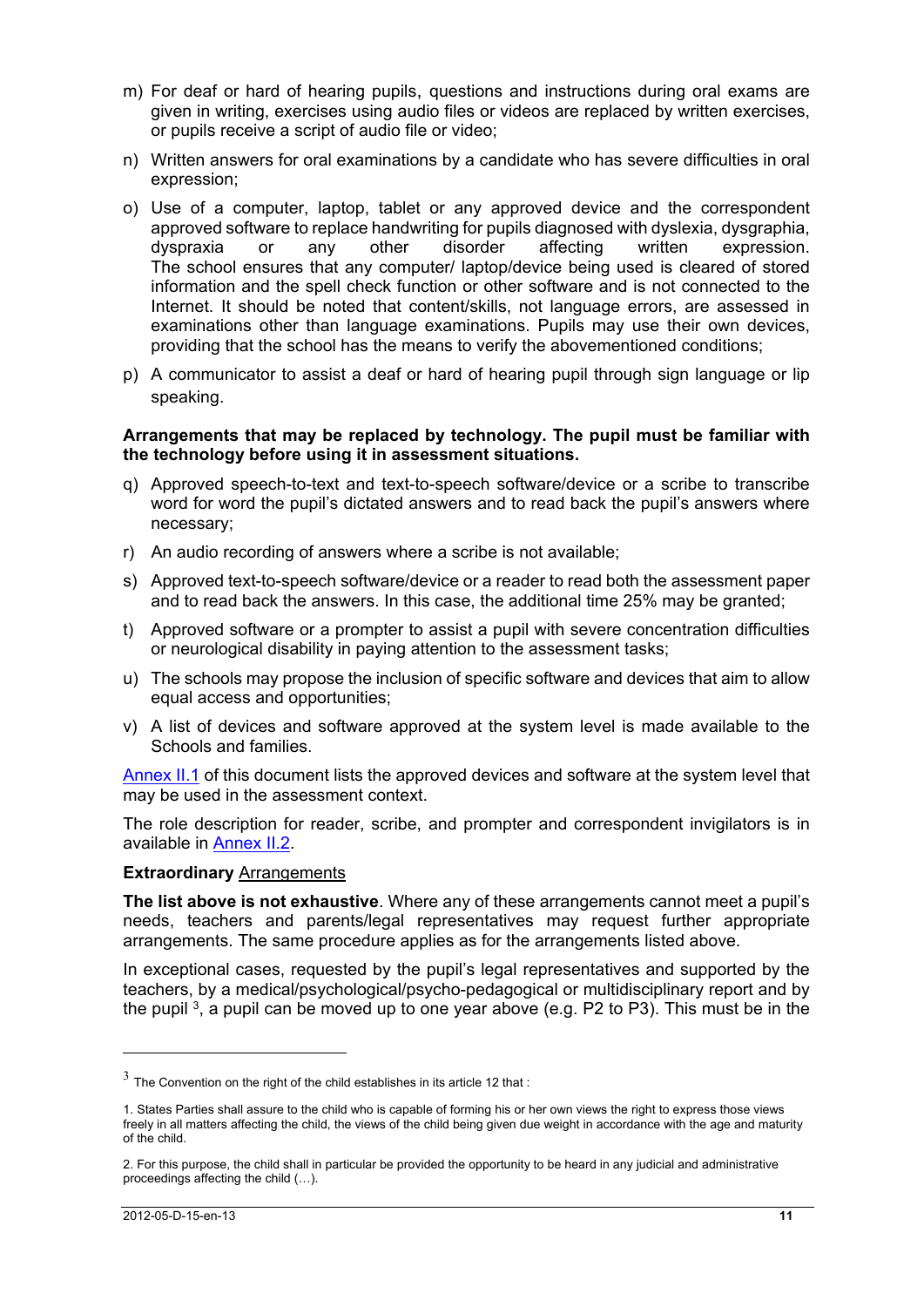interest of both the pupil's academic and social development. A temporary move can be made under the Intensive Support Agreement following the existing procedure.

At the end of the school year, the Class Council decides the final move and the Agreement could be terminated. This move is not allowed from S5 to S6.

### **1.3.1.2.2.2. Special Arrangements in S6 and S7**

Special Arrangements include changed or additional conditions during the written and oral examinations as well as during the whole European Baccalaureate cycle.

Special Arrangements are in themselves designed to compensate for any specific individual need. When assessing the candidate, the teacher and the external examiner will not award any further compensation for the candidate's learning needs. The same standards of assessment are always applied to all candidates.

#### **Procedure**

Usually, Special Arrangements in years S6 and S7 will be allowed only when similar arrangements have been used in a previous year or previous years. This does not necessarily apply to newly enrolled pupils in S6 or when new information has come to light that justifies granting Special Arrangements.

A written request for Special Arrangements in S6 and S7 can be made to the EdSup Coordinator by either a teacher or by the pupil's legal representatives or the pupil if already 18 years old or above. A teacher can initiate the process, but the request must be entered by the pupil's legal representatives. Special arrangements can also be granted to pupils who do not receive educational support.

The application must state precisely on which specialist's diagnosis the request is based. The application must also state precisely which special arrangements are being requested.

An up to date – dating back not more than two years – medical/ psychological/psychoeducational and/or a multidisciplinary report (see 4.4.2 for details) justifying the need for special arrangements is required. The pupil's legal representative must provide the relevant documents.

In order to avoid possible conflict of interests, the expert assessing pupils will be neither an employee of the European School nor a relative of the pupil.

Each application for Special Arrangements will be treated on its own merit.

Requests for Special Arrangements for the Baccalaureate must be made **by the 15th of October** of the year preceding entry into the Baccalaureate cycle, i.e. S5.

The schools must inform the Central Office **by the 30th of October** about the Special Arrangements to be made in S6 and S7.

Solely in exceptional unforeseeable situations and duly attested (serious illness, accident, newly enrolled pupils, etc.), a teacher or the pupil's legal representatives may submit the request for Special Arrangements after the deadline indicated above. The request must be accompanied by full documentation setting out the grounds on which it is based.

#### **Urgent requests for special arrangements**

In case of urgent requests due to unforeseeable circumstances, namely accidents occurred shortly before the examinations, the School management may grant the Special Arrangements and inform the BAC Unit immediately.

The special arrangements under urgent and unforeseeable reasons are granted for a limited period of time and need to be confirmed for the following examination sessions.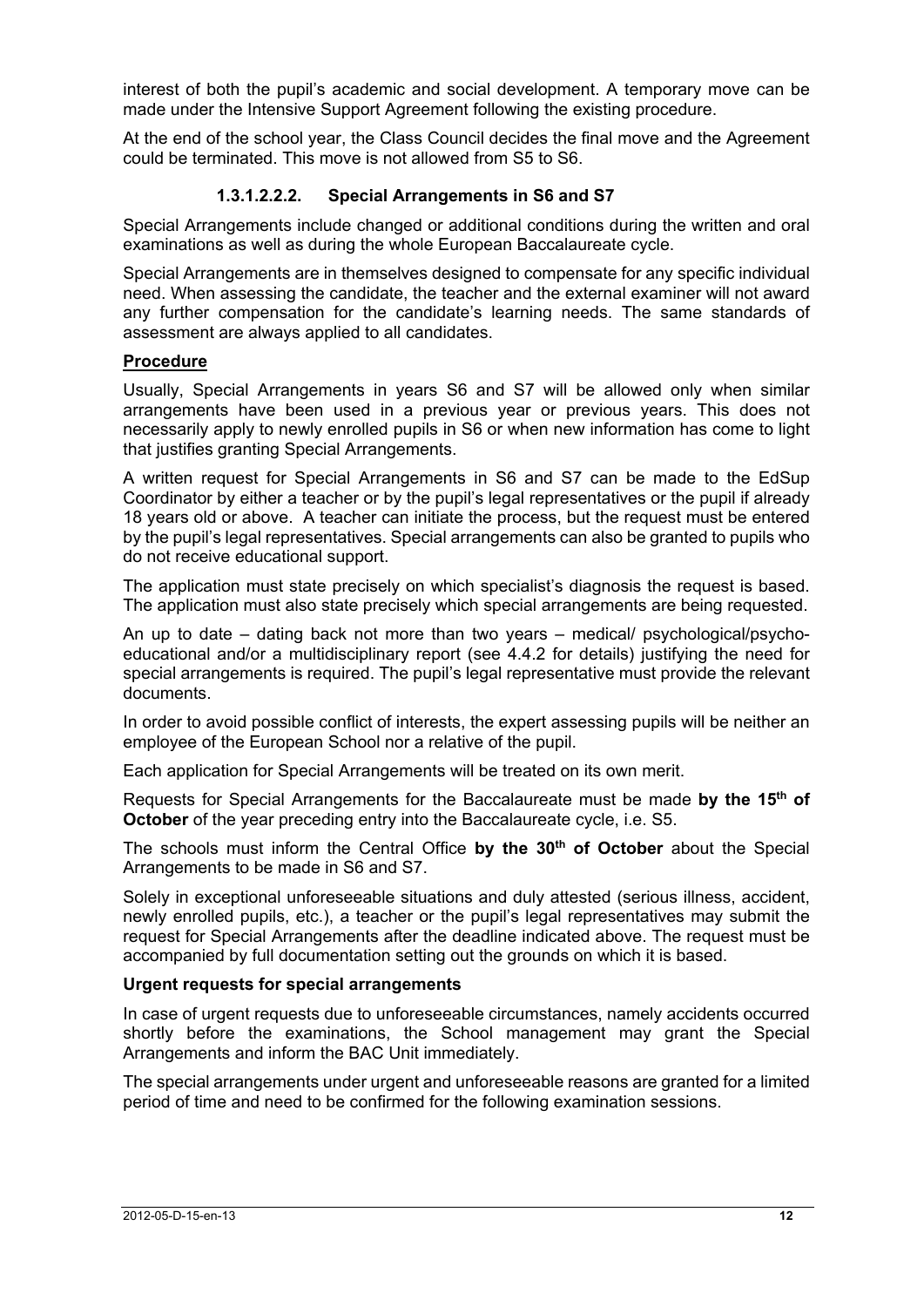### **The below list of arrangements listed below may be authorised by the school for S6 and S7:**

Schools must inform the Central Office (BAC Unit) by the 30<sup>th</sup> of October of all Special Arrangements which have been authorised by the Director.

- a) Separate room for the test/examination/assessment;
- b) Change of seating arrangements:
- c) Taking of medication and/or refreshment in the case of a medical condition, for example, diabetes;
- d) An assistant to provide physical care for a pupil to ensure their well-being and safety. This assistant may not be a relative of the pupil or the teacher of the subject that is being examined;
- e) The use of a specific learning aid which is normally used in class, for example, a magnifying glass; a hearing aid; use of FM hearing system, coloured overlay; a low vision aid; coloured lenses;
- f) For colour-blind pupils, colours can be substituted with words on the test/examination paper or a reader can name the colours for the pupil;
- g) Extra-time maximum of 25 % for situations of pupils with duly justified dyslexia. In this situation, the Schools must inform the BAC unit. If the Director does not grant the requested extra-time, the request will be submitted to the Bac Unit for analysis of the JBI or the inspector in charge of Special Arrangements.

Any Special Arrangement approved by the school is communicated to parents/legal representatives, included in the pupils' ILP (when applicable) and recorded in the pupil's file.

In case the school does not grant one of several measures requested, it duly motivates the (partial) refusal decision and communicates it to the parents/legal representatives within two weeks after the decision is taken.

#### **The below list of arrangements may only be authorised by the Board of Inspectors (Secondary) or the Inspector responsible for support (Secondary)**

The justification for any of these arrangements needs to be confirmed by the specialist's reports and by the school.

- h) Modifications to the format of the assessment: size of paper and font, contrast, alignment, line spacing, spatial presentation and printed pages. A paper and digital Braille version of the exams may also be made available.
- i) Additional time can be granted to pupils whose working pace is affected by their condition. A maximum of 25%**Error! Bookmark not defined.** of extra time can be granted examinations;
- j) Rest period(s) during this time, a pupil may not read, write or take notes of any kind and may leave the room under supervision;
- k) For deaf or hard of hearing- pupils, questions and instructions during oral exams are given in writing, exercises using audio files or videos are replaced by written exercises or pupils receive a script of audio file or video...);
- l) Written answers for oral examinations for pupils who have severe difficulties in oral expression;
- m) Use of a computer or laptop or any approved device and the correspondent approved software to replace handwriting for pupils diagnosed with dyslexia, dysgraphia or any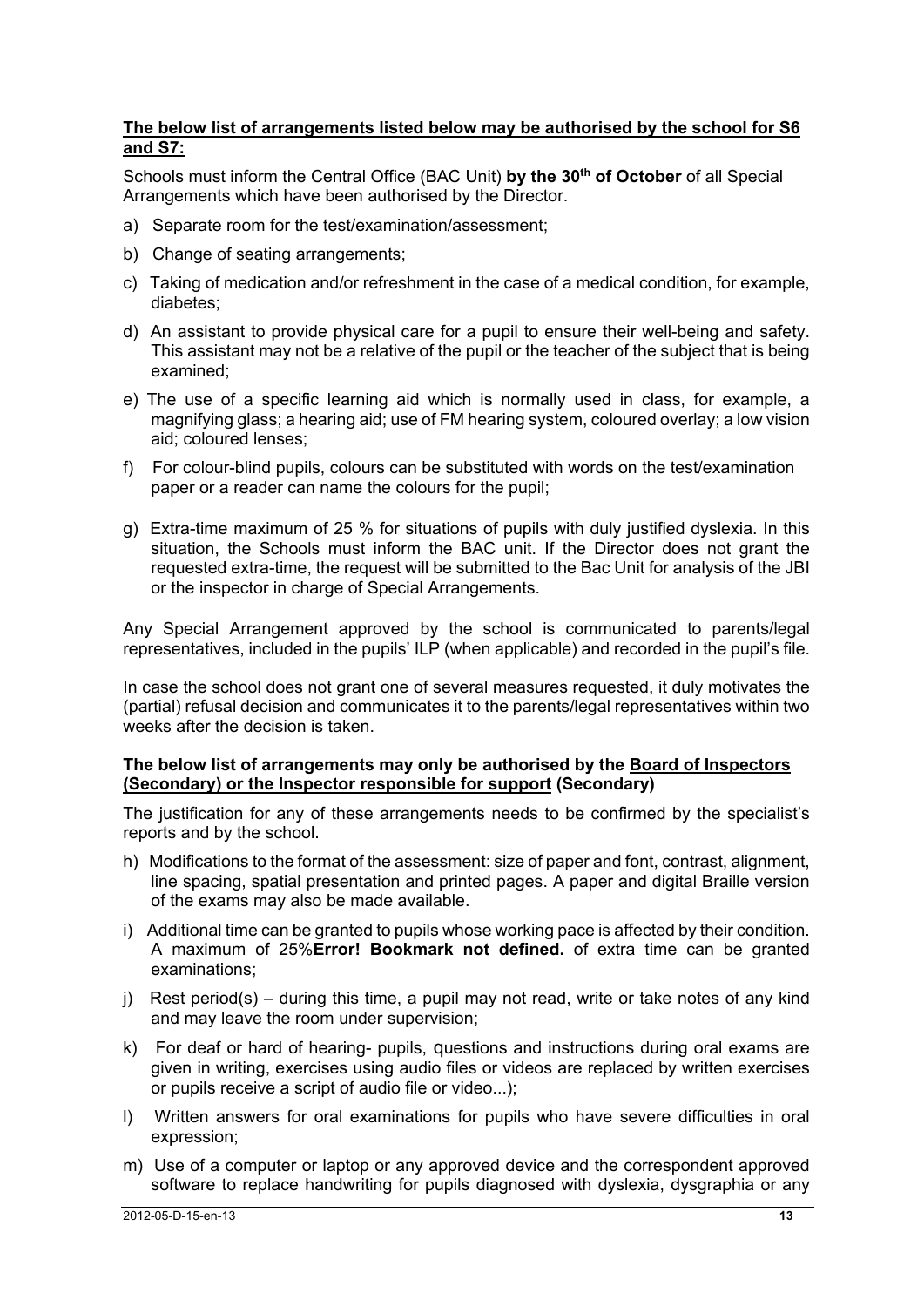| other | disorder | affecting | written | expression. |
|-------|----------|-----------|---------|-------------|
|-------|----------|-----------|---------|-------------|

The school ensures that any computer/laptop being used is cleared of stored information and the spell check function and is not connected to the Internet. It should be noted that in examinations, other than language examinations, content/skills and not language errors are assessed;

- n) Use of a simple arithmetic calculator, whenever no calculator at all would be allowed because of dyscalculia;
- o) Disregard of spelling mistakes in language tests/exams in cases of severe dyslexia in case a spellchecker is not granted;
- p) A communicator to assist a deaf or hard of hearing pupil through sign language or lip speaking.

#### **Arrangements that may be replaced by technology. The pupil must be familiar with the technology before using it in assessment situations.**

- q) Use of a spell checker or any specific approved software in case of dyslexia. This request has to be confirmed by the school.
- r) Approved speech-to-text and text-to-speech software/device or a scribe to transcribe the pupil's dictated answers word for word and to read back the pupil's answers when necessary because of dyslexia.
- s) An audio recording of answers where a scribe is not available.
- t) Approved text-to-speech software/device or a reader to read the assessment paper and to read back the answers because of dyslexia.
- u) Approved software/applications or a prompter to assist a pupil with severe concentration difficulties or neurological disability in paying attention to the assessment tasks.

The Schools may propose the inclusion of specific software, applications and devices that aim to allow equal access and opportunities.

A list of devices, applications and software approved at the system level is made available to the Schools and families and regularly updated.

Annex II.1 of this document lists the approved devices and software that may be used in the assessment context.

Any Special Arrangement approved by the Board of Inspectors (Secondary) or the Inspector responsible for support (Secondary) is communicated to parents/legal representatives. They are included in the pupils' ILP/ISA (when applicable) and recorded in the pupil's file.

In case the Board of Inspectors or the inspector does not grant one or several of the requested measures requested, it/s/he duly motivates the (partial) refusal decision and communicates it to the parents/legal representatives within two weeks after the decision is taken.

| <b>Steps</b>                               | Special Arrangements Approved by the School                                                                                                                                                                                                        | <b>Deadline</b>                                                                                  |
|--------------------------------------------|----------------------------------------------------------------------------------------------------------------------------------------------------------------------------------------------------------------------------------------------------|--------------------------------------------------------------------------------------------------|
| Request                                    | Parents/legal representatives or teachers. Pupils may also discuss their needs<br>for Special Arrangements with their parents or teachers.                                                                                                         | Before the 15 <sup>th</sup> of October when<br>pupil in S5                                       |
| <b>Provision of the</b><br>relevant report | Parents/legal representatives must provide the relevant report to support the<br>request and allow an informed decision by the management                                                                                                          | Before the 15 <sup>th</sup> of October when the<br>pupil is in S5                                |
| Discussion/justification                   | Parents/legal representatives, teachers, and Educational Support team discuss<br>the pupil's needs and the different possibilities of Special Arrangements to<br>address those needs                                                               | Final presentation including the<br>relevant report - 15 <sup>th</sup> of October<br>pupil in S5 |
| <b>Decision</b>                            | The management decides based on the information provided, including the<br>relevant report. In urgent, justified cases, the management may grant Special<br>Arrangements before and until the parents/legal representatives present the<br>report. |                                                                                                  |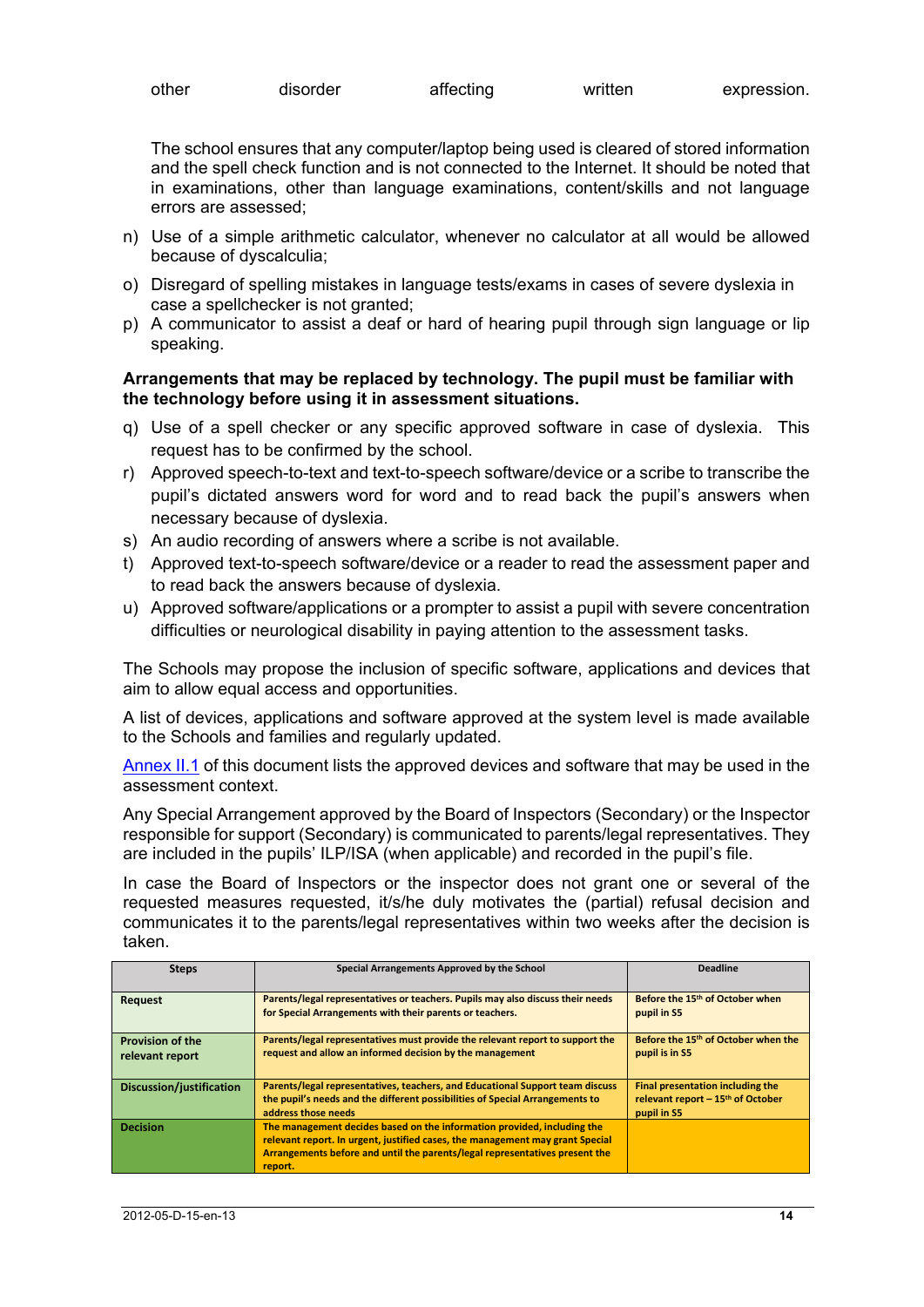| Notice of the decision | The decision is communicated to the pupil's teachers and the parents/legal    | Communication to parents: approx.       |
|------------------------|-------------------------------------------------------------------------------|-----------------------------------------|
|                        | representatives in due time. The school motivates the refusal of each measure | two weeks after the decision is         |
|                        | requested.                                                                    | taken.                                  |
|                        | The School informs the BAC Unit about the Special Arrangements approved by    | <b>Communication to the BAC Unit by</b> |
|                        | the school management.                                                        | the 30 <sup>th</sup> of October.        |

| <b>Steps</b>                                  | Special Arrangements Approved by the Board of Inspectors Secondary                                                                                                                   | <b>Deadline</b>                                                                               |
|-----------------------------------------------|--------------------------------------------------------------------------------------------------------------------------------------------------------------------------------------|-----------------------------------------------------------------------------------------------|
| Request                                       | Parents/legal representatives, teachers, pupils ≥18 . Pupils ≤18 may also<br>discuss their needs for Special Arrangements with their parents or teachers.                            |                                                                                               |
| <b>Provision of the</b><br>relevant report    | Parents/Legal representatives must provide the relevant report to support the<br>request and allow an informed decision by the management                                            |                                                                                               |
| Discussion/justification                      | Parents/Legal representatives, teachers, and Educational Support team<br>discuss the pupil's needs and the different possibilities of Special<br>Arrangements to address those needs | Final presentation including the<br>relevant report $-15th$ of October<br>pupil in S5         |
| <b>Request sent to the BAC</b><br><b>Unit</b> | The school uploads/sends the requests to the BAC Unit                                                                                                                                | 30 <sup>th</sup> of October -pupil in S5                                                      |
| <b>Decision</b>                               | The Board of Inspectors Secondary analyses and decides on the requests                                                                                                               | <b>Usually in February</b>                                                                    |
| Notice of the decision                        | The decision is communicated to the school that informs the parents/legal<br>representatives. Refusal of each measure requested is duly justified.                                   | <b>Communication to the schools</b><br>approximately two weeks after the<br>decision is taken |

| <b>Steps</b>              | Urgent Special Arrangements approved by the Director or by the Educational  | <b>Deadline</b>                       |
|---------------------------|-----------------------------------------------------------------------------|---------------------------------------|
|                           | <b>Support Inspector Secondary</b>                                          |                                       |
| <b>Request</b>            | Parents/Legal representatives or teachers or pupils ≥18 request the Special | Immediately after the situation       |
|                           | Arrangements and provide the relevant report to support the request         | leading to the need for Special       |
|                           |                                                                             | <b>Arrangements</b>                   |
| <b>Decision: Director</b> | Special Arrangements granted by the Director - management decides           |                                       |
|                           | Special arrangements granted by the Educational Support inspector: - the    | As soon as the request is complete    |
|                           | management sends/uploads the request to the BAC Unit.                       |                                       |
| <b>Decision: EdSup</b>    | The EdSup inspector analyses the request and decides                        | As soon as the request is ready to be |
| <b>Inspector</b>          |                                                                             | analysed                              |
|                           |                                                                             |                                       |
|                           |                                                                             |                                       |

The list above is not intended to be exhaustive. Where any of these arrangements cannot meet the pupil's needs, parents/legal representatives or pupils with 18 years or above may request further appropriate arrangements. These arrangements are granted either by the Board of Inspectors Secondary or by the Inspector (Secondary) responsible for the Educational support.

### **1.4. Educational Support Provision**

The European Schools offer three types of support programmes: General, Moderate and Intensive Support. These are precisely defined in the Policy on the Provision of Educational Support in the European Schools document (2012-05-D-14).

Educational Support may be provided in situ or at a distance, in line with the 'Distance Teaching and Learning Policy for the European Schools' (2020-09-D-10).

The resources, administration, assessment, and promotion principles are described in chapters 3, 4 and 5.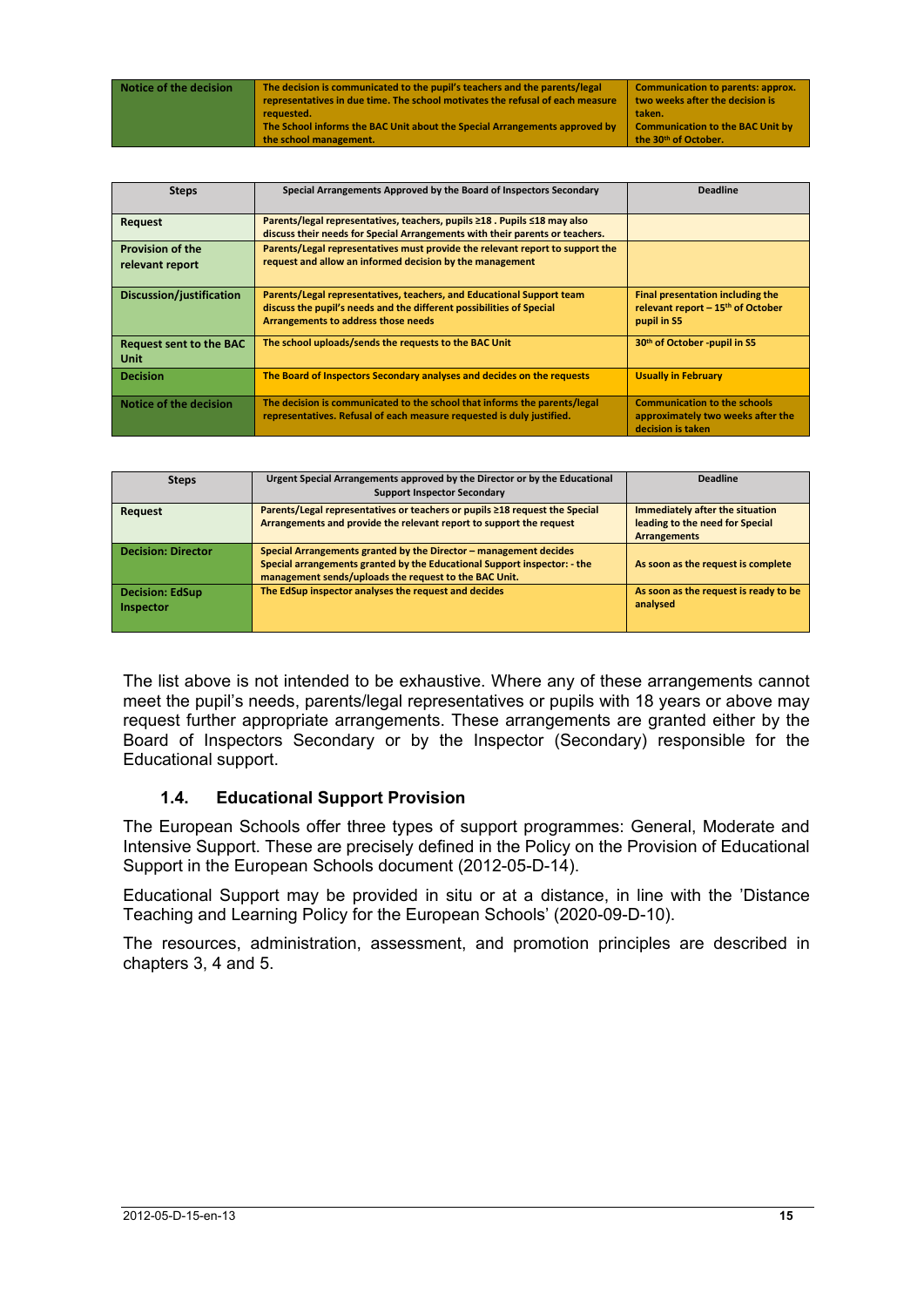

## 2. **Roles and responsibilities**

### **2.1. National authorities**

The provision of quality inclusive education is the responsibility of all schools' professionals, particularly the teaching staff. The increasing diversity in the classroom, requires all teachers to cater for different pupil learning needs, namely through the establishment of flexible, adaptable learning environments, including differentiation.

The European Schools aim to have fully qualified Support teachers with qualifications and experience in the area of Educational Support/Inclusive education/special educational needs.

When appointing seconded staff, the national authority assures that Educational Support Teachers have the qualifications and expertise as established in the document Profile of Teaching Staff involved in Educational Support (annex III. 1), namely that:

- a) all teachers adhere to the common values and have the qualifications and experience to promote accessible learning environments and differentiate their teaching according to the pupils' learning needs and abilities.
- b) Educational Support Teachers have, in addition to the competences established for all teachers, the specific qualifications, knowledge and skills on how to provide an effective Educational Support responding to the different learning and special education needs.

The national inspector will examine and approve the qualifications and experience of locally recruited support teachers to secure the relevant expertise to provide support, in line with the profile established in the *document "Profile of Teaching Staff involved in Educational Support"*.

Attention will be paid to the skills mentioned above when evaluating teachers.

School management consults national inspectors in cases of potential refusal of enrolment and/or discontinuation of enrolment. The relevant inspectors provide advice as established in 4.4.3.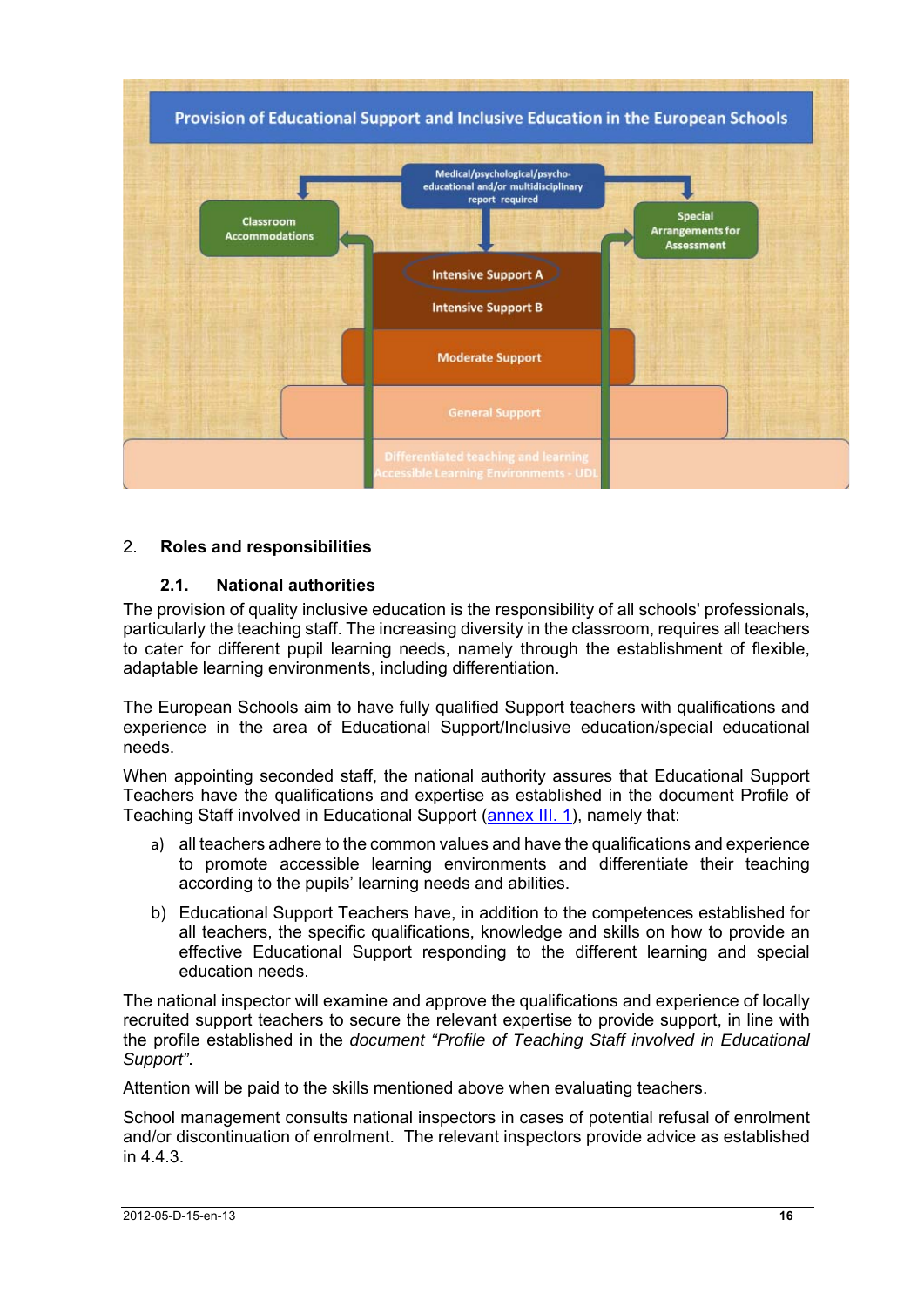Whenever possible, the national inspector and/or the host country inspector will assist schools, when required, in for example:

- interpreting the recommendations made by a national expert or institute and
- liaising with the schools and national experts or institutions that offer support to the pupil.
- accessing national resource centres to find specialised teaching material
- strengthening the cooperation between the School and the hosting Member State/Municipality and the local schools.
- facilitating a smooth and effective transition to other educational paths.

### **2.2. Boards of Inspectors, Joint Teaching Committee, Budgetary Committee and Board of Governors**

The committees and the Board of Governors ensure adequate resources and supervise the education provided by the European Schools, including the evaluation of the effectiveness of the support provided.

### **2.3. Pedagogical Development Unit, in conjunction with the ICT and Statistics Unit**

The Units assist the various preparatory committees in performing their role and provide the technical and administrative support necessary for the effective evaluation of support provision in the schools.

## **2.4. Central Coordinator for Educational Support and Inclusive Education**

The Central Coordinator for Educational Support and Inclusive Education reports to and supports the Deputy-Secretary General in the coordination of the Educational Support Policy, the implementation of the Action Plan on Educational Support and Inclusive Education. He/she cooperates closely with the Pedagogical Development Unit and the National Inspectors in charge of Educational Support in the ES system. The Central Coordinator for Educational Support and Inclusive Education:

- is the contact point for the schools (Directors, EdSup Coordinator, educators and parents and legal representatives) regarding questions related to the provision of Educational Support and Inclusive Education at the system level;

- organises an exchange of good practice;

- fosters a harmonised, consistent, and compliant implementation of Educational Support and Inclusive Education at the system level.

## **2.5. Educational Support Policy Working Group**

The Educational Support Policy Working Group ensures that the views and expertise of all those concerned by support (parents, schools, Secretary-General, Inspectors, the European Commission. Pupils may be invited to the participate in the discussions) feed into the discussions and decisions related to educational support and inclusive education in European Schools. The group discusses issues or questions of concern in the area of Educational Support and Inclusive Education and prepares related documents for presentation to the decision-making bodies.

## **2.6. Support Inspectors (nursery and primary, secondary)**

Support inspectors are together with the OSG responsible for promoting the harmonised and consistent implementation of the Educational Support and inclusive education Policy and Provision at the system level.

Support inspectors preferably have a qualification and expertise in inclusive education and special educational needs and participate in relevant training where necessary.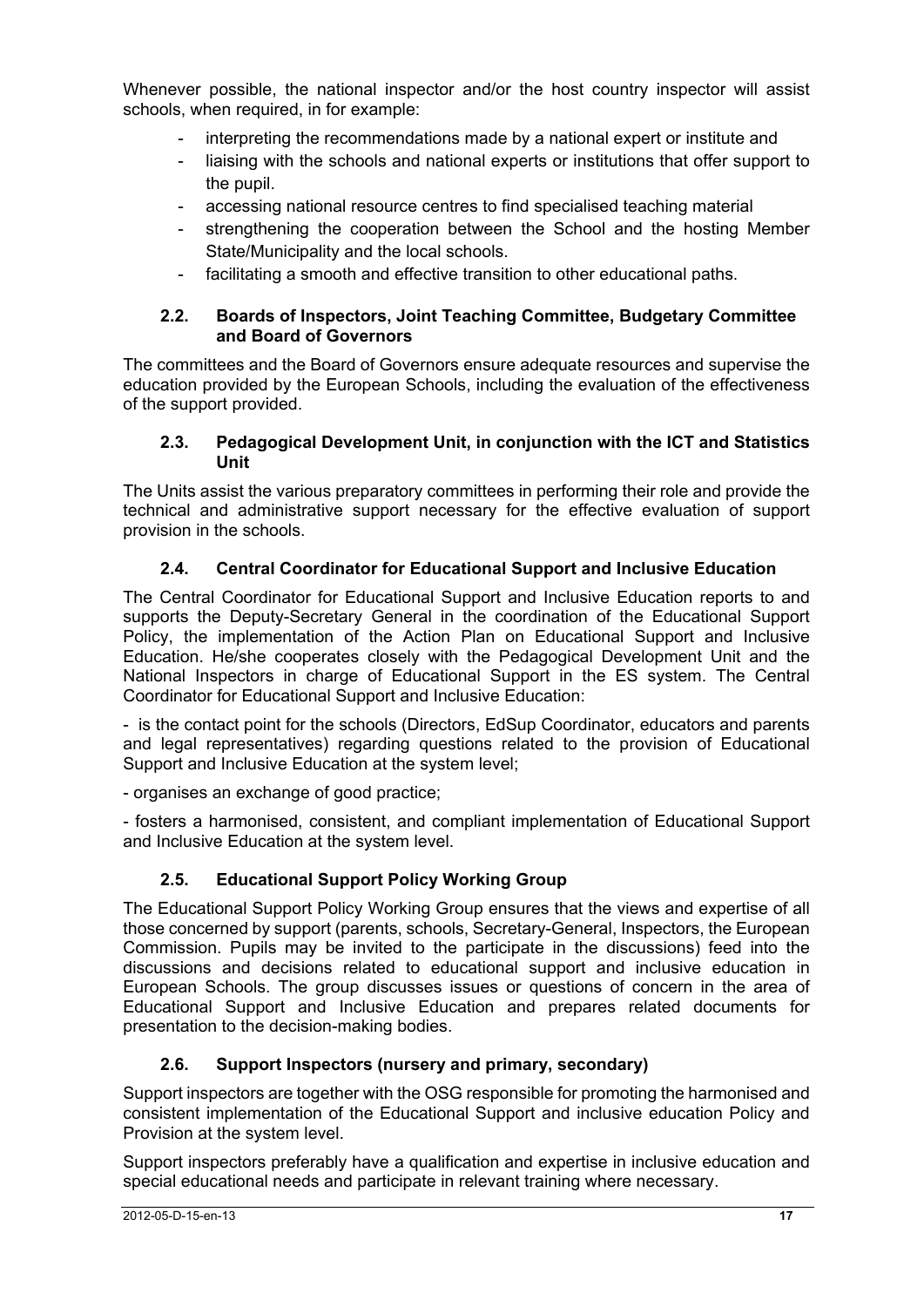They advise school Directors or attend the SAG meetings, when this is requested by the Director and necessary. Support inspectors contribute to ensure consistent application of principles for allocating and organising necessary support.

School directors consult inspectors in cases of potential refusal of enrolment and/or discontinuation of enrolment (annexes I.3 and I.4).

Support inspectors organise annual in-service training for EdSup coordinators.

Support inspectors provide statistical reports on the provision and results of support. They follow up on any issues arising from the statistical analysis of support.

## **2.7. Schools/Directors**

Directors are the ultimate responsible persons for the implementation of Educational and Support and Inclusive Education in the schools. To ensure informed and participative decisions, the Director involves the relevant team of professionals in the decisions related to the implementation of Educational Support and Inclusive Education at the school level.

The School Director may delegate their responsibilities in the implementation of Educational Support and Inclusive Education to other members of the school management and to other members of the school staff.

In this document, different terms are used to define different possibilities for allocation of responsibilities:

"Director" when the responsibility of the Director is not delegated.

"School management" when the Director may delegate the responsibility to the management team members.

"School" when the Director may delegate the responsibility to any member/team of the school staff.

The School-specific guidelines should clarify the holders of the responsibility in the different aspects of the provision of Educational Support and Inclusive Education.

The schools have clearly stated school-specific guidelines related to the implementation of Educational Support at the school level.

The School-specific guidelines describe the provision of educational support, the main actors involved in the support at the school concerned and the procedures which need to be followed. The school-specific guidelines shall be published on the website of the school, be fully compliant with the rules of the European Schools, be subject to a regular (annual) review and include information on a set of core elements (annex I.1)

The European Schools aim at having fully qualified Support teachers with qualifications and experience in the area of Educational Support/Inclusive education/special education needs.

When appointing locally recruited staff, the school management assures that teachers have the qualifications and expertise as established in the document Profile of Teaching Staff involved in Educational Support, (annex III.1) namely that:

- c) all teachers adhere to the common values and have the qualifications and experience to promote accessible learning environments and differentiate their teaching according to the pupils' learning needs and abilities;
- d) Educational Support Teachers have, in addition to the competences established for all teachers, the specific qualifications, knowledge and skills on how to provide an effective Educational Support responding to the different learning and special education needs.

The school management consults the relevant inspector to examine and validate the qualifications of the Educational Support Teachers.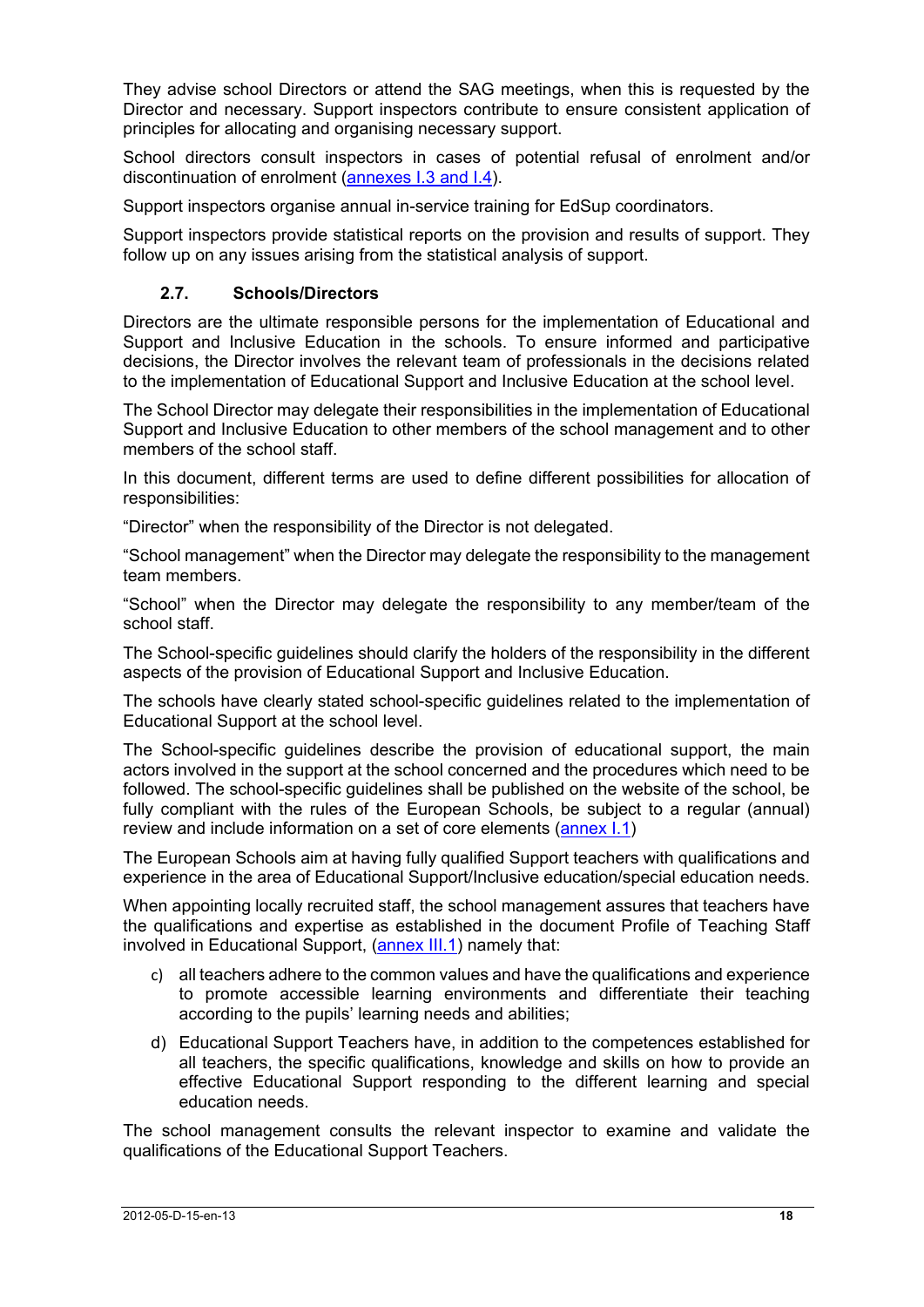The school management ensures that teachers implement effective organisational, teaching and learning strategies for supporting the individual needs of every pupil (accessible learning environments, differentiated teaching and learning in the classroom, teaching and learning in small groups, individual teaching and learning in and outside the classroom, cooperation of all the teachers involved in teaching the pupil, systematic evaluation of the pupil's progress).

The school management ensures that appropriate teaching and learning strategies and assessment activities are demonstrated when evaluating teachers.

The school management appoints one or more EdSup coordinators with the profile established in 3.1.1 annex III.2 and provides an adequate amount of time for the job, in accordance with the recommendation established at system level annex III.3.

The school clarifies in the School-specific guidelines the responsibilities of all those involved in planning the educational support or the writing of the Group Learning Plan (GLP) or Individual Learning Plan (ILP) or Intensive Support Agreement.

The school includes in its school-specific guidelines a statement on how documentation will be kept/recorded with respect to confidentiality and the General Data Protection Regulations (GDPR).

The school implements the Training Policy on Inclusive Education annex I.5, and organise local in-service training for teachers accordingly

The school informs parents/legal representatives regularly about their child's evolution. The school informs parents/legal representatives whenever educational support and reasonable accommodation is recommended for their child, involves them in decisions regarding the support measures in question, requests their authorisation before the educational support provision starts and informs them regularly about their child's evolution.

The school cooperates with national authorities.

The school cooperates with the relevant institutions of the host country or the member state, including national resource centres and local and regional support services.

The school management implements the *Accessibility Policy in the European Schools* annex I.6 if the school has the right resources to do so and within its remit.

The school management ensures the link between the Educational Support team with the different relevant existing teams/groups in the school, namely the Care Teams, to ensure a coherent approach to the provision of education.

The school management may organise support teams according to the school's needs.

## **2.7.1. Support Advisory Group**

The Support Advisory Group (SAG) is a multi-professional group at the school level that assesses the requests to the provision of Intensive Support, including documentation, and advises the Director on the accommodations in learning and assessment situations to be granted and support measures to be put in place.

The SAG discusses how best to meet the pupil's needs and coordinates and monitors the development of pupils receiving therapies in the school through a tripartite agreement.

In the context of the medical/psychological/psycho-educational and/or multidisciplinary report reports, the SAG can examine the possibility of exempting a pupil with a permanent and unchanging disability to be retested, other than regular updates.

The SAG is chaired by a member of the management or EdSup Coordinator. The schoolspecific guidelines should specify who chairs the SAG meetings.

The SAG meets at the end of the school year to evaluate the ILP and propose its termination continuation or revision.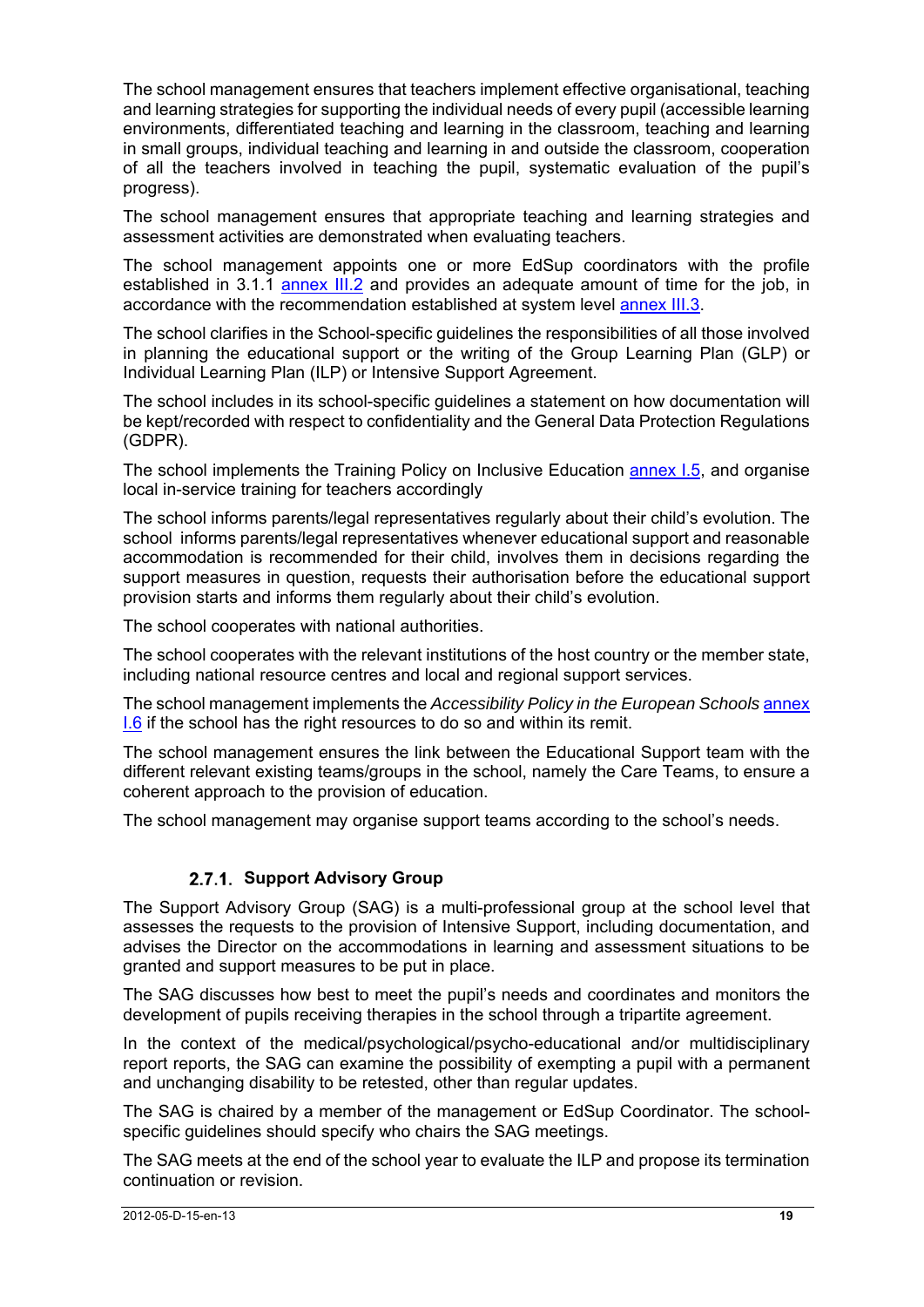The SAG may also meet during the school year whenever the evolution of the pupil's learning process entails a significant/substantial update of the IS Agreement or the ILP.

The composition of the SAG may differ between the Nursery/ Primary cycles and the Secondary. Besides the chair, the SAG is composed of the pupil's relevant teachers, the EdSup coordinator and the pupil's parents/legal representatives. Other relevant actors may also be involved: school psychologist, cycle coordinators, educational advisors, school doctor, therapists under tripartite agreements, independent external experts who may accompany the parents/legal representatives. At the request of the school management, Educational Support inspectors may also participate in the SAG meetings.

The composition of the SAG is detailed in annex IV.1.

## **2.8. Pupils**

Pupils receiving General and Moderate Support are encouraged to discuss their needs and the type of support.

Pupils receiving Intensive Support will be consulted about the type of support needed before it is put in place. As far as possible the pupil's views will be taken into account.

## **2.9. Parents/legal representatives**

Parents/legal representatives play an active role in the contacts with their child's teachers. Parents/legal representatives make any relevant information available to the school on admission or during the school year.

When parents/legal representatives decide to refuse the educational support proposed by the school, they will inform the school of the decision in writing.

The school shall inform the parents/legal representatives whenever educational support and reasonable accommodation is recommended for their child, involves them in decisions regarding the support measures in question, requests their authorisation before the educational support provision starts and informs them regularly about their child's evolution.

### 3. **Resources and Professionals**

Some pupils receiving educational support are also supported by external experts either working for local and regional support services or as independent service providers. External experts provide the medical/psychological/psycho-educational and/or multidisciplinary reports as the basis for educational support and reasonable accommodation.

The EdSup coordinator and support teachers collaborate with those experts who may also be invited to the SAG meetings.

## **3.1. Professionals involved in Educational Support**

Highly qualified professionals are the cornerstone for providing quality education and promoting successful learning careers. The European Schools aim to have qualified staff, with the required competences (knowledge, experience and motivation) and a high level of expertise for the provision of Educational Support and Inclusive Education in an efficient and effective manner.

## **Educational Support Coordinators**

The school management appoints one or more EdSup Coordinators according to the profile established in the document *Recommendations Concerning the Qualifications and Expertise of Educational Support Coordinators* annex III.3*.* The purpose of coordination in the schools is to organise and implement the educational support policy successfully and efficiently.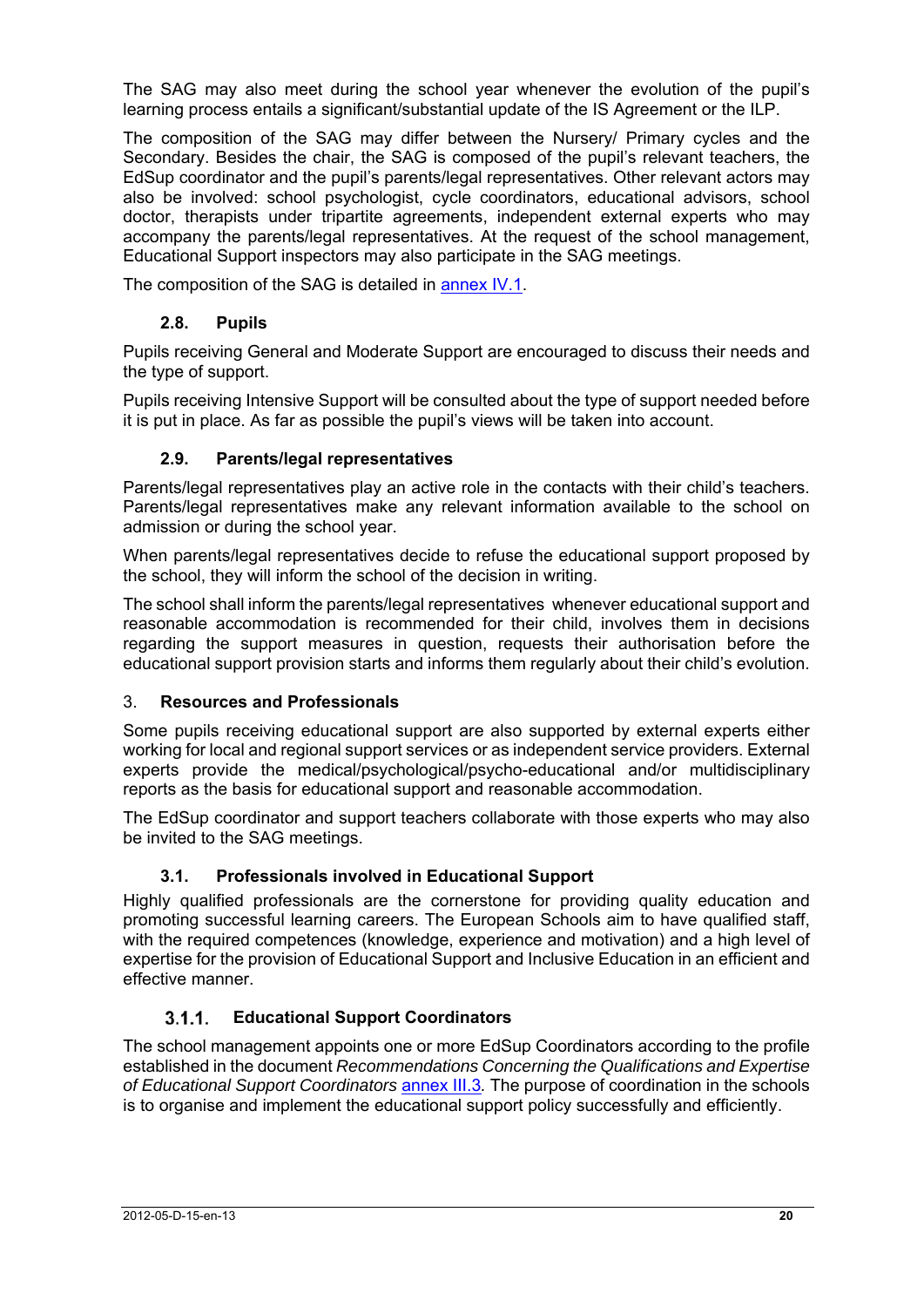Such coordination will include:

- assisting the Director/Deputy Director in providing educational support, including the elaboration of school internal guidelines; collaborating in the recruitment and evaluation of educational support staff (support teachers and assistants); ensuring the organisation and follow-up to the SAG including the signing of Intensive Support Agreements and the writing of ILPs; organisation and supervision of the process of requests for special arrangements, ensuring the application of the agreed special measures; organisation and monitoring of the process in the case of a possible non-enrolment or discontinuation of studies for pupils with special educational needs;
- liaising on educational support between cycles;
- harmonising educational support provision within and across language sections;
- identifying needs for in-service training in the educational support area;
- ensuring the implementation of a harmonised approach in the early identification of and intervention in specific learning and educational needs;
- playing an active part in organising educational support in-service training;
- contributing to awareness-raising within the school's community;
- liaising with the existing teams/groups in the school with the responsibility of ensuring the pupils' wellbeing;
- compiling support data;
- keeping a record of all pupils receiving General, Moderate or Intensive Support;
- keeping and storing confidential documents. GLPs and ILPs in line with privacy regulations;
- recommending, in consultation with other professionals, working with the pupil(s) when there is no further need for educational support;
- acting as a contact point for parents/legal representatives, pupils, staff and, if necessary, other experts and informing them of pupils' educational needs;
- contributing to harmonisation of educational support within the ES system;

The EdSup coordinator will have good management skills, a good knowledge of different languages, as well as teaching qualifications and specialised qualifications and experience in the area of inclusive education/ educational support/special needs as established in the relevant profile (Annex III.2).

EdSup coordinators' duties may be modified in accordance with the particular conditions in each school. They will be clearly defined in the job description.

The EdSup coordinator will have a key administrative and pedagogical role. The time allocation will be allocated according to the recommendation on the allocation of time for Coordination (Annex III.3) and will reflect each school's particular needs. The time allocated shall be sufficient to perform the job effectively and professionally.

## **Educational Support Teachers**

The European Schools aim at having fully qualified Support Teachers with qualifications and experience in the area of Educational Support/Inclusive Education/special educational needs.

Seconded and Locally Recruited teachers who provide Educational Support will have the proper qualification and experience as established in the document Profile of Teaching Staff involved in Educational Support (annex III.1).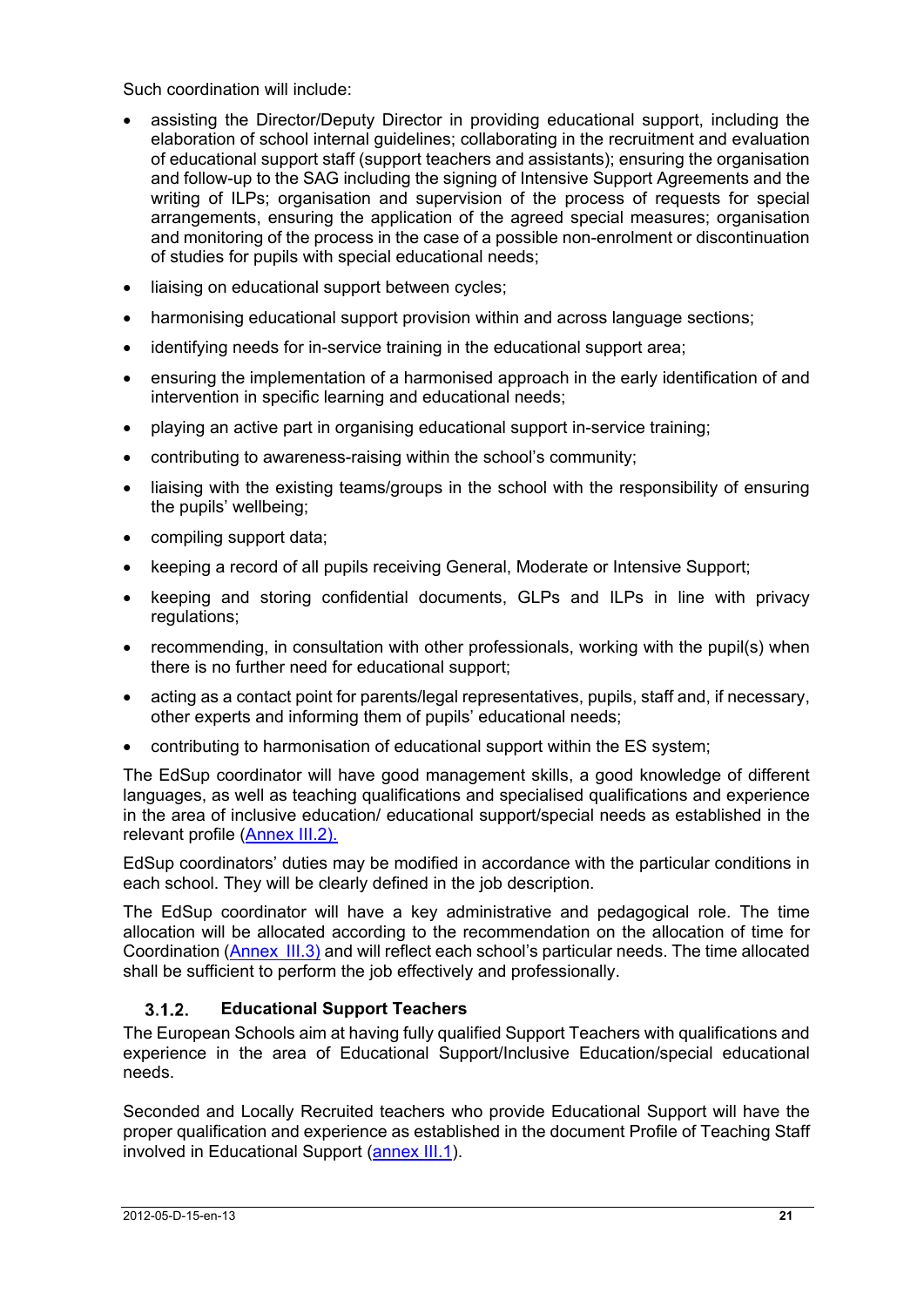In addition to the competences established for all teachers, they have the specific qualifications, knowledge, and skills to provide effective Educational Support responding to the different learning and special education needs.

The qualifications of seconded teachers must be recognised by the appointing country.

The national inspectors must confirm the qualifications of locally recruited teachers. For that purpose, the school management sends the diplomas and certificates to the national inspector for approval.

The Support teacher:

- works with pupils who need Educational Support and who have special educational needs (learning, emotional, behavioural and/or physical needs);
- provides General support to small groups in or outside the classroom as well as Moderate and Intensive support in small groups or individual support in or outside the classroom;
- uses appropriated differentiated teaching methods and support pupils in developing appropriate learning strategies using adapted teaching material;
- undertakes detailed observation and assessment and supports Class and Subject teachers in early identification of educational support needs;
- decides on the most appropriate teaching strategies for the pupil, in consultation with the class or subject teacher and any other professionals working with the pupil;
- writes a GLP for the group receiving General support and an ILP for each pupil receiving moderate or intensive support in cooperation with the class/subject teacher;
- liaises and works under the coordination of the EdSup Coordinator;
- liaises and cooperates with the Class or Subiect teachers and the other members of the team during the learning process, advising them on the various learning profiles of pupils with specific learning needs and special education needs and innovative approaches in teaching and learning to cater for those needs;
- liaises with external experts and therapists working under tripartite agreement
- evaluates the pupil's progress;
- keeps records of achievement in order to have accessible information when needed;
- liaises with parents/legal representatives about the child's progress and needs;
- attends meetings and training work;
- takes responsibility for his/her continuous professional development, including reflecting on the (own) practice and continually learning and updating their knowledge.

## **Educational Support Assistants**

The Educational Support Assistants have an important role in supporting pupils and in the work done by the teachers. The assistant's competences include good communication skills, flexibility, patience, self-initiative, and discretion. If an assistant is not present for some reason, the pupil will be integrated into the class.

The role and responsibilities of the Support Assistant includes tasks in the areas that involve - *support to the school, class/subject and support teachers*: general participation in the school's activities; planning and preparation of activities, participation in general activities;

- and *direct support to the pupils*: participation in specific activities developed by the pupil, nursing and care activities.

Where required for enabling reasonable accommodation (e.g. the use of a scribe, or to ensure a stable point of reference, e.g. for anxiety disorders ) where this is in the interest of the pupil, the presence of the assistant during tests and examinations is allowed, without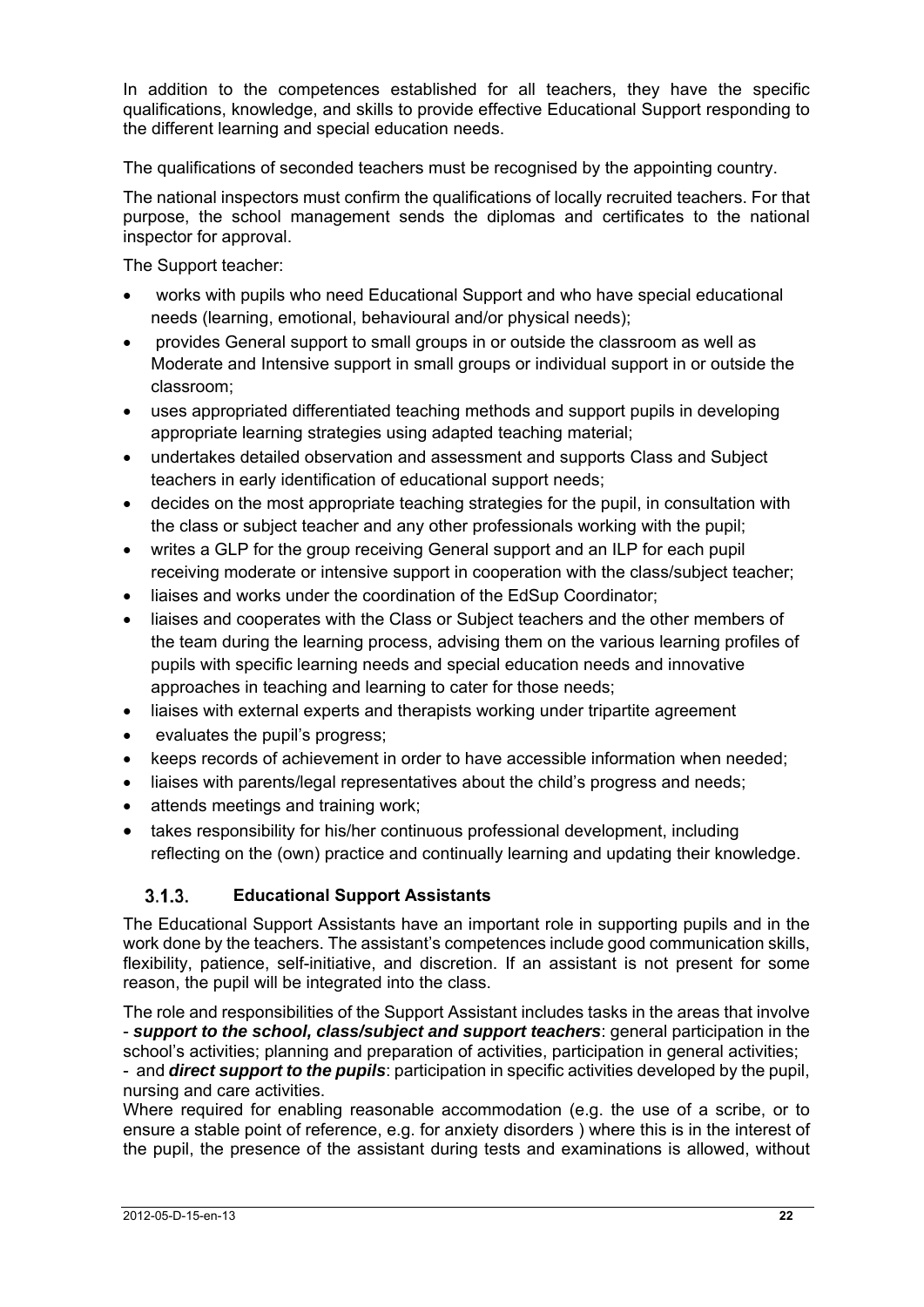prejudice to the assessment and exam rules. The job description of the Educational Support Assistant is described in annex III.4.

## **Therapists**

There might be pupils whose development and learning needs require support given by therapists (essentially speech therapists, psychomotor therapists, and behaviour therapists). The provision will be organised on the basis of a tripartite agreement.

The school's role is to make a suitable room available to the pupil and to the professional whose services are used, to agree on a timetable, to take account of class activities and to provide coordination and monitor the pupil's development through meetings of the SAG in which therapists may participate.

These therapists provide services and are paid directly by parents/legal representatives. Only for attendance at each meeting of the SAG, at the request of the school management or of parents/legal representatives, will the therapists receive a flat-rate payment made by the school.

To facilitate provision for such pupils and their inclusion into the school community, the Office of the Secretary-General of the European Schools (OSGES) invites expressions of interest in order to compile a list of therapists who, at the request of pupils' legal representatives, can provide their services on the premises of the European Schools and in collaboration with the educational team.

Therapists may be registered on different lists, provided they have the requisite duly recognised professional qualifications<sup>4</sup>. To provide their services, in line with free crossborder provision in the EU, there shall be no requirement to be professionally established in the resident Member State of the school concerned. However, the therapists must have their qualifications recognised in the School's hosting Member State.

### **School Psychologists**

School Psychologists play an important role in the organisation and functioning of Educational Support.

The role of the School Psychologists may range from:

- collaborate/intervene in setting up accessible learning environments

- develop activities of early detection and prevention of learning difficulties/disabilities/ disorders,

- support teachers and other support staff on putting in place measures of Intensive Support and Special Arrangements and or/classroom accommodations,

- facilitate/establish contact with external experts/resource centers-local or nationalparticipation in the SAG.

The School Psychologists will collaborate with the EdSup Coordinator in the process of advising Educational Support staff on the implementation of specific learning strategies.

The roles and duties of the Psychologists will be clarified in the document *Role, Duties and Work Frame of Psychologists in the European Schools* (which will be annexed to this document when approved by the Board of Governors). Annex III.6

<sup>&</sup>lt;sup>4</sup> Further details can be found on the website of the Office of the Secretary General http://scholaeuropaea.eu/cei/file/call3\_EN.pdf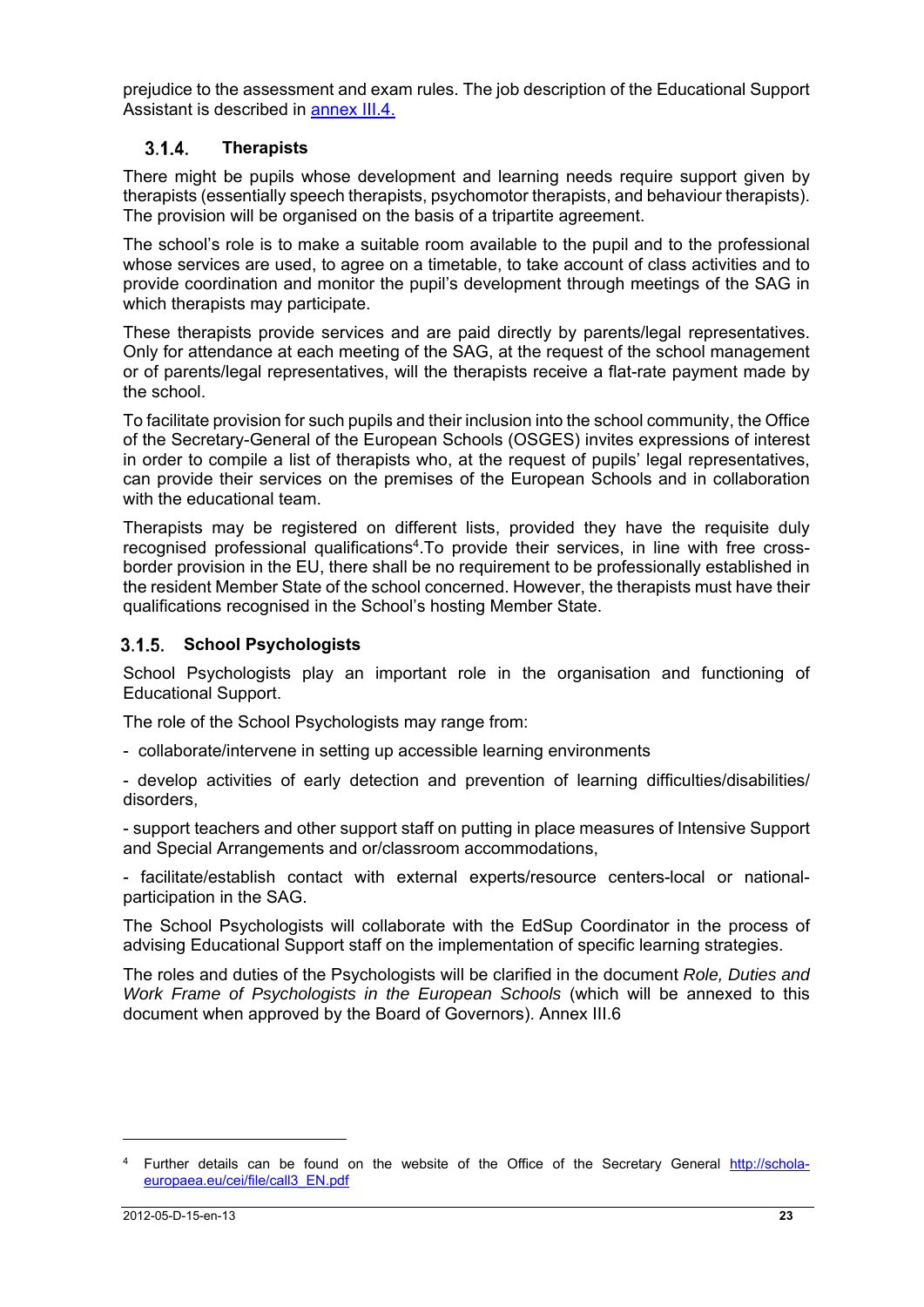## **3.2. Material resources**

## **Facilities and equipment**

The fulfilment of accessibility standards, as well as the necessary and updated technologies and material resources, must be assured in order to enable the access and participation of all pupils in the learning process on an equal basis with others.

To that purpose, the Accessibility Policy (annex I.6) guides the different levels of the system, including the Schools, in preventing, identifying, and addressing eventual barriers that may hinder a pupil's full participation in education.

The quality of the environment has an important impact on learning. The school will offer appropriate rooms with enough suitable assistive and compensatory technologies equipment and material for support activities.

The Schools should also be equipped with the necessary resources to ensure the conditions required for the provision effective of Educational Support in the context of distance teaching and learning when needed.

## **Budget**

## **3.2.2.1. General, Moderate and Intensive B Support**

General, Moderate, and Intensive B forms of support have a joint budget, which is recalculated on an annual basis. The amount for the joint budget for each school is calculated in accordance with Annex II of the document 2019-04-D-13.

The joint budget for General, Moderate and Intensive B Support is based on the total number of pupils in the school. In addition, schools include in this joint budget the allowance (see Annex II of the document 2019 2019-04-D-13) allocated for pupils who do not have their own language section in the school (SWALS).

To forecast this joint budget, the numbers from the previous school year are used (i.e. school population in 2020-2021 for the 2023 budget).

Decisions regarding the distribution of the joint support budget for General, Moderate and Intensive B Support are left to the school´s autonomous planning, which adheres to the general guidelines provided in the main Support Policy document.

The calculations used in Annex II to document 2019-04-D-13 are provided for administrative purposes only. The support given is allocated according to pupils' needs within the school and not per section or year group. Funds for Educational Support are entered in budget line/item 60 1104.

The budget for the provision of Educational Support and Inclusive Education also includes a specific budget line for material and training in Educational Support and Inclusive Education.

The budget for the implementation of the Training Policy is established in the document in annex I.5

Funds for Educational Support material and training are entered in budget line/item 60 2201.

## **3.2.2.2. Intensive A Support**

For pupils with special educational needs, the European Schools system has a specific and separate budget based on the needs in each school and forecast one year in advance, calculated on the basis of the number of pupils with special needs (Group A) already present in the school.

The global budget for Educational Support will be the sum of the parties as mentioned under paragraphs 3.2.2.1 and 3.2.2.2.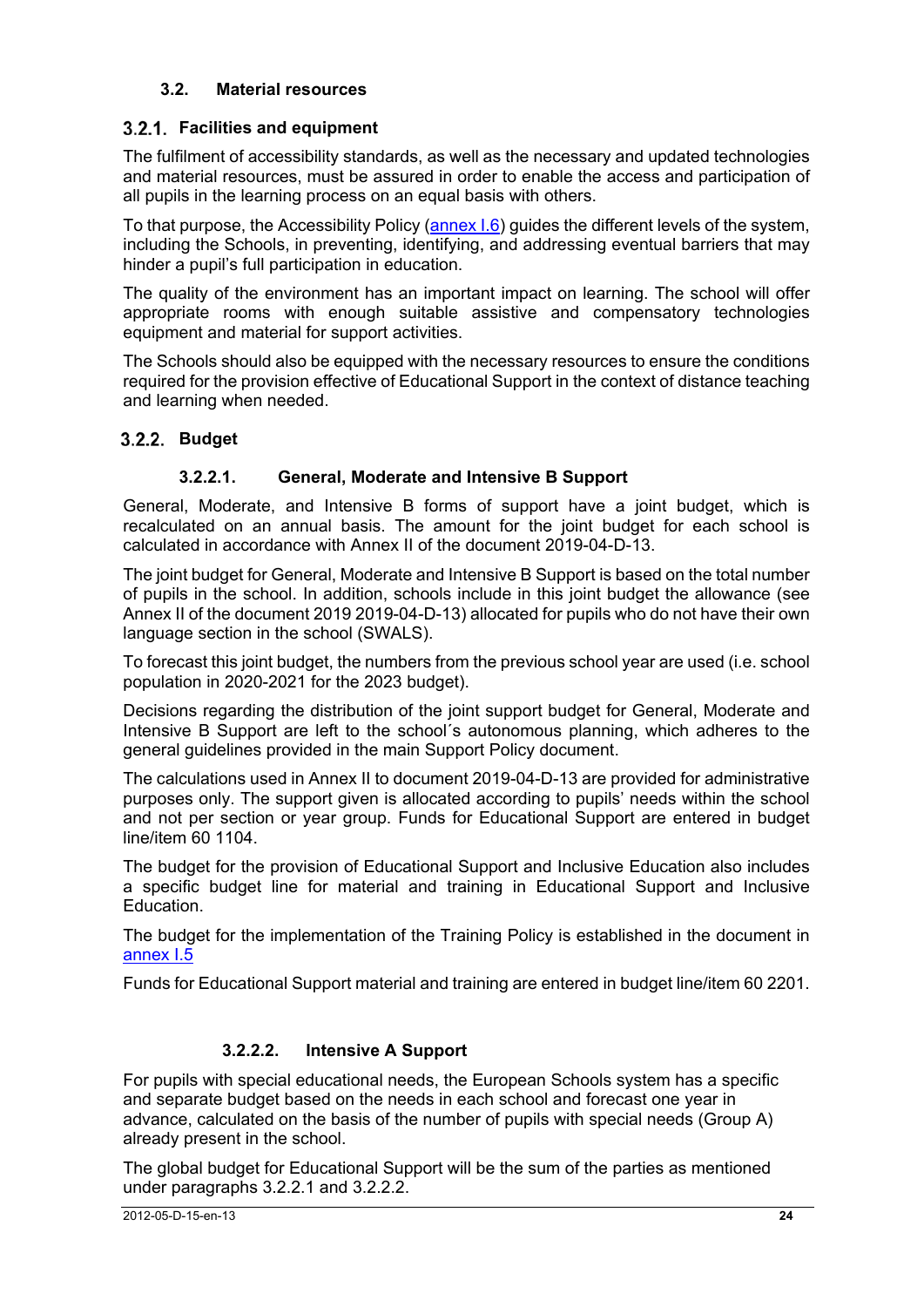## **3.2.2.3. Needs for Educational Support coordination**

The needs for Support coordination are financed from the availabilities on budget line 60 1104.

In principle, EdSup coordinators are not asked to ensure other tasks than those mentioned in their initial job description as mentioned under point 3.1.1 of the present document and within the coordination time assigned from the Educational Support budget.

The school's management has the possibility to assess the necessity to pay the EdSup coordinators for their participation in the Class Council meetings and in meetings related to the Educational support provision during the school year on top of the Coordination time if this should not be sufficient.

## **3.2.2.4 Justification and approval of the proposed budget**

The proposed budget is presented to the school's Administrative Board for approval, together with the necessary justifications: list of pupils in need of support (without the pupils' names), with an indication of the type of support, cycle, learning disability/difficulty/disorder and allocated costs and type (lesson or assistance) of the support needed.

The management of the school presents to the Administrative Board the needs for allocation of time for support coordination, including the flexible component.

Funds for Intensive Support should be provided to meet the needs of identified pupils during the school year of the forecast<sup>5</sup>. The school will have to find any extra funds required from within the budget already available in the system (among all schools and across all chapters when justified).

### 4. **Administration (enrolment/admission/procedures/documentation)**

### **4.1. Enrolment principles**

On enrolment, the school will collect relevant information from the parents/legal representatives, including the pupil's level of academic attainment and previous educational support provision and/or special educational needs.

It is the responsibility of parents/legal representatives to guarantee that the information given is correct, reliable, and complete.

In the case of a pupil who may require Intensive Support A, the Director convenes a SAG meeting as soon as the enrolment is processed, to consider the accommodations and other support measures required by the pupil.

All possibilities to do so should be thoroughly looked into by the school, before declaring that the school is unable to meet the child's special educational needs. Whenever necessary the school implements the procedure established in the Guidelines for Decisions on Enrolment of Pupils with Special Educational Needs (annex I.3 )

Any relevant information will be passed to the EdSup coordinator. The EdSup coordinator will ensure that the class/subject teacher is informed of relevant information in a comprehensive and timely manner.

<sup>5</sup> i.e., the budget for the year **t** is forecast, discussed and approved in January-April of the year **(t-1)**. So, the budget for Intensive Support will be based on the needs of the pupils present in school in January of the year **(t-1).** It is possible that in September of the year **(t-1),** new special educational needs pupils will be enrolled, but since no reasonable forecast could be made in January, then the needs of these new pupils will have to be considered along with the associated funding needs.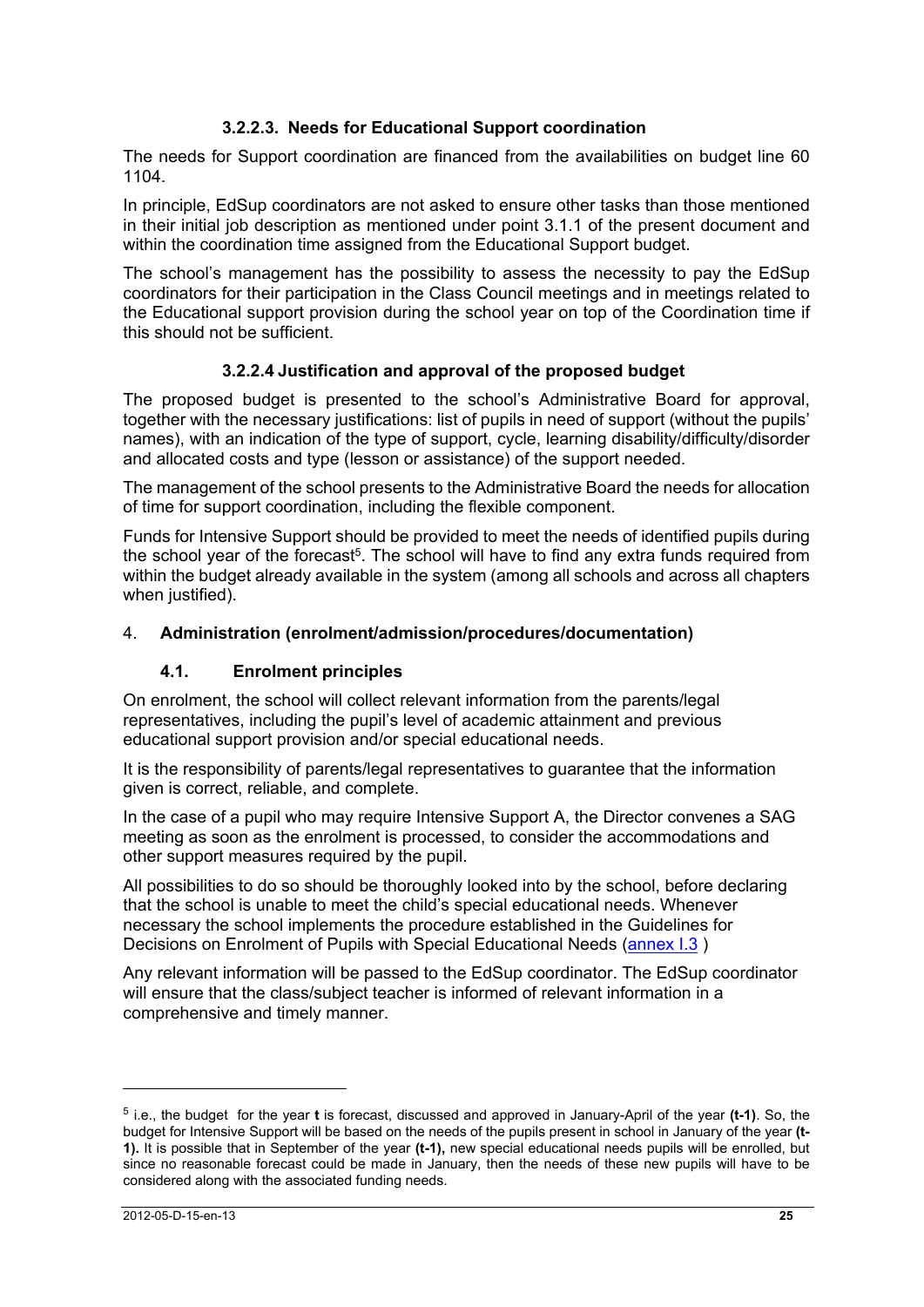When parents /legal representatives are unable to provide the necessary information at the time of enrolment, the accepted enrolment may be cancelled by the Director.

## **4.2. General support**

## **Who is it for?**

- Any pupil may need General Support, over and above normal classroom differentiation, at some time during schooling.
- Pupils may experience difficulties in a particular aspect of a subject, may need to 'catch up' due to late arrival in the ES system or illness or may be working in a language that is not their dominant language.
- Pupils may need additional help with acquiring effective learning strategies or study skills.

## **Procedures and organisation**

Every school clarifies in the school-specific guidelines how General Support is organised, the main actors involved, and the procedures which need to be followed.

- Requests for General Support come from teachers or parents/legal representatives, through the class/subject teacher,
- The school management takes the decision of granting General Support.
- If the class/subject teacher is not in agreement with the support requested from parents/legal representatives, the EdSup coordinator will discuss with the teacher concerned and the parents/legal representatives and advise the school director who will take the final decision.
- In case the school director does not grant or only partly grants a request for general support, they duly motivate the (partial) refusal decision and communicate it to the parents/legal representatives within two weeks after the decision is taken.
- Parents/legal representatives are informed that educational support has been recommended for their child and invited to agree to it.
- EdSup coordinators create small groups of up 10 pupils, whenever possible, and organise support in or outside the classroom, depending on the availability of support teachers. In very exceptional cases, General Support may be provided for an individual pupil.
- Together with the class/subject teacher, the support teacher writes the Group Learning Plan (GLP)– including group targets and success criteria
- The support teacher is in close and regular contact with the class/subjet teacher to ensure that support activities correspond to the work being done in the class and to monitor the pupil's progress together;
- The class or support teacher informs the parents/legal representatives regularly of their child's evolution;
- At the end of each semester, support teachers prepare written feedback in coordination with the class teacher, which will be shared with parents/legal representatives

## **Documentation relating to General Support**

- Written request from the teacher or the pupil's legal representatives to the EdSup coordinator
- Group Learning Plan
- Prior information to pupils' legal representatives and their agreement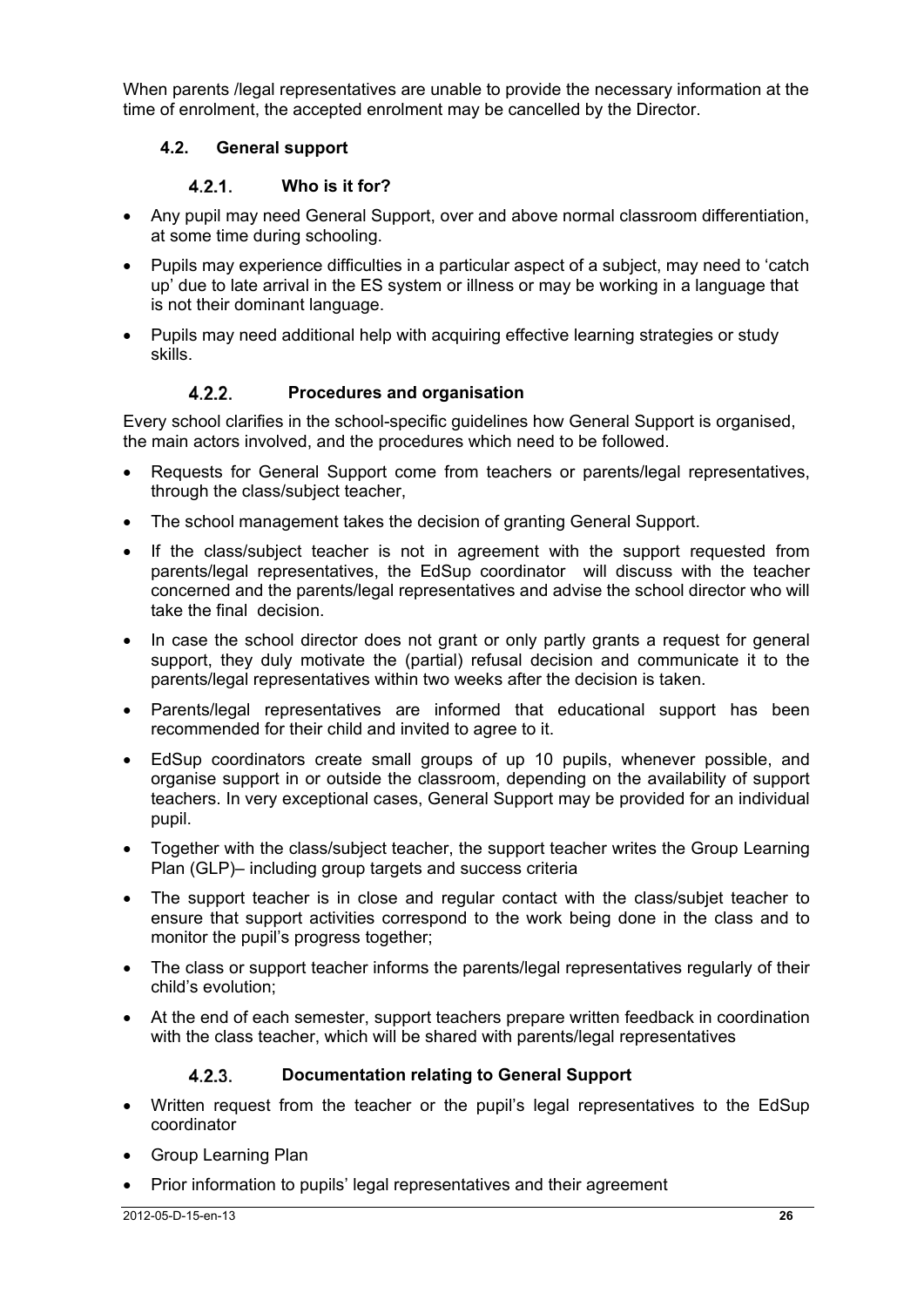Reports on pupils' evolution.

The rules concerning access to, keeping and retention of documents and information are established in chapter 9 of this document, related to data protection.

## **4.3. Moderate Support**

## **Who is it for?**

- Moderate Support is an extension of General Support in terms of complexity and duration.
- It is provided for pupils in need of more targeted support or those with a moderate learning difficulty. It can be cross-subject/cross-curricular.
- It might be appropriate for some pupils who may be experiencing, for example, considerable difficulty in accessing the curriculum due to language issues, concentration problems, neurological impediments, or other reasons.
- It might be provided for a more extended period than General Support, and each pupil has an ILP.

## **Procedures and organisation of Moderate Support**

Every school clarifies in the school-specific guidelines how Moderate Support is organised, the main actors involved, and the procedures which need to be followed.

- Teachers and parents/legal representatives may request Moderate Support.
- Recommendations contained in a medical/psychological, psycho-educational and/or multidisciplinary report are taken into consideration when such a report is presented by parents/legal representatives to the class/subject teacher or the EdSup coordinator for admission.
- If the class/subject teacher does not agree with the support requested from parents/legal representatives, the EdSup coordinator will discuss with the teacher concerned and the parents/legal representatives and advise the school director who will make the final decision.
- In case the school director does not grant or only partially grants a request for moderate support, they duly motivate the (partial) refusal decision and communicate it to the parents/legal representatives within two weeks after the decision is taken.
- Pupils' legal representatives are informed that educational support has been recommended for their child and invited to agree to it.
- EdSup coordinators create small groups of up to 6 pupils or organise individual support, in or outside the classroom, depending on pupils' needs and the availability of support teachers.
- Groups can be organised vertically, horizontally, within or across sections, by focusing on the needs of the pupils concerned.
- Support teachers write an ILP for each pupil in cooperation with the class/subject teacher, which is communicated to parents/legal representatives. This ILP shall be monitored regularly.
- The ILP includes specific learning objectives and criteria for evaluating pupil progress and the success of the support.
- The support teacher is in close and regular contact with the class/subject teacher to ensure that support activities correspond to the work being done in the class and to monitor the pupil's progress together. The class/subject or support teacher regularly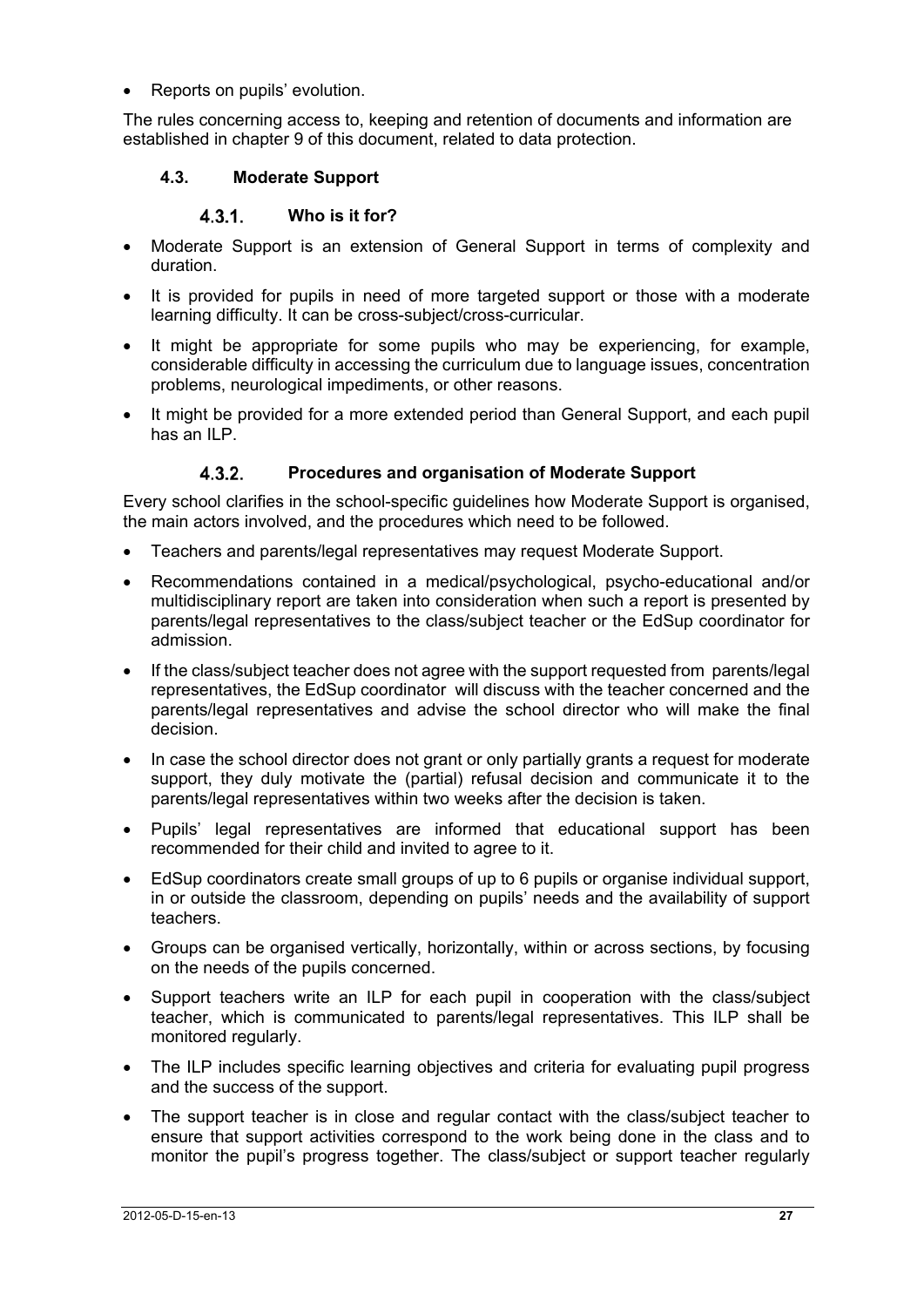informs pupils' parents/legal representatives of their child's evolution in Moderate Support.

- At the end of each semester, support teachers prepare a written evaluation in coordination with the class/subject teacher, which will be shared with parents/legal representatives
- On the basis of this evaluation, school and parents/legal representatives discuss and agree on continuation/adaptation/termination of the interventions and accommodations.

### **Documentation relating to Moderate Support**

- Written request from the teacher or pupil's legal representatives to the EdSup coordinator.
- Medical/psychological/psycho-educational and/or multidisciplinary report, if applicable.
- Individual Learning Plan for each pupil.
- Documents supporting the need for special arrangements provided by pupil's legal representatives as well as the agreement from school.
- Information to pupil's legal representatives and their agreement.
- Report on the pupil´s evolution.

The rules concerning access to, keeping and retention of documents are established in chapter 9 of this document, related to data protection.

### **4.4. Intensive Support**

### **Who is it for?**

#### Intensive support A

This type of support is provided on the basis of an expert assessment of the child's needs justified by a medical/psychological/psycho-educational and/or multidisciplinary report justifying the pupil's special individual needs and the signing of an agreement between the Director and the parents/legal representatives. Intensive Support is provided for pupils with special educational needs, learning, emotional, behavioural and/or physical needs.

### Intensive support B

In exceptional circumstances, and on a short-term basis only, the Director may decide to provide Intensive Support B for a pupil or group of pupils without diagnosed special educational needs, who cannot access the curriculum. For example, when a pupil/pupils cannot access the curriculum due to language related issues (because they are attending lessons taught in a language they do not yet know), pupils may have access to subject integrated language support: support from a teacher of their dominant language to facilitate the transfer of structural concepts and terminology between the two languages.

The pupil´s absence from lessons in other subjects because of Intensive Support should be restricted as far as possible to exceptional cases.

## **Admission to Intensive Support**

For pupils whose needs are best described using description A:

- Teachers or pupils' parents/ legal representatives can request intensive support A
- Pupil's legal representatives will provide the SAG with a medical/ psychological/psychoeducational and/or multidisciplinary report.
- The SAG will be informed of the conclusions of medical/psychological/psychoeducational/multidisciplinary reports.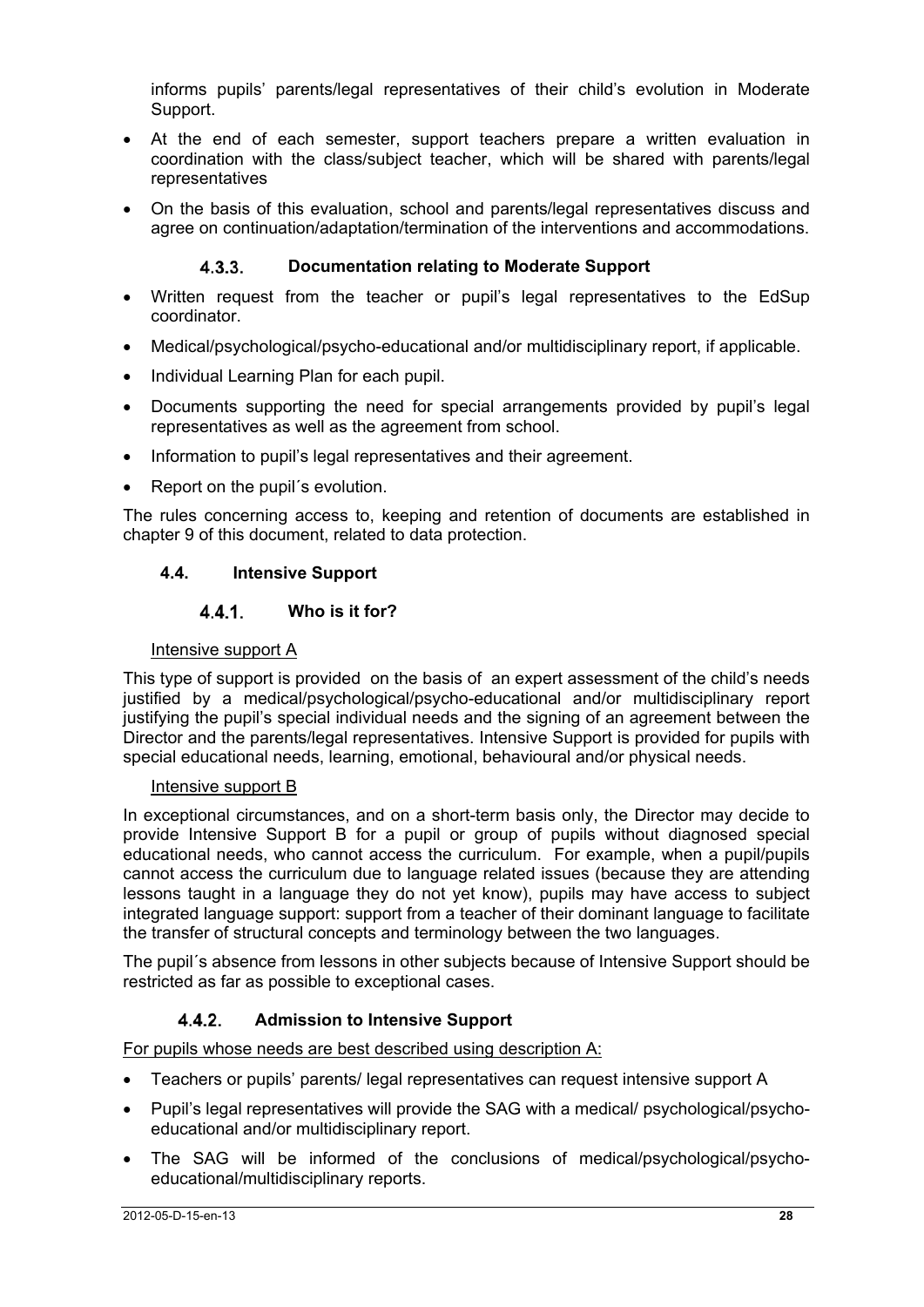■ All the Director's decisions about admission into Intensive Support will be made taking into account the SAG's proposals.

### **Regular progress assessment and follow-up**

- Set out principles of assessments and proposal for follow-up, as a rule at least once a year.
- Based on a file including assessment/recommendations from multidisciplinary report, assessment reports from support teachers and/or assistants, ILP, minutes of previous SAG meeting made available sufficiently in advance to the members of the SAG. In between regular assessment, material changes to support hours, substantial changes to the special arrangements and/or classroom adaptations follow the SAG's opinion.

Criteria for the medical/psychological/psycho-educational and/or multidisciplinary report:

- Be legible, on headed paper, signed and dated
- State the title, name and professional credentials of the expert(s) who has/have undertaken the evaluation and diagnosis of the pupil
- Through medical/psychological/psycho-educational or multidisciplinary report, state specifically the nature of the pupil's medical and/or psychological needs and the tests or techniques used to arrive at the diagnosis.
- Report for learning disorders needs to describe the pupil's strengths and difficulties (cognitive assessment where relevant), their impact on learning (educational evidence), and the tests or techniques used to arrive at the diagnosis.
- Report for medical/psychological issues needs to specify the pupil's medical/psychological needs and their impact on learning (educational evidence).
- The medical/psychological/psycho-educational and/or multidisciplinary report must include the raw scores for tests with quantitative results and qualitative results for tests where only this exist, and the conclusion on how they relate to the average results. The tests should be standardised at international or national level.
- All reports need a summary or conclusion stating the accommodations required and, where appropriate, recommendations for teaching/learning for the school's consideration.
- *A Medical/psychological/psycho-educational and/or multidisciplinary r*eport must be regularly updated and not be more than four years old or when the pupil changes cycle. In case of permanent and unchanging disability (and when the SAG agrees), no retesting other than regular updates will be required. For a request for special arrangements in the European Baccalaureate, the completely updated medical/psychological/psychoeducational and/or multidisciplinary report will be required. Documentation should not be more than two years old, i.e. should **not be dated earlier than October in S3 and not later than October in S5.**
- In order to avoid possible conflict of interests, the expert assessing pupils will be neither an employee of the European School nor a relative of the pupil
- If not written in one of the working languages, be accompanied by a translation into French, English, or German.

### For pupils whose needs are best described using description B:

All the Director′s decisions about admission into short-term Intensive Support will be made following discussion with the EdSup coordinator, the relevant teacher(s), and parents/legal representatives.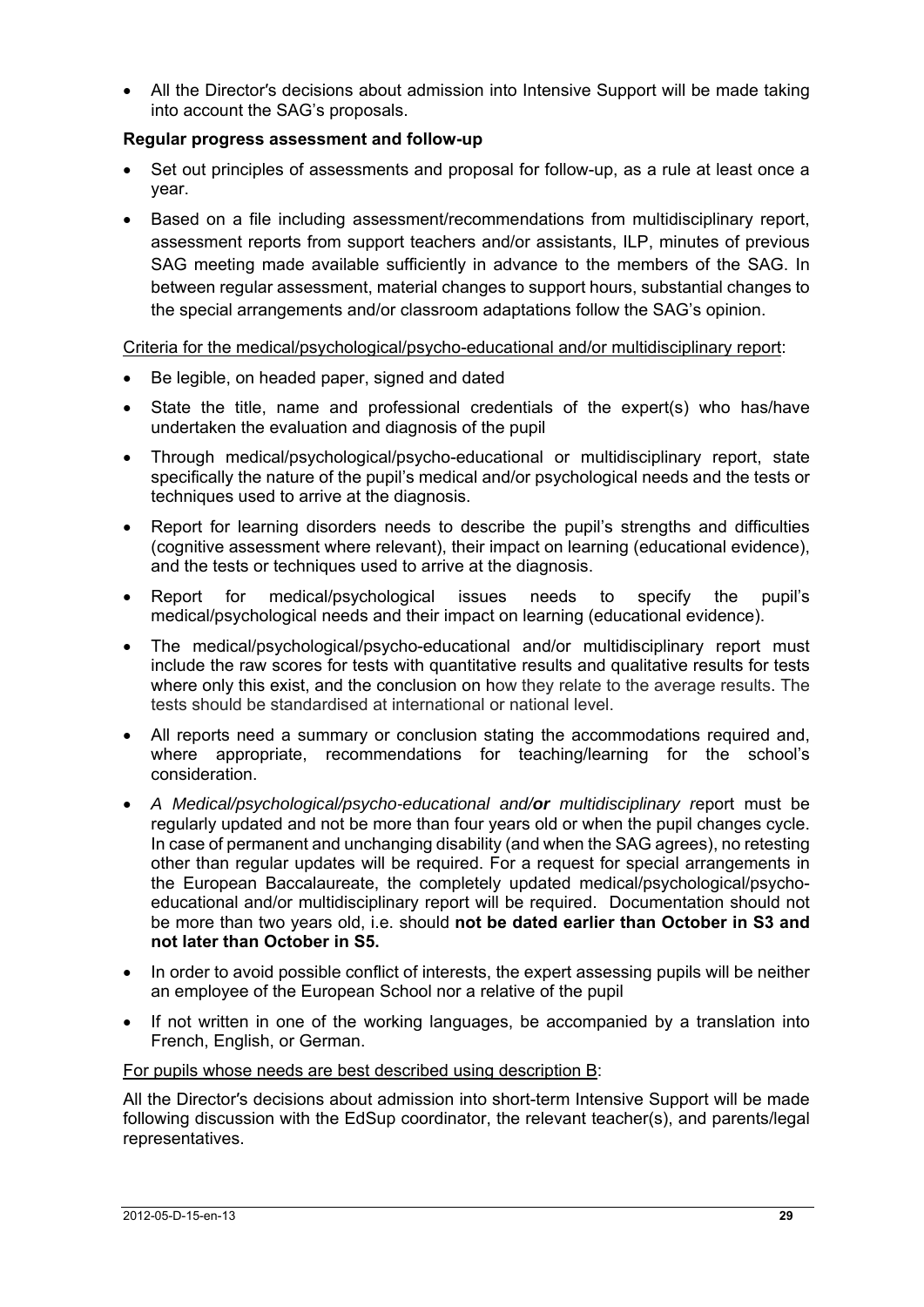### **Procedures**

For pupils whose needs are best described using description A:

- A need for Intensive Support is identified either on enrolment or during the school year by the pupil's legal representatives or teachers.
- The teachers or parents/legal representatives make a written request to the EdSup coordinator for Intensive Support.
- The EdSup coordinator contacts the pupil's legal representatives and requests documentation (as outlined above).
- As soon as the documentation is received, the school organises a SAG meeting to discuss how best to meet the pupil's needs and advise the Director on the accommodations in learning and assessment situations to be granted and support measures to be put in place.

For specific, urgent cases, the management of the School might take interim decisions, and the Educational Support may be provided before/until the medical/psychological/ psycho-educational and/or multidisciplinary report is made available.

- The SAG agrees on a proposal taking into account of the assessments and recommendations in the medical/psychological/psycho-educational and/or multidisciplinary report and including the proposed accommodations in learning and assessment situations and support measures. The Director takes the final decision based on the proposal of the SAG.
- In case the school director does not grant or only partly grants a request for Intensive Support A, they duly motivate the (partial) refusal decision and communicates it to the parents/legal representatives within two weeks after the decision is taken.
- The EdSup coordinator prepares the minutes of the SAG meeting to be shared with all the SAG members. The EdSup coordinator prepares the Intensive Support Agreement using the template in **annex IV**, including the proposed accommodations in learning and assessment situations and support measures for signing by the Director and the parents/pupil's legal representatives.
- Subsequently, the ILP is prepared in which details the implementation of the support agreement concerns, in consultation with all stakeholders and following the template in annex IV. As a rule, except in unexpected situations, the ILP is prepared and shared with all teachers and parents/legal representatives within a reasonable period of one [1] month from the signature of the support agreement.
- Following the signing of the Intensive Support Agreement, the EdSup coordinator organises the Intensive Support and any other accommodations required.
- Support lessons can be organised in or outside class, usually individually but also in small groups of up to 3 pupils (if beneficial for the pupils).
- The support teacher(s) writes the ILP in cooperation with the subject/class teacher(s) and/or EdSup coordinator, including specific learning objectives and criteria for evaluating pupil progress and the success of the support.
- Pupils' legal representatives are regularly informed by the support teacher(s) of their child's evolution in Intensive Support A.
- At the end of each semester, support teachers prepare a written evaluation, which will be shared with parents/legal representatives.
- The Intensive Support Agreement is valid for one school year only. The SAG reviews the support agreement on an annual basis and again during the school year. At least one SAG meeting shall be held each year to begin, renew or terminate Intensive Support.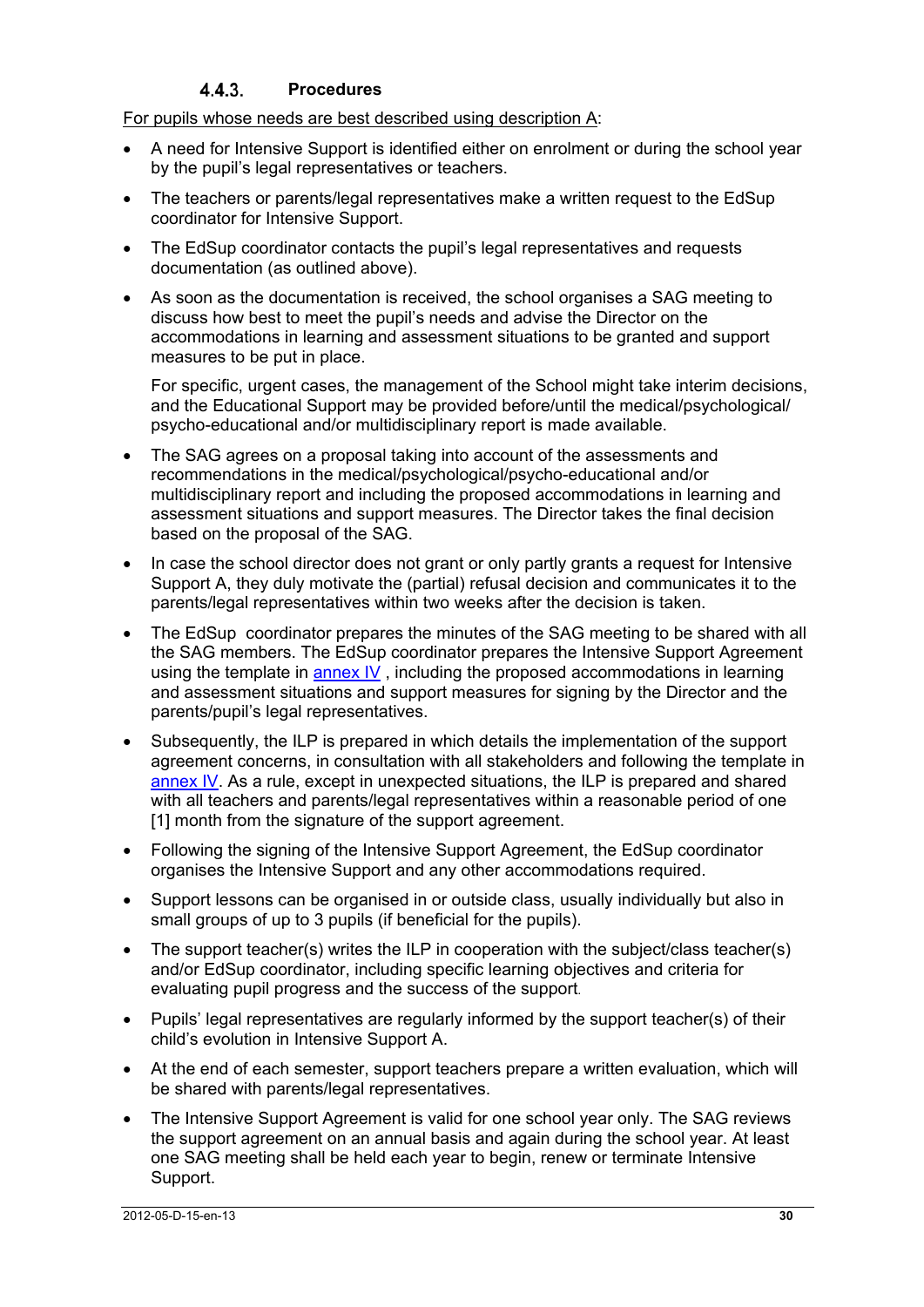- If necessary, a SAG meeting may be held during the school year to evaluate and/or make significant amendments to the Intensive Support Agreement.
- The School must provide justified/reasoned information to parents/legal representatives of any substantial adaptation/ amendment to the Intensive Support Agreement, namely in the hours of support.
- There may be occasions where, despite the school´s best efforts, the School may not be able to provide reasonable accommodation to respond to the pupil's needs. In those cases, the schools should duly justify the reasons.

Other educational options should be considered in cooperation with the educational system of the host country of the School or of the home country of a pupil or the country of future destination of the pupil by either complementing the European Schools' educational offer or ensuring a smooth and effective transition to other educational paths/options.

In such cases, the Director takes the final decision, taking the SAG's opinion into account. Before taking the final decision on the provision of the accommodations to cater for the pupil's needs or ensuring a smooth and effective transition to alternative schooling options, the Director must seek advice from the EdSup Coordinator and the SAG as well as from the Educational Support inspectors and the relevant national/host country inspectors*.*

Annexes I.3 and I.4 - Guidelines on enrolment and continuation of studies contain detailed provisions.

The rules concerning access to, keeping and retention of documents are established in chapter 9 of this document related to data protection.

For pupils whose needs are best described using description B:

- Teachers or parents/pupil's legal representatives request short-term Intensive Support for the pupil in writing.
- The parents/pupil's legal representatives are informed that this support has been recommended for their child.
- The Director and parents/pupil's legal representatives sign an agreement stating the reasons, nature, and length of the Intensive Support to be given.
- In case the school director does not grant or only partly grants a request for intensive report B, he/she duly motivates the (partial) refusal decision and communicates it to the parents/legal representatives within two weeks after the decision has been taken. The EdSup coordinator creates small groups of up to 10 pupils or organises individual support, in or outside the classroom, depending on the pupil's needs and the availability of teachers.
- Groups can be organised vertically, horizontally, within or across sections, by focusing on the needs of the pupils concerned.
- The support teachers write an ILP for each pupil in cooperation with the class/subject teacher and shares it with parents/legal representatives for information. This should be monitored regularly.
- The ILP includes specific learning objectives and criteria for evaluating pupils' progress and the success of the support.
- Parents/ pupils' legal representatives are regularly informed by the class/subject or support teacher of their child's progress in short-term Intensive Support.At the end of each semester/support provision, support teachers in coordination with class/subject teachers prepare written feedback which will be shared with parents/pupils' legal representatives.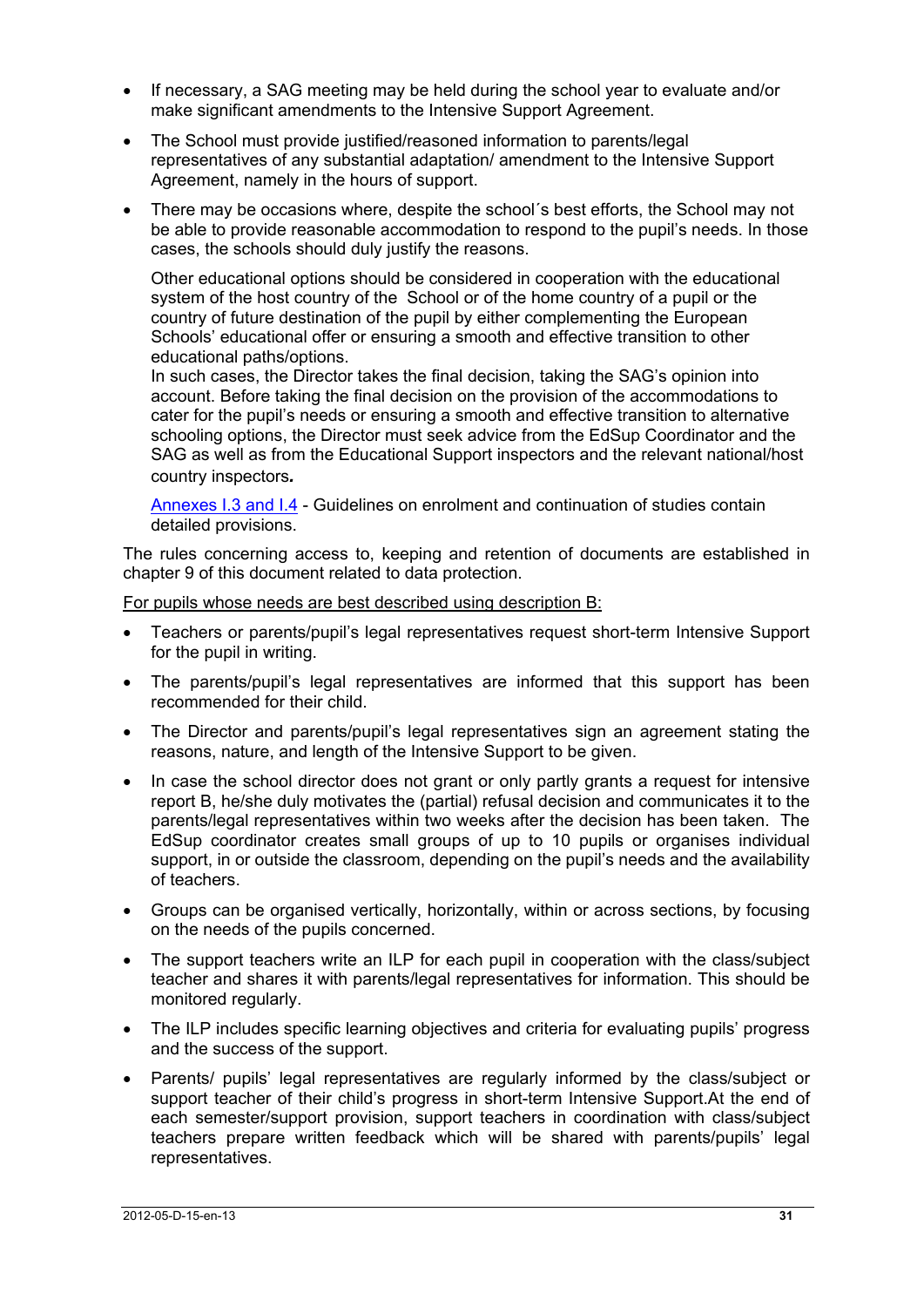## **4.4.4 Documentation**

For pupils whose needs are best described using description A:

- Request in writing from the teacher or the parents/pupil's legal representatives to the EdSup coordinator
- The medical/ psychological / psycho-pedagogical and/or multidisciplinary report.
- A formal, signed agreement between the school and the pupil's legal representatives (Intensive Support Agreement) including accommodations in learning and assessment situations and support measures.
- The minutes of the SAG meetings.
- ILP for each pupil including includes specific learning objectives and criteria for evaluating pupil progress and the success of the support.
- Report on the pupil´s progress.

For pupils whose needs are best described using description B:

- Request in writing from the teacher or the pupil's legal representatives to the EdSup coordinator
- A formal agreement between the school and the legal representatives (Intensive Support Agreement)
- ILP for each pupil including specific learning objectives and criteria for evaluating pupil progress and the success of the support
- Report on the pupil's evolution.

The rules concerning access to, keeping and retention of documents and information are established in chapter 9 of this document, related to data protection,

## **4.5. Appeals procedure**

If an application for enrolment or provision of intensive support A is rejected, an appeal may be lodged with the Secretary-General of the European Schools within fifteen calendar days of notification of the decision.

The Secretary-General will take a decision within one month of the date of receipt of the appeal.

In the event of disagreement with the decision of the Secretary-General, a contentious appeal may be lodged with the Chairman of the Complaints Board, subject to the conditions laid down in Chapter XI of the General Rules of the European Schools.

## 5. **Assessment and promotion**

## **5.1. Principles for assessment and promotion**

For the assessment and promotion of pupils receiving educational support but following a standard curriculum, the provisions in Chapter IX of the General Rules will apply. In accordance with Article 57 a) and Article 61 of the General Rules, all decisions concerning promotion to the year above are taken by the Class council.

## **5.2. Progression without promotion**

The rules related to progression without promotion are set out in chapter 5 of the Policy on the Provision of Educational Support.

Educational Support aims to enable the pupil to reach the levels of performance and develop the competences required for all pupils.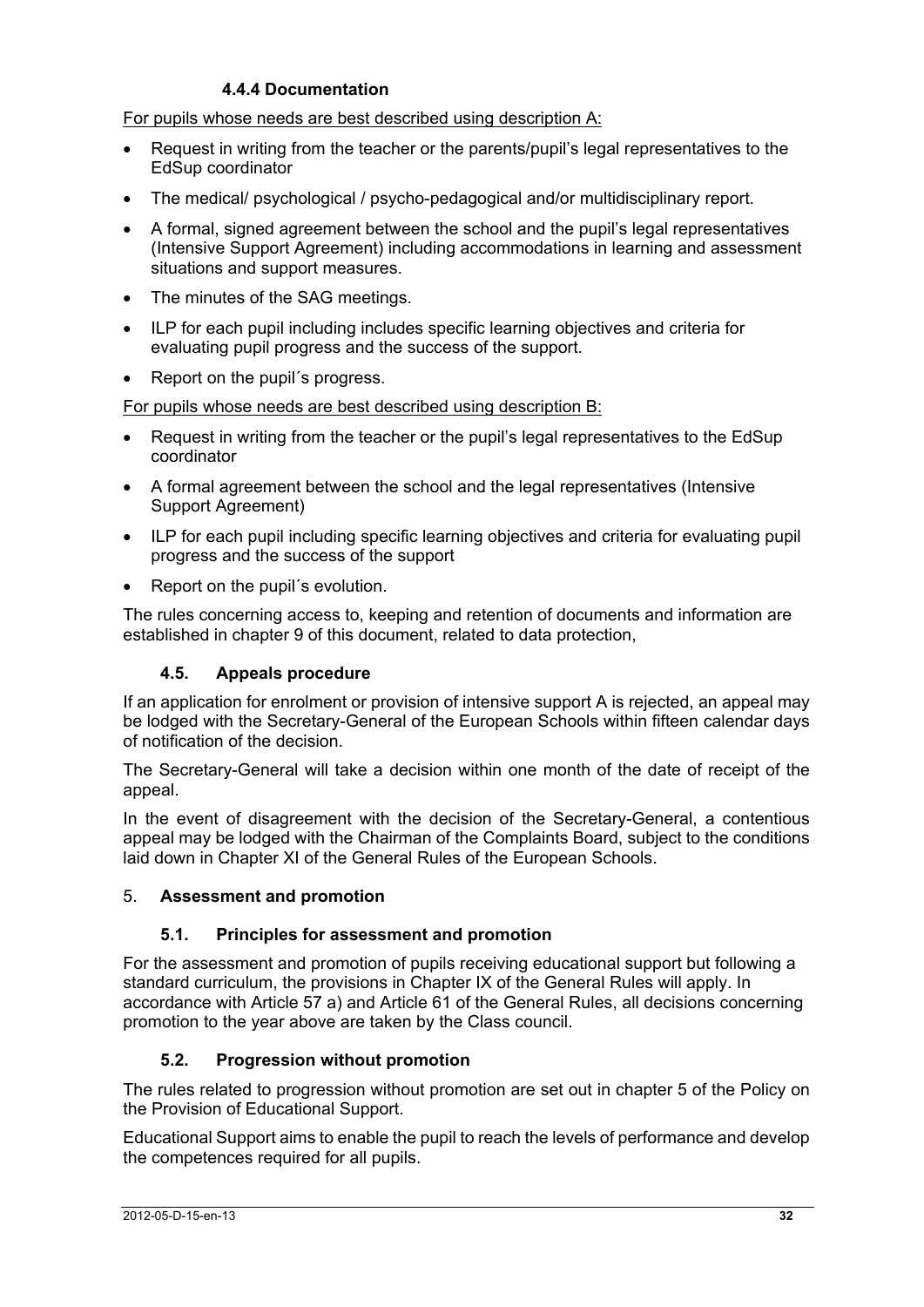If a pupil does not meet the conditions to be promoted normally, he/she may progress with his/her class group for as long as this is beneficial to the pupil's social and academic development. In that case, this is referred to as progression without promotion. From a formal point of view, the pupil who progresses without promotion remains 'non-promoted' (for example, with a view to integration into another school system). A pupil can be in progression for several years or for a short period within a school year.

Progression without promotion applies to pupils who do not follow the standard but a modified curriculum. The decision must be taken in the benefit of the pupil's learning development and should establish the possibilities for the pupil to get back to standard curriculum.

The request for a pupil to follow a modified curriculum can come from teachers, EdSup coordinator or parents/pupil's legal representatives. The school organises a SAG meeting to analyse the pupil's situation, the accommodations and measures of support put in place before the proposal and what further support and or accommodations reasonably could be put in place within the curriculum. Based on this analysis, the SAG provides a concrete proposal to the Director, underpinning that there are no remaining reasonable alternatives within the curriculum, who takes the final motivated decision.

Classroom accommodations or special arrangements do not entail the establishment of a modified curriculum. Classroom accommodations or Special Arrangements are put in place to allow the pupil to follow the standard curriculum and, therefore, will not lead to progression without promotion. For example, if a pupil has difficulty concentrating for long periods or difficulty with writing, the pupil may have more time to complete assignments or shortened assignments. The pupil follows the same curriculum, developing the same competences but with adaptations to accommodate her/his special needs.

A modified curriculum implies the establishment of learning objectives in different area/areas of the curriculum, substantially different from those prescribed in the standard curriculum, and specifically selected to meet the pupil's needs. It changes *what* the pupil is expected to learn (fundamental learning objectives for the year/grade level) and is not connected with *how* competences are developed and demonstrated/assessed nor with the way it is presented.

When a pupil follows a modified curriculum, the ILP should:

- a) identify the grade level of the adaptation.
- b) reflect, in detail, the modifications to the curriculum (noting which subjects and what grade level those adaptations correspond to).
- c) be organised so that the pupil learns to the best of her/his ability and as much of the typical grade level curriculum as possible.
- d) Whenever possible, establish measures and support that could help the pupil meet the expected requirements for his/her study level and be able to access the standard curriculum again.

Any pupil having benefited from progression without promotion may return to a 'standard curriculum' and be promoted to a higher class/grade when he/she shows that the minimum requirements for his/her promotion have been met.

When the class/subject teacher or the support team considers that the pupil has reached the requirements to be promoted to the next grade level, a Class Council is convened to take the formal decision. The Class Council may be convened during the school year.

In the evaluation reports of pupils in progression without promotion, only the modified subjects/areas/learning objectives will have a modified assessment scale. All the subjects/areas of the standard curriculum will follow the standard assessment grading.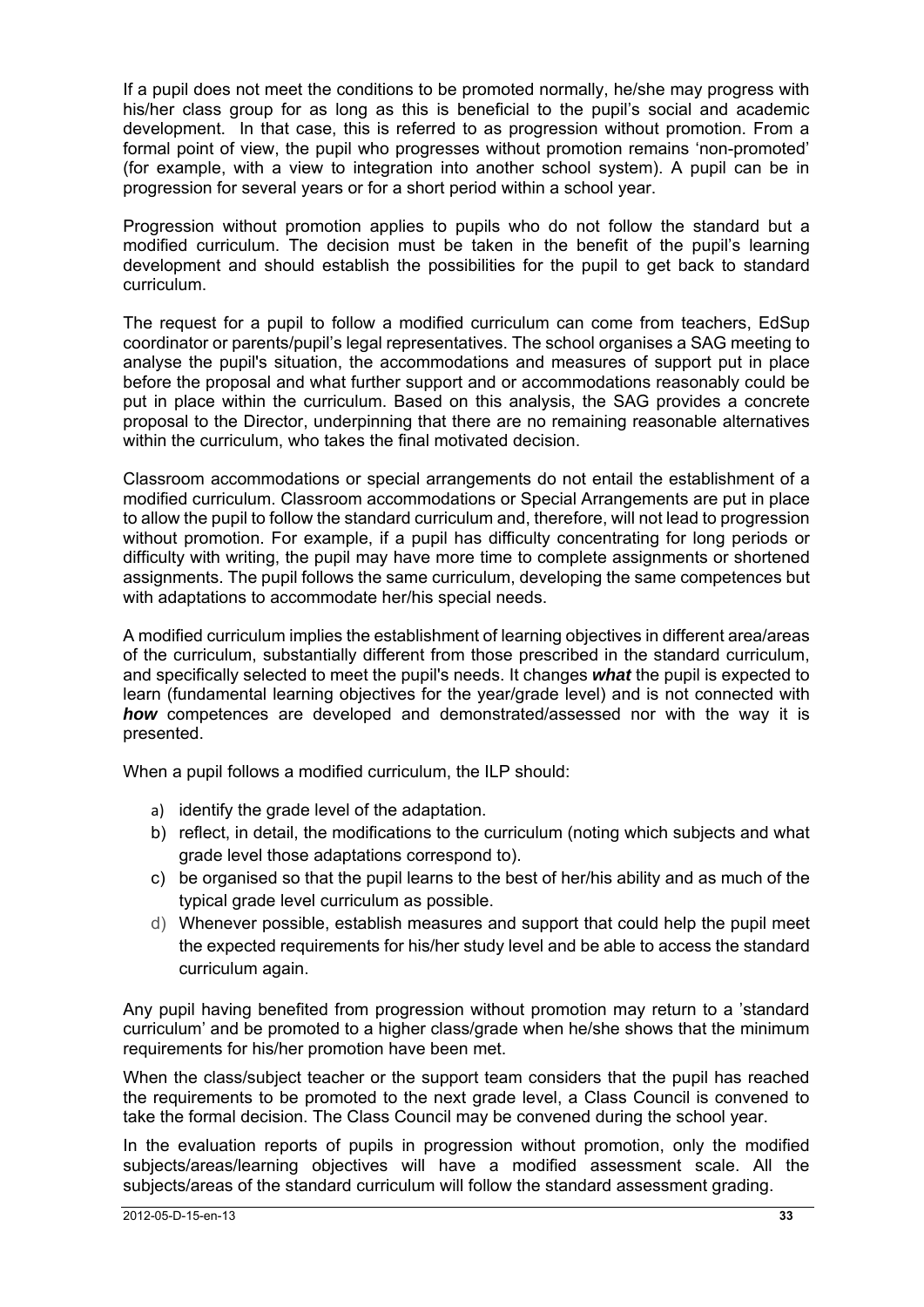The decision to establish a modified curriculum for a specific pupil must be in the ultimate interest of the child. It must be an informed decision taken by the director with the involvement of parents/legal representatives and, whenever possible, the concerned pupil.

All parties must be aware of the legal and educational implications of such a decision, namely in what certification is concerned.

When a pupil in progression reaches the end of each cycle (after primary cycle, after S3 S5), the SAG analyses the pupil's learning situation. The SAG provides relevant information to the Class Council, which will assess the pupil's situation, namely the competences acquired by the pupil in reference to the assessment standards in the European Schools. Based on this assessment, the Class Council establishes the pupil's correspondent level of attainment.

Parents/legal representatives may require the assessment of the pupil's level of attainment when they intend their child to move to a school outside the European Schools system.

A promotion from S5 to S6 is only possible when the pupil has covered all the curriculum in S5.

All candidates to the European Baccalaureate must have followed a full curriculum of S6 and S7 in Secondary to be eligible for the Baccalaureate diploma. A pupil will only be promoted to S7 if he/she has been duly promoted to S6.

#### **6. Certification and transition to national schools**

When a pupil follows a modified curriculum, the European Schools will issue a certificate describing the subjects followed, the hours completed, and the level of the pupil's attainment, which will be recognised in the Member States similarly to the correspondent national certificates.6

In this respect, national Inspectors will ensure close cooperation between the school and the correspondent national educational system.

### **7. Transition between cycles** <sup>7</sup>

All pupils need to make positive adjustments to the new cycle to maintain their well-being and their learning process is coherent and continuous. This need is particularly relevant for pupils benefitting from accommodations, including Special Arrangements for assessment and/or other Educational Support measures*.* 

The school must put in place a transition plan that ensures that all pertinent information and documentation is effectively shared and discussed between the parties in the different cycles involved in the pupils' learning process.

Transition from the Nursery to the Primary cycle:

- The nursery teachers inform the EdSup Coordinator about any pupils who have received support and/or who may continue to need support.
- The EdSup Coordinator and the future class teacher (where possible) attend the SAG meetings for the N2 classes and ensure that all relevant information is passed on to all primary class/subject/support teachers.

<sup>&</sup>lt;sup>6</sup> Article 5.1 of the Convention defining the Statute of the European Schools: "Years of study successfully completed at the School and diplomas and certificates in respect thereof shall be recognized in the territory of the Member States, in accordance with a table of equivalence, under conditions determined by the Board of Governors as laid down in Article 11 and subject to the agreement of the competent national authorities."

<sup>7</sup> See also "Framework for school-specific guidelines for transition nursery/primary/secondary" 2015-09-D-41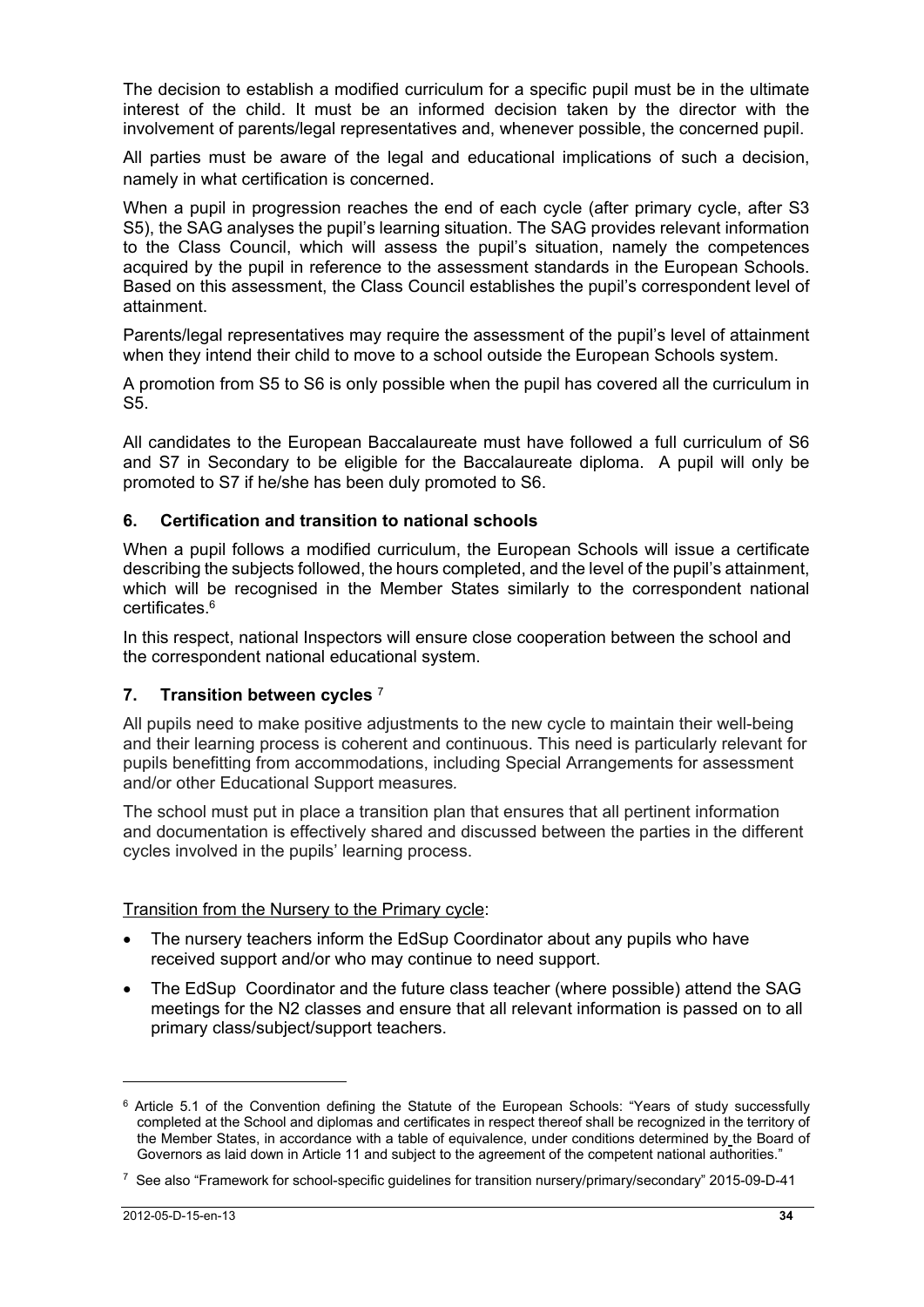Transition from the Primary to the Secondary cycle:

- The primary EdSup coordinator informs the secondary support coordinator of any pupils who have received support and/or who may continue to need support.
- The secondary EdSup coordinator and the future secondary class teacher (where possible) attend the SAG meetings for the P5 classes and ensure that all relevant information is passed on to all secondary class/subject teachers at the beginning of the school year.
- For Intensive Support A, a SAG at the end of P5 prepares the support and accommodations to be used as of the start of S1; any changes to the Support Agreement during S1 have to be discussed in a SAG meeting.
- In order to ensure that the needs of pupils studying in a language section that does not correspond to their dominant language are met, their Language 1 and section class teacher work together and ensure that any relevant information is passed on to subject teachers.

## 8. **Quality assurance**

The effectiveness of the Educational Support provided will be monitored and evaluated at both the school and system level using a set of harmonised criteria. At the ES system level, several measures are in place (data collection, statistical report, Whole School Inspection, in-service training of EdSup coordinators, etc.).

The school will create clear, transparent, and accessible guidelines for early identification, provision of General, Moderate and Intensive Support, and monitoring the degree of success of its activities (professionalism of the staff, self-evaluation, etc.) covering a set of core competencies elements (annexe I.1).

## **9. Data Protection**

The European Schools ensure good governance in Educational Support.

The staff members of the European Schools processing personal data will do so only in an authorised manner and are subject to a duty of confidentiality.

In the course of assessing and planning Educational Support and providing the most suitable educational provision, the European Schools collect the following pupil's personal and sensitive information.

- Personal information (such as name, address, contact details, date of birth, parent/legal representative(s) and contact details, gender);
- Details of learning difficulties/disabilities/special educational needs;
- Information about physical or mental health;
- Information from schools attended previously.

Data processing activities are handled only by European Schools staff members with a legitimate need to access the pupils and legal representatives/parents' personal data, for the pedagogical activities described above in full compliance with GDPR.

## **9.1. Main documentation**

All documents are kept by the management team or the EdSup coordinator in a specific and secured file: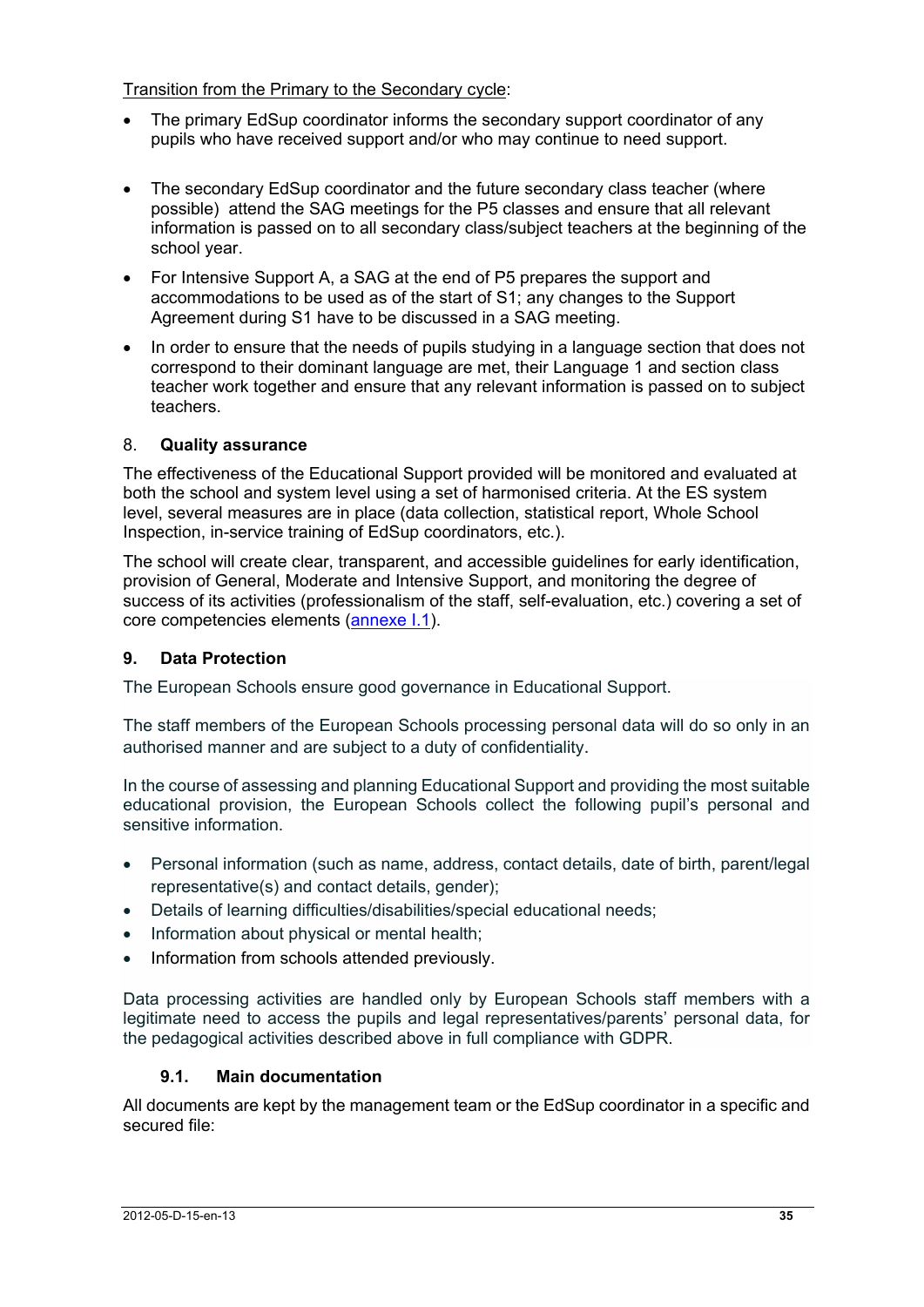- Enrolment documentation. All enrolment documentation linked to a pupil who gets a place in another school should be sent to the school that the pupil will attend. The school should keep no copies.
- Written request from a teacher or pupil's legal representatives to the EdSup coordinator.
- Medical/psychological/psycho-educational and/or multidisciplinary report. Any medical/psychological/psycho-educational and/or multidisciplinary report provided must be regarded as confidential. Access to documentation must respect data protection regulations and relevant information should be made accessible to the teachers working with the pupil on a need-to-know basis. However, in the case of particularly sensitive issues, the EdSup coordinator will provide to teachers only a summary of the report's conclusions and recommendations and any suggestions which are relevant to teaching and learning. The reports are not distributed.
- The Support agreement between the school and the pupil's legal representatives (Intensive Support Agreement) including accommodations in learning and assessment situations and support measures.
- The minutes of the SAG meetings
- Tripartite Agreements
- ILP for each pupil
- Documents supporting the need for special arrangements provided by pupil's legal representatives as well as the agreement from the school
- Information to pupil's legal representatives and their agreement
- Report on the pupil´s evolution.
- Decisions relating to enrolment, placing in or withdrawal from progression, and declarations of incompetence to continue education in a European School, including relevant documentation on appeals.

The school-specific guidelines must clarify who keeps the information/documentation related to Educational Support, who has access and under what conditions, and where it is stored.

### **9.2. Retention period**

The European Schools retain the reports on the pupils' progress for ten years after the pupil has left the European Schools system.

The European Schools keep all other documentation related to Educational Support for six years after the pupil has left the European Schools system.

After this time, the information is made inaccessible to system users and securely destroyed.

The European Schools keep a record of all documents destroyed.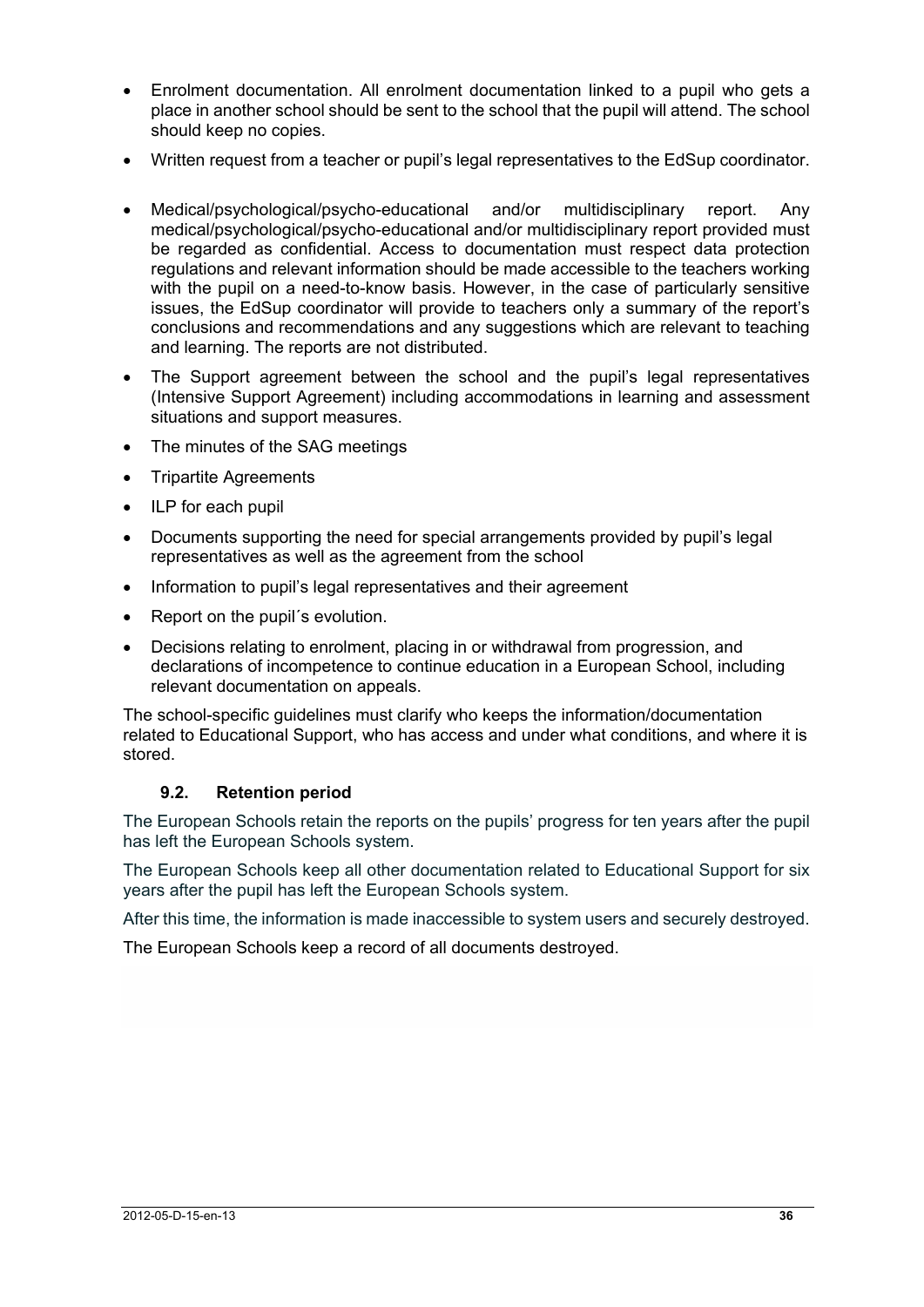### **ANNEXES to the Procedural document** <sup>8</sup>

### **Annexes I – Complementary documents**

- 1. 2019‐06‐D‐9 ‐ *Core Elements of School Specific Guidelines on Educational Support*
- 2. 2021‐01‐D‐29 *Framework and Procedure for Early Identification of Pupils' Abilities and Needs*
- 3. 2019‐06‐D‐10 ‐ *Guidelines for Decisions on Enrolment of Pupils with Special Educational Needs*
- 4. 2019‐06‐D‐14 *Guidelines for Decisions on Discontinuation of Studies of Pupils with Special Educational Needs*
- 5. 2021‐01‐D‐30 *Training Policy on Educational Support and Inclusive Education in the European Schools*
- 6. 2021‐02‐D‐12 *Accessibility Policy in the European Schools*

### **Annexes II – Accommodations and Arrangements**

- 1. List of approved devices/software/applications to be used in assessment
- 2. Role and duties of scribes, readers and prompter
- 3. Examples of classroom accommodations

### **Annexes III – Profiles, Roles and Duties of Staff**

- 1. 2019‐12‐D‐39 *Profile of Teaching Staff involved in Educational Support and Guidelines on their Appointment and Recruitment*
- 2. 2020‐01‐D‐17 *Recommendations concerning the Qualifications and Expertise of Educational Support Coordinators in the European Schools*
- 3. 2020‐04‐D‐12 *Recommendation on a Minimum ratio of time allocation for Coordination of Educational Support*
- 4. 2020‐06‐D‐12 *Revision of the Support Assistants' Legal Status*
- 5. 2021‐01‐D‐60 *Draft proposal to review the Role Duties and Work Frame of Psychologists in the European Schools* (in development)

### **Annexes IV – Templates**

- 1. Table of the members of the Support Advisory Group
- 2. Model template for Intensive Support Agreement
- 3. Model template for Individual Learning Plan for Moderate Support
- 4. Model template for Individual Learning Plan for Intensive Support
- 5. Model template for the School Report (secondary cycle)

### **Annex V - Definitions of terms and abbreviations**

 $\overline{a}$ 

<sup>8</sup> Annexes are available upon request to the Schools or the Office of the Secretary-General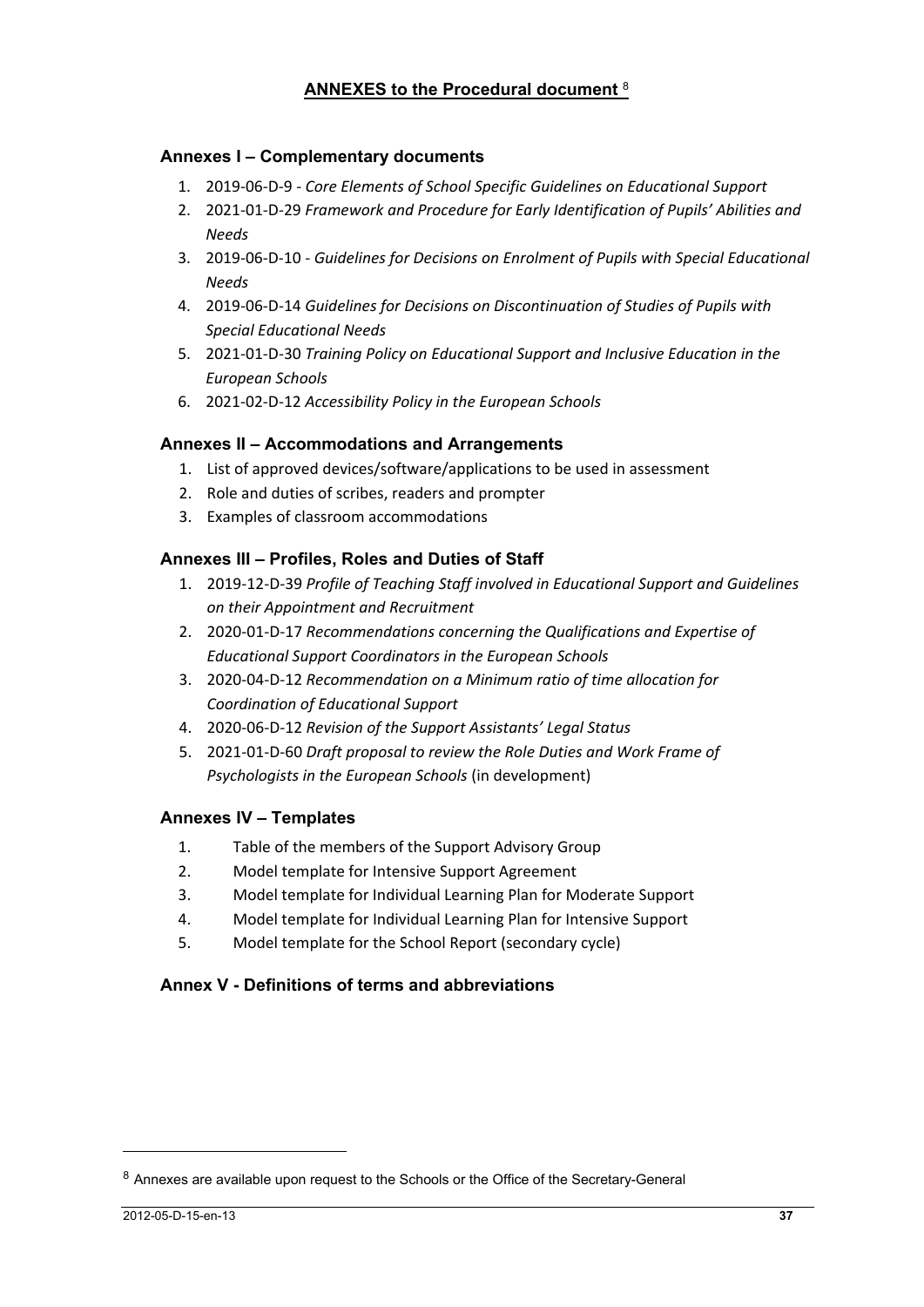## **Annexes II – Accommodations and Arrangements**

1. List of approved devices/software/applications to be used in assessment (in development)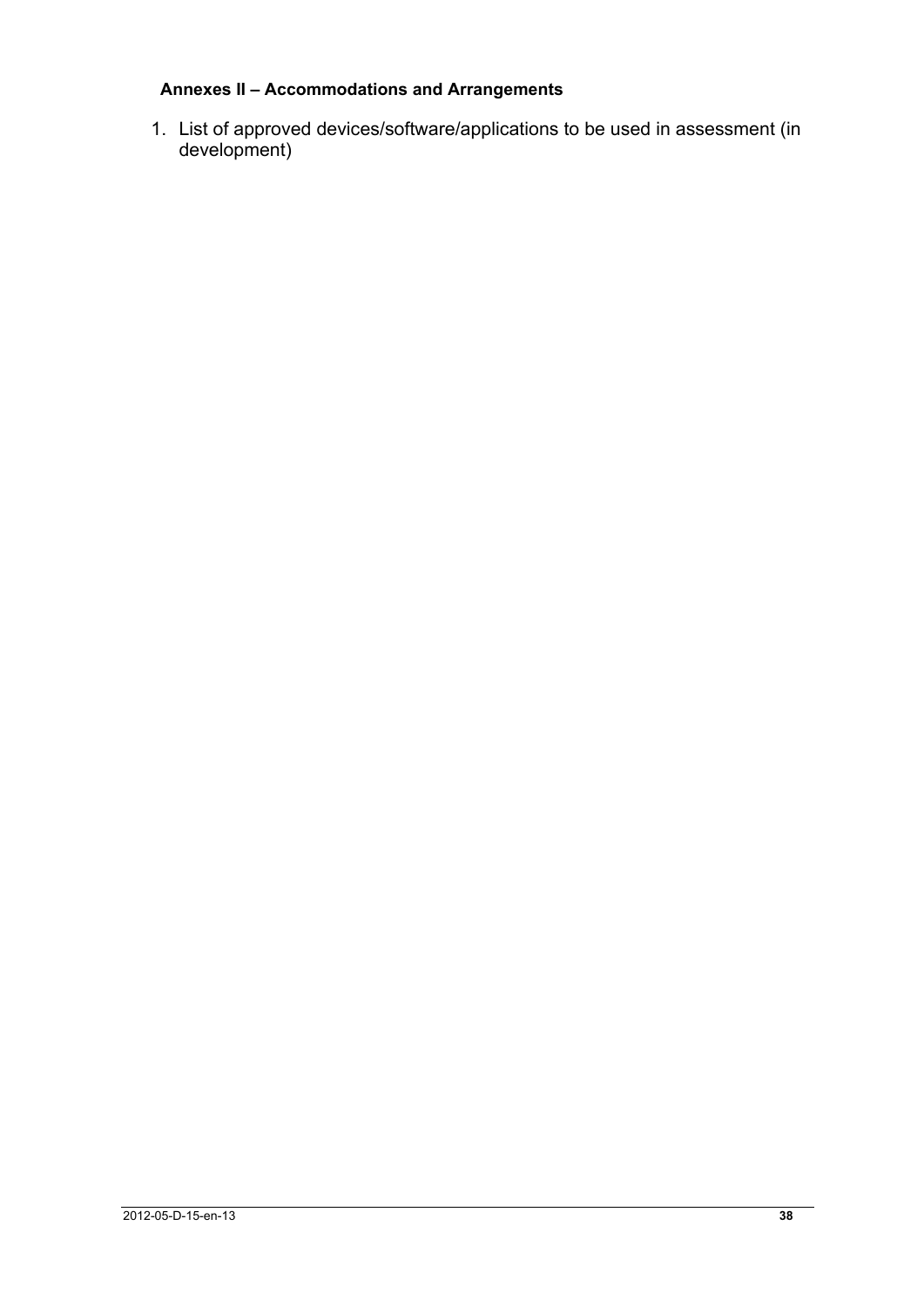## **2. Roles and duties of the Reader, Scribe and Prompter**

## **Common rules for all functions:**

The reader/scribe/prompter:

- will also act as invigilator. Art. 6.4.7 of AIREB established the minimum of 2 invigilators, regardless of the number of candidates.
- cannot help with answers or suggest when an answer is finished.
- cannot help the pupil to interpret any written text.

### Who can perform such tasks?

- Any member of the staff, qualified for the task, who can communicate with the pupil, preferably in his/her dominant language.
- When the appointed prompter/reader/scribe is unknown to the pupil, the teacher performing such tasks should discuss/agree with the pupil how they will work together and makes all efforts to make the pupil understand what s/he can request and to make the pupil feel comfortable.
- ART 6.4.7.1 of AIREB establishes that, except for ART, teachers teaching the subject of the exam cannot be invigilator.

## **Reader**

- The reader discusses/agrees with the pupil how they will work together.
- Reader reads aloud what the pupil wants to be read.
- At the request of the pupil, the reader can change speed, re-read something or move from one section to another.
- At the request of the pupil, the reader can read back his/her answers.

## **Scribe**

- The scribe's role is to produce a handwritten or typed answer from the pupil's dictation.
- The scribe will write/type exactly what the pupil says and only makes changes that the pupil tells her/him to.
- At the request of the pupil, the scribe can read back what has been written/typed.
- The pupil can write or type her/himself at any time if s/he wants to.

## **Prompter**

- The prompter discusses/agrees with the pupil how they will work together, including how the pupil wishes to be prompted e.g. by tapping on the desk or by the prompter speaking the name.
- The prompter keeps the pupil focused on the need to answer a question and then move on to answering the next question.
- The pupil can ask the prompter to give her/him time prompts.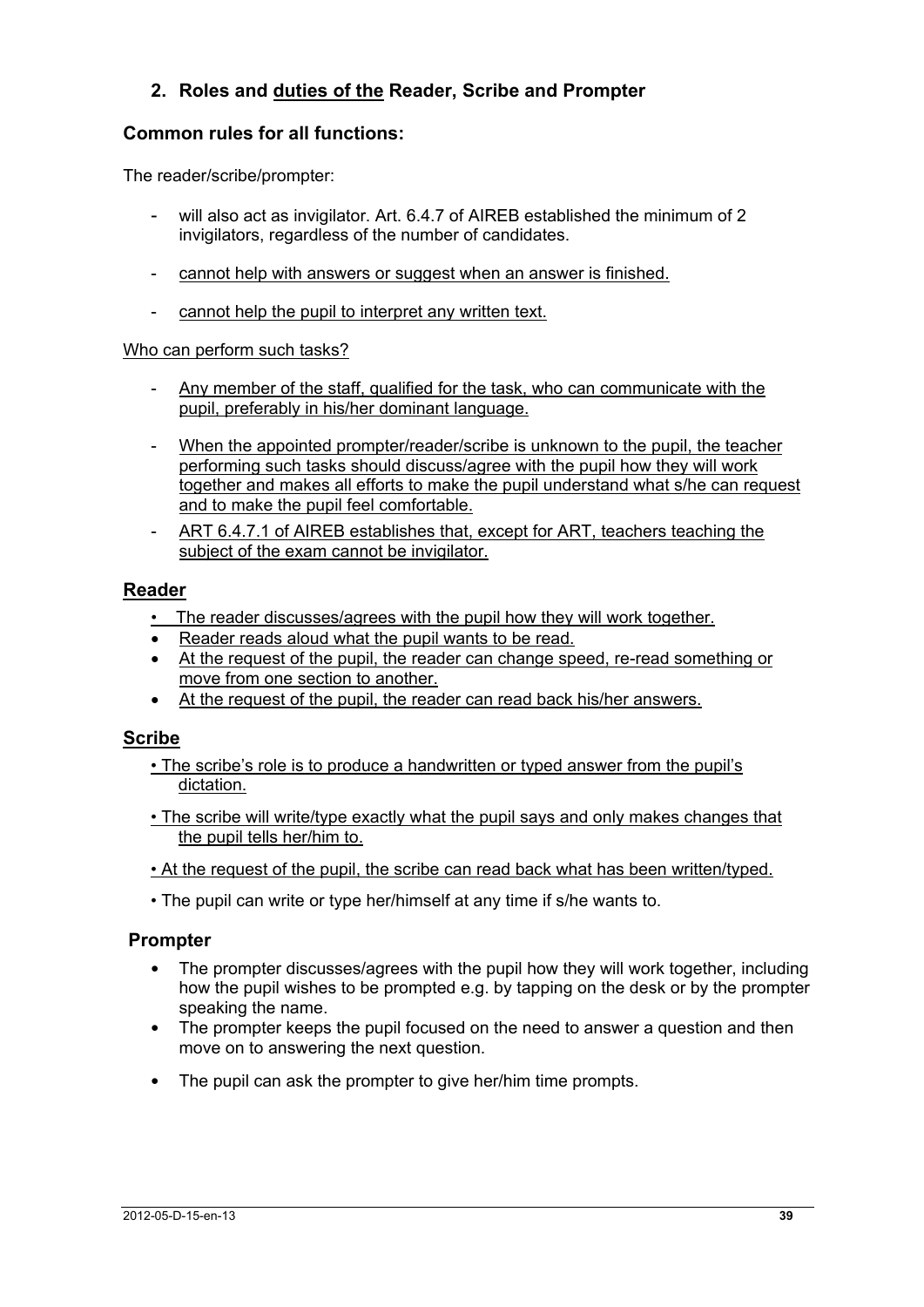## 3. Example of classroom accommodations

### **General Classroom Accommodations**

- Peer or assistant note-taking
- Provision of study sheets, notes, and teacher outlines
- Use of real-life examples and concrete materials
- Provision of lists of important vocabulary, if needed prior to lesson
- Provision of an audio version of the written material
- Provision books-on-tape or large print versions of text.
- Provision books and other instructional materials in braille.
- Provision of specialized equipment, such as an optical enhancer, magnifier, tape recorder, stylus and slate, or braillewriter.
- Use hands-on activities, pictures, or diagrams to support understanding of abstract concepts or complex information.
- Support auditory presentations with visuals
- Use of extra visual and verbal cues and prompts
- Use of mnemonics
- Use of manipulatives
- Review and/or simplify of directions
- Use of assistive technology
- Use of augmentative and alternative communication
- Have pupil restate information
- Review sessions
- Assign a study buddy to help the pupil in and outside the class
- Provide access to learning resources and instruction material outside the class.

### **Material to be used by the pupil**

- Large print textbooks
- Use of calculator
- Use of Audiobooks
- Use of a spelling dictionary or electronic spelling aid.
- Use of alternative books or materials on the topic being studied
- Textbooks for at-home use
- Adaptive writing utensils
- Subject sheets with highlighted instructions
- Graph paper to assist in organizing or lining up math problems
- Use of computer, tablet, and specific software
- Use of idea processors (to generate , manipulate , and organize ideas) : outlining, mapping, making schemes.
- Graphic organizers

### **Classroom arrangements**

- Space for movement or breaks
- Quiet corner or room to calm down and relax when anxious
- Preferential seating
- Use of a study carrel
- Alteration of the classroom arrangement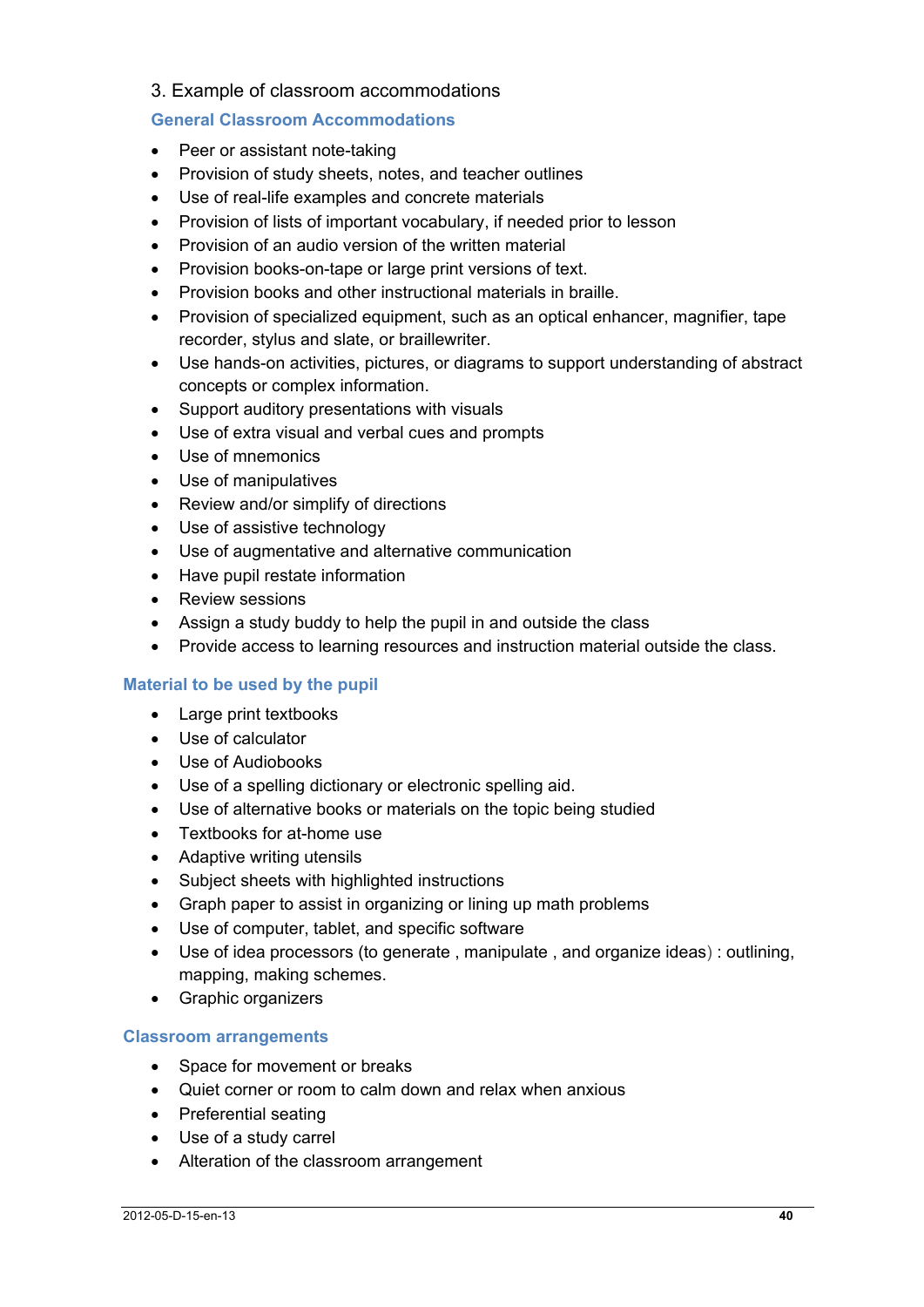#### **Behaviour and attention**

- Assistance in maintaining orderly space
- Reduction of distractions
- Verbal/sound and visual cues regarding directions and staying on task
- Daily check-in with teachers or assistants
- Follow a routine/schedule
- Alternate quiet and active time
- Rest breaks
- Agenda book and checklists
- Hands-on activities
- Work-in-progress check
- Visual daily schedule
- Varied reinforcement procedures
- Immediate feedback
- Use proximity/touch control
- Cue expected behaviour
- Use de-escalating strategies
- Use peer supports and mentoring
- Daily feedback to the pupil
- Use positive reinforcement
- Have parent sign behaviour chart
- Have parent sign homework
- Model expected behaviour
- Chart progress and maintain data
- Set and post class rules

### **Classroom assignments**

- Give the pupil a written copy of instructions and requirements for each assignment
- Highlighting important words or phrases in reading assignments
- Reworded questions in simpler language
- Word bank of choices for answers to questions
- Film or video supplements in place of reading text
- Use of idea processors
- Alternative forms of assignment:
- Allow outlining, instead of writing for an essay or major project
- Projects instead of written reports.
- Allow the pupil to create an audio or video recording of their response to a classroom assignment.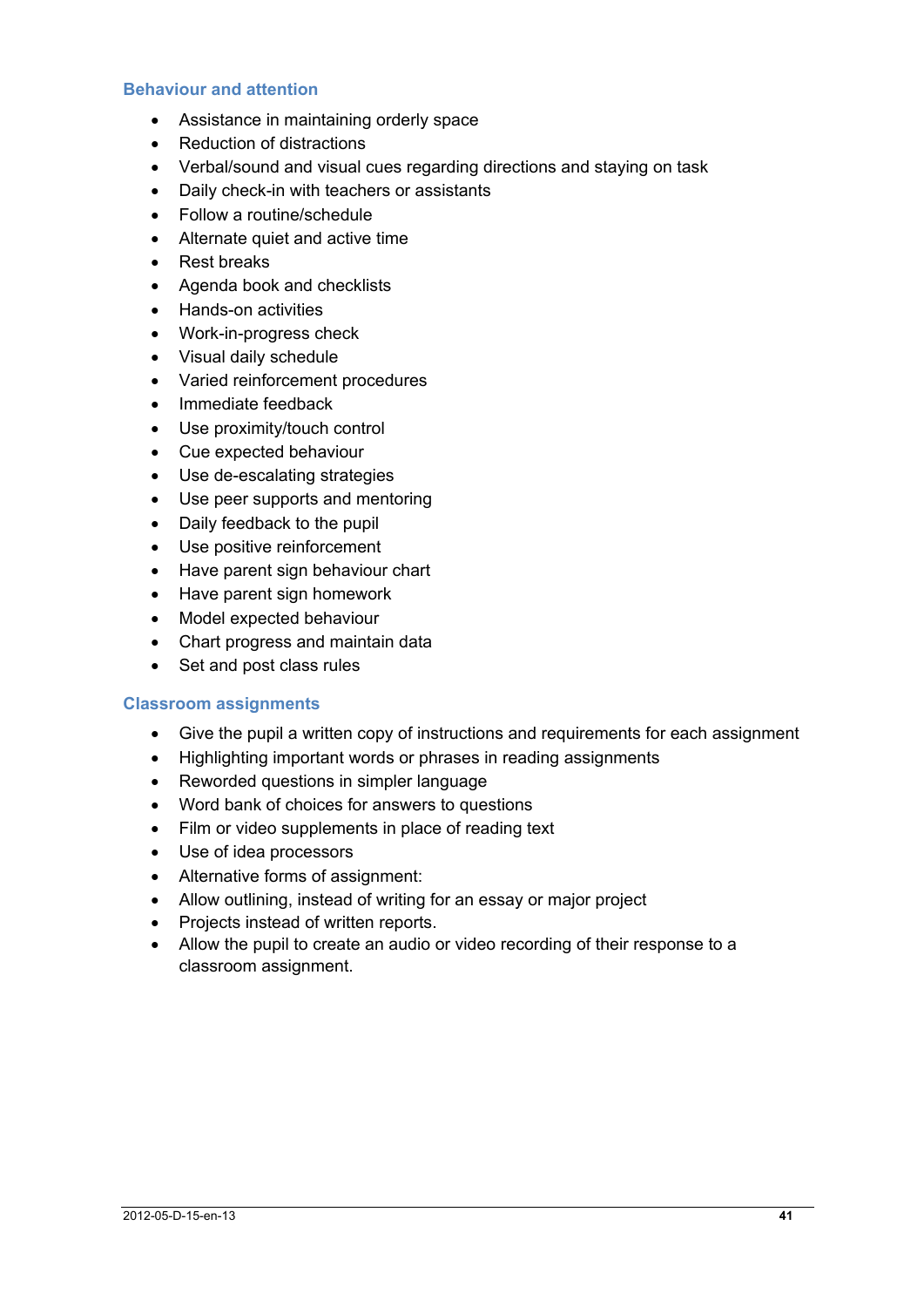### **Annex VI: Definitions of terms and abbreviations**

As the European Schools exist in a multicultural and multilingual context it is necessary to agree on definitions for certain concepts which are then used in a very specific way. These definitions are defined within the ES context and may differ from those used in member states. The list below is not exhaustive and will be further developed as necessary.

### Academic development

Academic development refers to the progression in classes and individual subjects.

#### **Accessibility**

Accessibility is a precondition for the full and equal participation of persons with disabilities in society. Modes and means of teaching should be accessible and should be conducted in accessible environments. Accessibility benefits groups of the population and is based on a set of standards that are implemented gradually.

Accessibility and reasonable accommodation are two important and complementary pillars of inclusion; however they have different scopes: whereas accessibility benefits groups of population, reasonable accommodation relates to an individual.

#### *See also Reasonable Accommodation*

#### Accessible /flexible learning environments.

Learning environments that promote flexible ways to learn: creating an engaging classroom environment; maintaining high expectations for all pupils, while allowing multiple ways to meet expectations and standards for all pupils, including those with learning difficulties/disabilities/disorder. It involves the use a variety of teaching methods to remove barriers to learning and builds flexibility that can be adjusted to pupils' strengths and needs.

#### *See also Universal Design for Learning.*

### Assistive and Compensatory Technologies (AT)

… *adaptive devices that enable people with special needs to access all manner of technical products and services. ATs cover a whole range of ICTs, from customised keyboards and speech recognition software to Braille computer displays and closed captioning systems for TV* (European Commission, cited by UNESCO IITE/European Agency, 2011, p. 101).

*AT is any item, equipment, hardware, software, product or service which maintains, increases or improves the functional capabilities of individuals of any age, especially those with disabilities, and enables them more easily to communicate, learn, enjoy and live better, more independent lives.* 

#### Classroom accommodations

Classroom accommodations include special teaching and learning strategies, equipment or other supports that remove, or at least lessen, the impact of a pupil's special education needs (see also reasonable accommodation).

### Cognitive development

Cognitive development is the development of thought processes, including memory and recall, problem solving, and decision-making.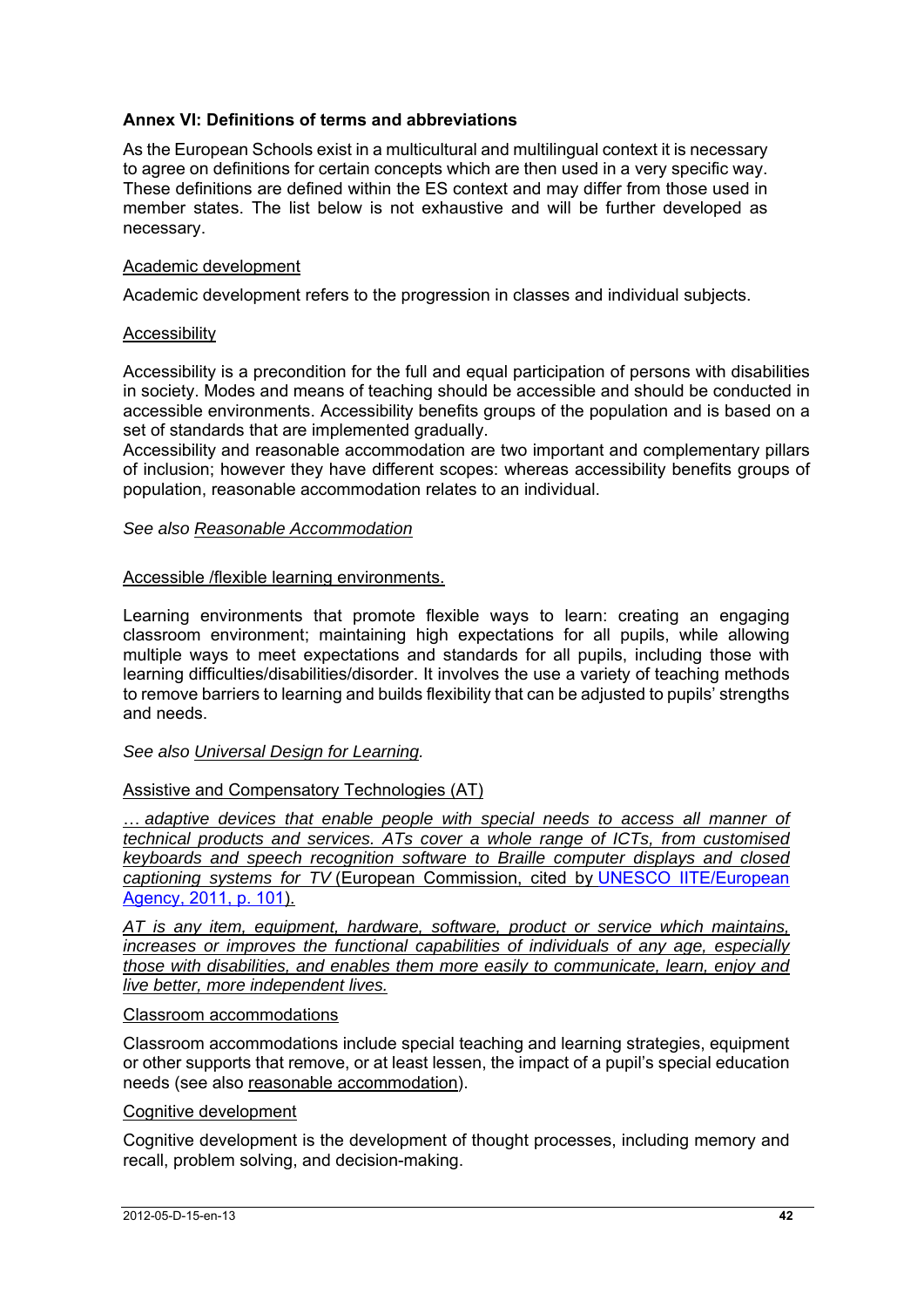#### Confidential documents:

Documents containing information whose unauthorised disclosure could be prejudicial. Documents are mostly to be used in the case of Intensive Support. All medical/psychological and multidisciplinary reports must be regarded as strictly confidential. Great care must be taken as to how and to whom access is given. Teachers working with the child should be permitted to read these documents. However, in the case of particularly sensitive issues, the support coordinator will provide only a summary of the report's conclusions and any suggestions which are relevant to teaching and learning.

#### **Differentiation**

The planning and execution of teaching and learning for all children in all classes which take account of individual differences in learning profile, interest, motivation and aptitude, and reflecting these differences in the classroom

#### Early Identification of pupils' abilities and needs

Process of identifying the early warning signs that put young children at risk for learning disabilities.

The process includes observation, effective screening and diagnostic systems to identify learning disabilities and developmental disorders and potential at the earliest possible stage.

Early identification and intervention enhance significantly the chances of overcoming difficulties and fulfilling the full potential.

Although the process of early identification is usually associated with the early education and primary cycle, it should also be put in place at more advanced stages in the educational path, especially for pupils who enter the European Schools in the course of their schooling career.

### Educational support

This refers to the full range of support measures which are available to the school to provide support of all types to facilitate access to the curriculum.

#### Educational Support Coordinator – see Support Coordinator

#### Educational Support Policy Working Group

Steering group where the representatives of inspectors, schools, staff, parents, the European Commission, and the Office of the Secretary-General are present. Pupils may also be invited to participate in the group. Raises issues or questions of concern in the area of support and prepares documents for presentation to the decision-making bodies.

#### Full/standard curriculum

The ability to follow the 'full curriculum' implies that the pupil is able to be follow all subjects according to the requirements, although accommodations and additional support measures may also be put in place.

#### Gifted and talented pupil

A pupil of high ability in some or all areas, who may nevertheless also require special learning conditions to fulfil their educational potential.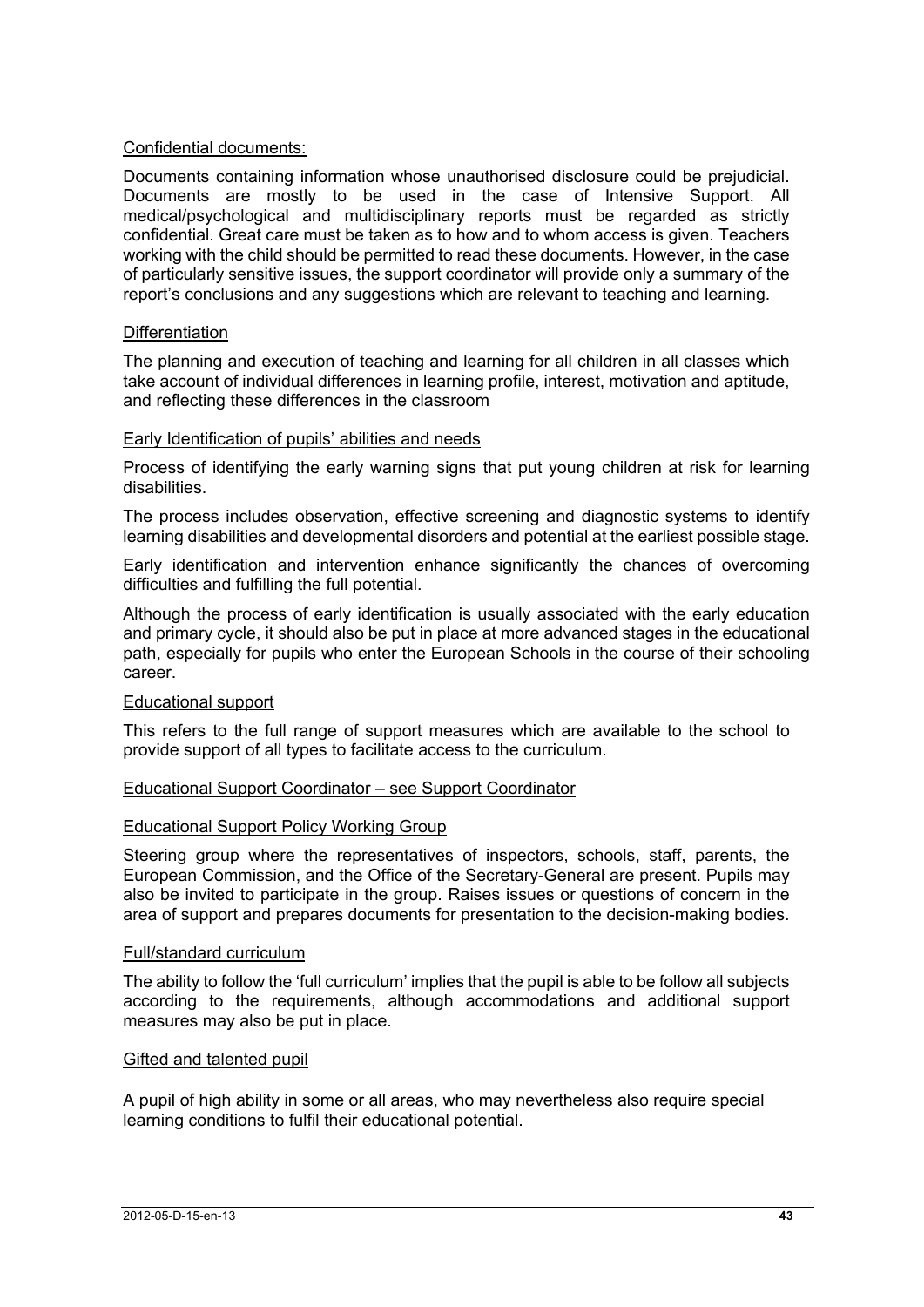Giftedness or high ability is currently defined in terms of the following traits:

- above-average intellectual ability, with regard to both general and specific skills. Although the traditional yardstick has been the presence of an intelligence quotient of over 130 (100 being the average), in recent years this criterion has been extended and loosened to include the assessment of other equally important indicators:
- high dedication and commitment to tasks: perseverance, interest, resilience, selfconfidence, etc.
- high levels of creativity, flexibility and originality in asking questions, responding to and solving problems and difficulties that arise(European Economic and Social Committee, 2013).

It should be not confounded with advanced/high performant pupils who do not demonstrate other characteristics associated with gifted pupils/children.

### Group Learning Plan

Group Learning Plan: A GLP is written by the support teacher with the collaboration of the class/subject teacher for any group created to give General Support to pupils. It includes learning objectives, methods of teaching, including accommodations, targets and criteria for evaluating success.

#### **Harmonisation**

Harmonisation is the process of creating common standards between teachers within and across language sections and within the different European Schools, to ensure that the most equal conditions for teaching and learning are in place. This includes harmonising approaches in all aspects (e.g. assessment, planning) of the work in the schools.

### **Horizontally**

Grouping pupils studying in the same year, across the language sections

#### Inclusion/Inclusive education

The European Schools established Inclusive Education as a/the guiding educational principle. The European Schools share UNESCO's definition of Inclusive education as an *ongoing process* aimed at *offering quality education for all* while *respecting diversity and the different needs and abilities, characteristics* and *learning expectations* of the students and communities, *eliminating all forms of discrimination.* 

The European Schools share the United Nations Convention on the Rights of Persons with Disabilities (UNCRPD)'s orientations in the field of education as expressed under its article 24 $9$  as well as in the UN General Comment No. 4 (2016) on inclusive education<sup>10</sup>. The European Schools have taken note of the concluding observations set-out by the United Nations Committee on the Rights of Persons with Disabilities on the European Union's initial report on the UNCRPD implementation<sup>11</sup> and are committed to address

<sup>9</sup> https://www.un.org/development/desa/disabilities/convention-on-the-rights-of-personswith-%20%20disabilities/article-24-education.html

<sup>10</sup> https://digitallibrary.un.org/record/1313836?ln=en

<sup>11</sup> *Education (art. 24): 84.The Committee is concerned that not all students with disabilities receive the reasonable accommodation needed to enjoy their right to inclusive quality education in European schools in line with the Convention, and that the schools do not comply with the non-rejection clause. It is also concerned*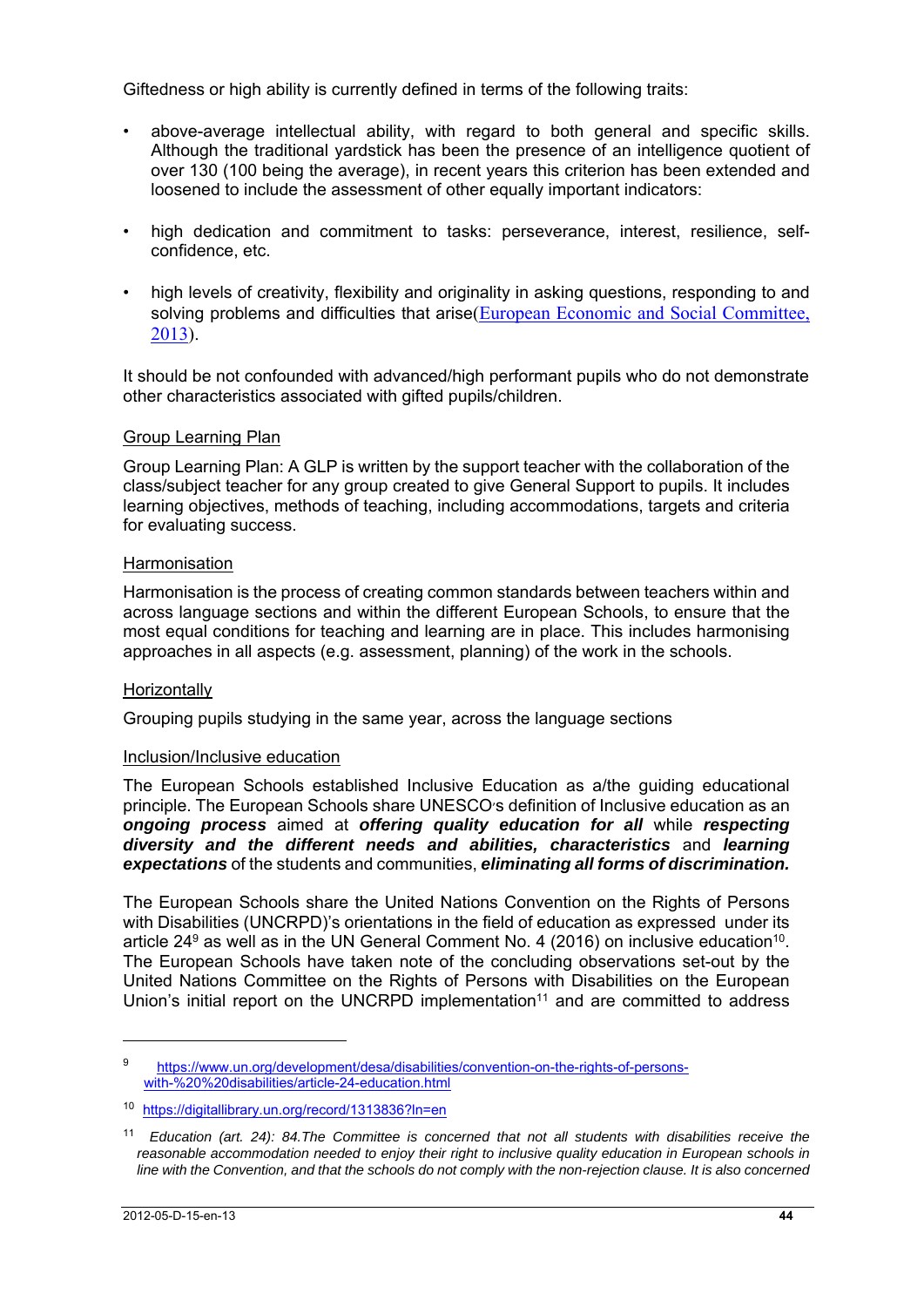these issues including in the context of the EU Strategy for the Rights of Persons with Disabilities 2021-203012.

#### Individual Learning Plan

Individual Learning Plan (ILP): any pupil receiving Moderate or Intensive levels of support in a European School must have an ILP. This document, written by the support teacher in collaboration with the class/subject teachers includes specific learning objectives, appropriate teaching methods (including accommodations, assistive technology, special arrangements) and measurable targets, set within a given time-frame. An ILP is reviewed annually and approved by the SAG (Intensive Support: A) or by the Class Council (Intensive support: B).

#### Intensive Support Agreement

A formal, signed agreement between the school and the pupil's legal representative which requires the previous opinion of the SAG on special support measures.

#### Learning difficulty/ Learning disability/ Learning Disorder

These are umbrella terms which are used to cover a wide variety of difficulties that affect pupils' learning. The distinction between the terms is not clearly defined in the literature on special educational needs.

#### Learning strategies

Learning strategies determine the approach for achieving the learning objectives which are likely to reflect the differentiated teaching and learning, specific accommodations, assistive technology, and special arrangements.

#### Learning styles/learning profile

Learning style can be described as a set of factors, behaviours, and attitudes that facilitate learning for an individual in a given situation.

#### Medical report

A report requested from, and provided by a medical specialist, usually for the SAG.

### Modified curriculum

A modified curriculum is applied for a pupil who is not able to participate in the full curriculum and he/she can have an individualised educational programme on the recommendation of the SAG ( in some documents in the European Schools the term "adapted curriculum" is used with the same meaning).

#### Multidisciplinary report

A report which may be drawn from a range of expert sources (medical, psychological etc.)

#### Multi-professional cooperation

*that European schools are not fully accessible to children with disabilities nor do they provide for inclusive, quality education; 85.The Committee recommends that the European Union take the necessary measures to ensure that all students with disabilities receive the reasonable accommodation needed to enjoy their right to inclusive quality education in European schools. It also recommends that European schools implement a nonrejection policy on the grounds of disability and ensure inclusive, quality education for all students with disabilities.*

<sup>12</sup> https://ec.europa.eu/social/main.jsp?catId=738&langId=en&pubId=8376&furtherPubs=yes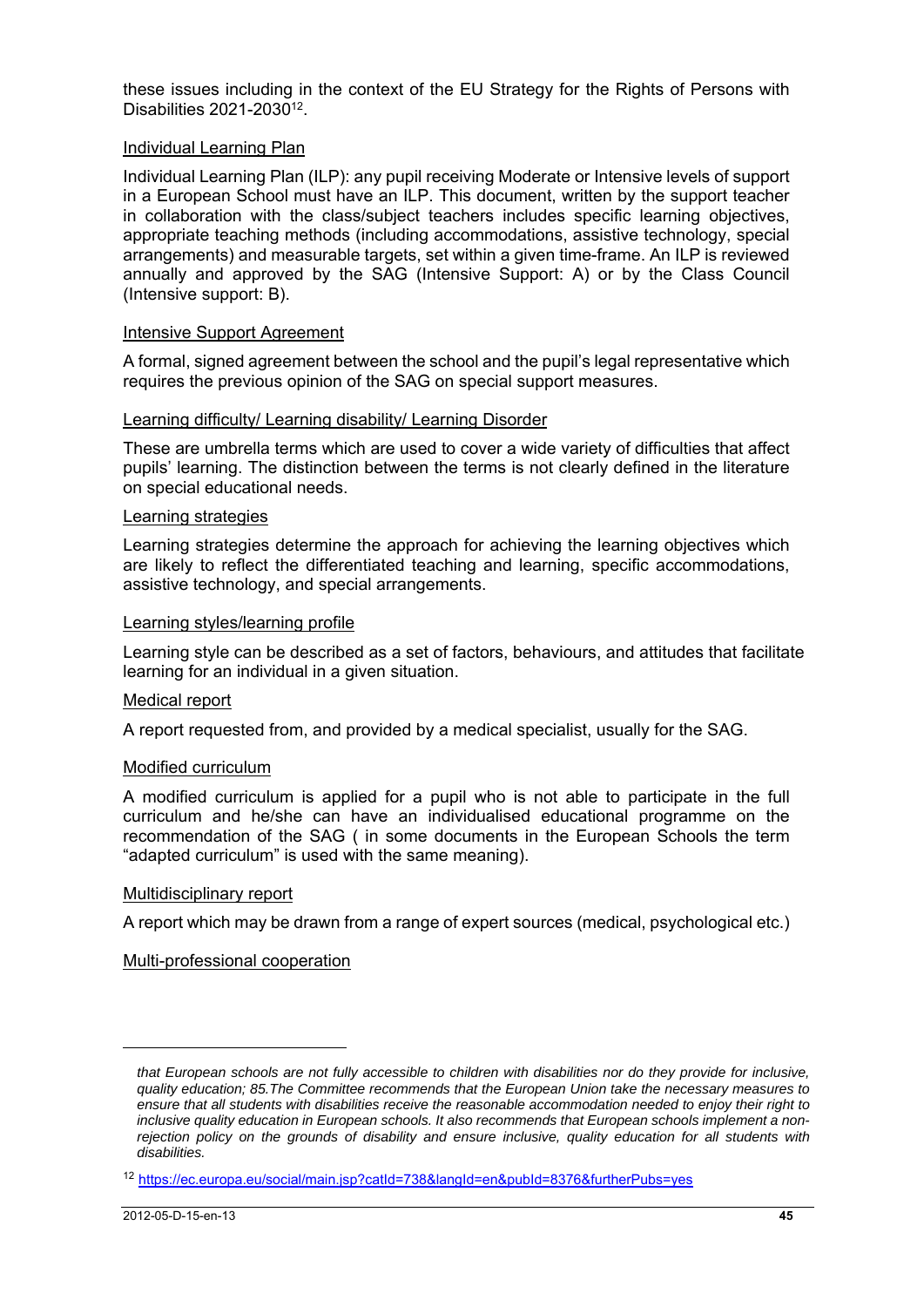Cooperation and collaboration between professionals, experts, teachers and the management on a support case

#### Promotion

A pupil with satisfactory results is promoted to the next class. The Rules governing promotion are set out in the General Rules of the European Schools.

#### Psychological report

A report requested from, and provided by an educational psychologist, usually for the SAG.

#### Pupils in a language section which does not correspond to their mother tongue/dominant language

Pupils whose mother tongue/dominant language is the official language of an EU member state (with the exception of Irish and Maltese) but for whom no language section in their mother tongue/dominant language exists in their school. See also SWALS

#### Reasonable Accommodation

Reasonable accommodation relates to an individual and is complementary to the accessibility duty. Parents/legal representatives and teachers can request reasonable accommodation measures.

The European Schools offer accommodations in learning (classroom accommodations) and assessment situations (special arrangements), including the use of assistive/compensatory technology for/by those pupils with disabilities who may require them to enable them to access education on an equal basis with others.

"Reasonableness" is understood as the result of a contextual test that involves an analysis of the relevance and the effectiveness of the accommodation, and the expected goal of countering discrimination. The availability of resources and financial implications is recognized when assessing disproportionate burden. <sup>13</sup>

Different stakeholders should be involved in this process: parents/legal representatives, experts, SAG and the school management and, when relevant the national/Educational Support inspectors.

#### Report on the pupil's evolution

The official school reports which are provided by the school according to the General Rules of the European Schools.

### (Smooth and effective) Transition to other educational paths

Process of a pupil's smooth and supported transition to/from different educational systems/paths. Pupils and families receive the support to ensure an effective and smooth transition from the European Schools to other educational paths/schools. School provides information and, if requested, liaises with other educational institutions, in cooperation with the families and with the national inspectors.

### Social development

Pattern or process of change exhibited by individuals resulting from their interaction with other individuals, social institutions, social customs

 $\overline{a}$ 

<sup>13</sup> UNCRPD General comment number 4.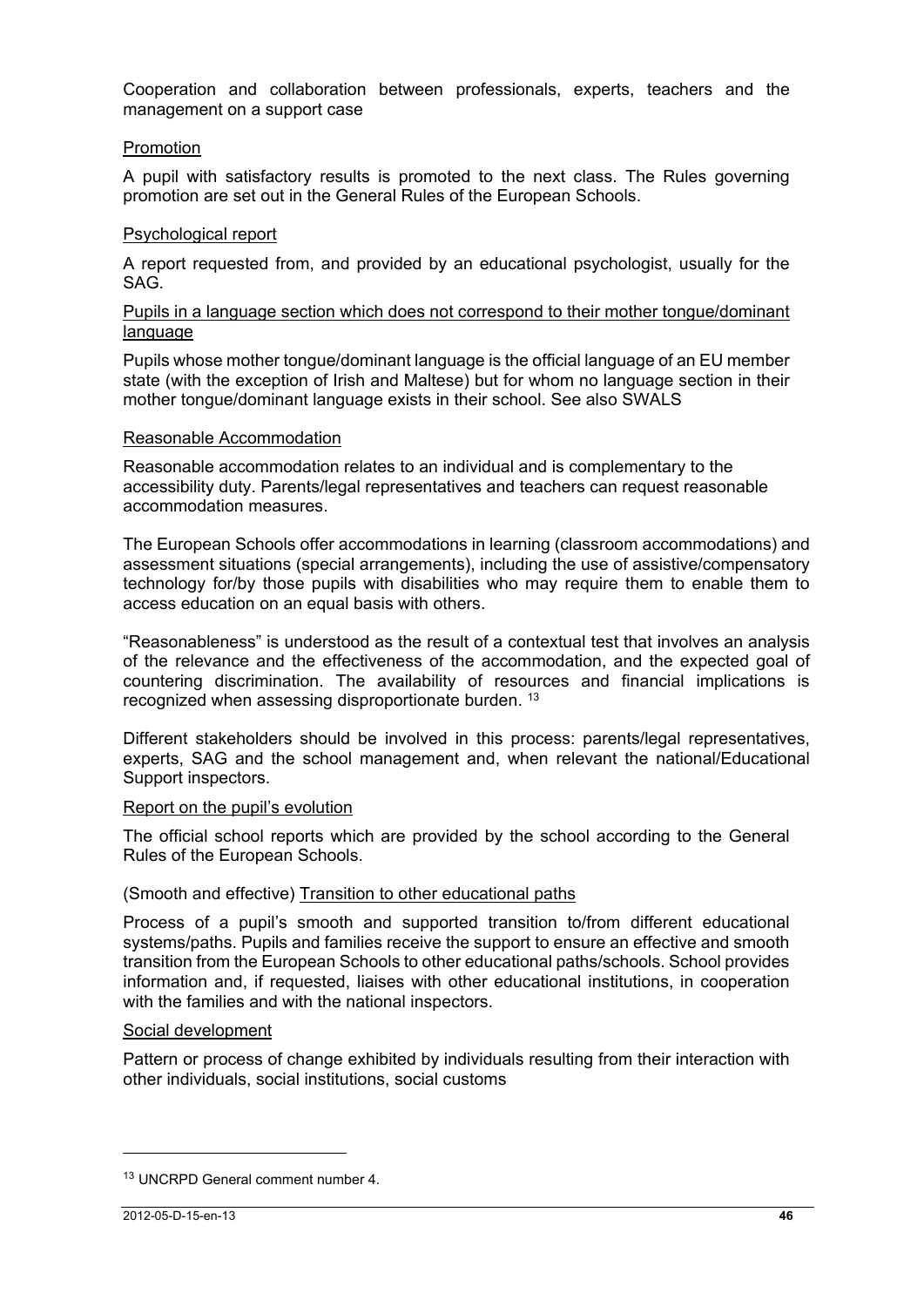#### Special arrangements

A pupil with diagnosed physical or psychological need(s) may have special arrangements to allow the pupil to fulfil his or her potential in the fairest possible way. Lists of these arrangements are presented in chapter 1.3.1.

#### Special educational needs/Additional needs

Pupils with special or additional educational needs who, without appropriate forms of support, are unable to fulfil their educational potential.

#### Support Advisory Group

Multi-professional group at the school's level which assesses the requests and documentation for Intensive Support and gives its advice to the Director for decisionmaking; the composition of the group is presented in Annex 1.

#### Support coordinator /Educational Support Coordinator

Support coordinator (EdSup coordinator) organises and implements the educational support policy in cooperation with the management of the school.

#### SWALS

Students without a language section

#### See also. *Pupils in a language section which does not correspond to their mother tongue/dominant language*

#### Teaching strategies

Teaching methods used by teachers to promote accessible learning environams, provide differentiated teaching and learning strategies, including accommodations and the use of assistive/compensatory technology.

#### Tripartite agreement

An agreement made between the school, the parents/legal representatives and a therapist selected by the parents/legal representatives, so that therapeutic interventions, required by pupils in need for intensive support, could be delivered in the school premises and paid by the parents.

#### Universal arrangements

Universal arrangements include arrangements that are available to all the pupils in assessment activities.

#### Universal Design for Learning (UDL)

UDL is a framework for how to develop lesson plans and assessments, providing teachers and other staff with a structure to create accessible and adaptable learning environments and develop instruction to meet the diverse needs of all pupils.

UDL is based on three main principles: multiple means of engagement, representation, and actions and expression.

The UN CRPD encourages educational systems to apply UDL.

#### **Vertically**

Grouping pupils studying in the same language section but in different years.